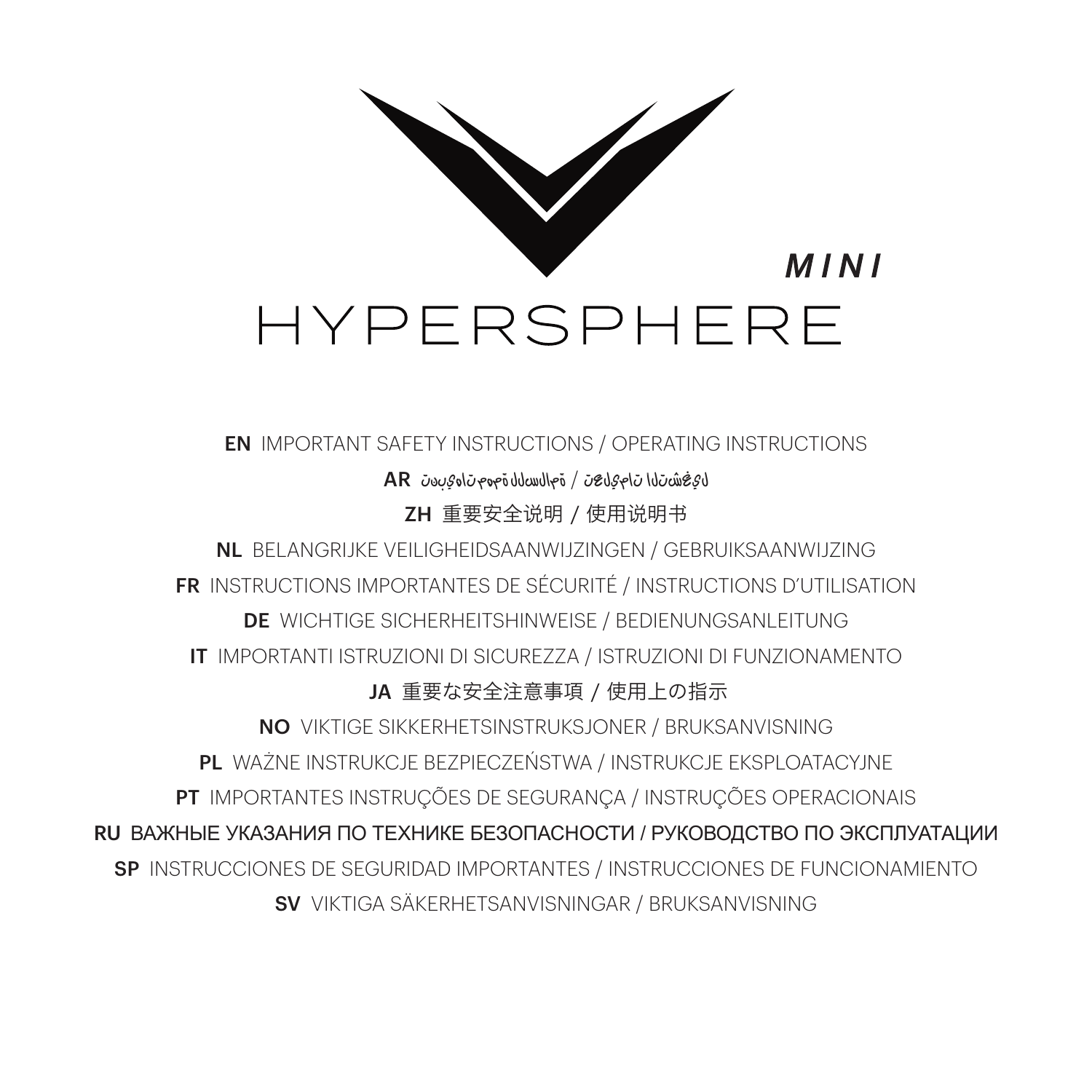# EN

### IMPORTANT SAFETY INSTRUCTIONS

READ ALL INSTRUCTIONS BEFORE USING THE HYPERSPHERE MINI

### DANGER

To reduce the risk of electric shock: Do not reach for an appliance that has fallen into water. Unplug immediately. Do not use while bathing or in a shower. Do not place or store appliance where it can fall or be pulled into a tub or sink. Do not place in or drop into water or other liquid.

### WARNING

To reduce the risk of burns, fire, electric shock, or injury to persons: Do not charge unattended or leave charging overnight. Do not operate under blanket or pillow. Excessive heating can occur and cause fire, electric shock, or injury to persons. Close supervision is necessary when this appliance is used by, on, or near children, invalids, or disabled persons. Use this appliance only for its intended use as described in this manual. Do not use attachments not recommended by the manufacturer. Never operate this appliance if it has a damaged cord or plug, if it is not working properly, if it has been dropped or damaged, or dropped into water. Return the appliance to a service center for examination and repair. Do not carry this appliance by supply cord or use cord as a handle. Keep the cord away from heated surfaces. Do not use outdoors. Do not operate where aerosol (spray) products are being used or where oxygen is being administered. Do not immerse unit in water. Keep liquids away from ventilation ports, buttons and charging port. Do not remove screws or attempt to disassemble. Do not operate continuously for more than one hour. After one hour use, allow unit to rest for 30 minutes before re-using. Unplug the unit after charging or prior to use. Do not use directly on a hard surface. Use only on a carpeted floor or a fitness mat. Persons weighing above 250 lbs./113 kgs may damage or break the unit during normal intended use. This is not a toy. For adult use only. Do not use if injured. Consult your doctor before using this product. Use product only according to Instructional Use materials available at hyperice.com.

### CAUTION

The battery used in this device may present a risk of fire or chemical burn if mistreated. Do no disassemble, heat above (manufacturer's maximum temperature limit), or incinerate. Replace battery with (battery manufacturer's name or end product manufacturer's name and part number) only. Use of another battery may present a risk of fire or explosion. Dispose of used battery promptly. Keep away from children. Do not disassemble and do not dispose of in fire. Please do not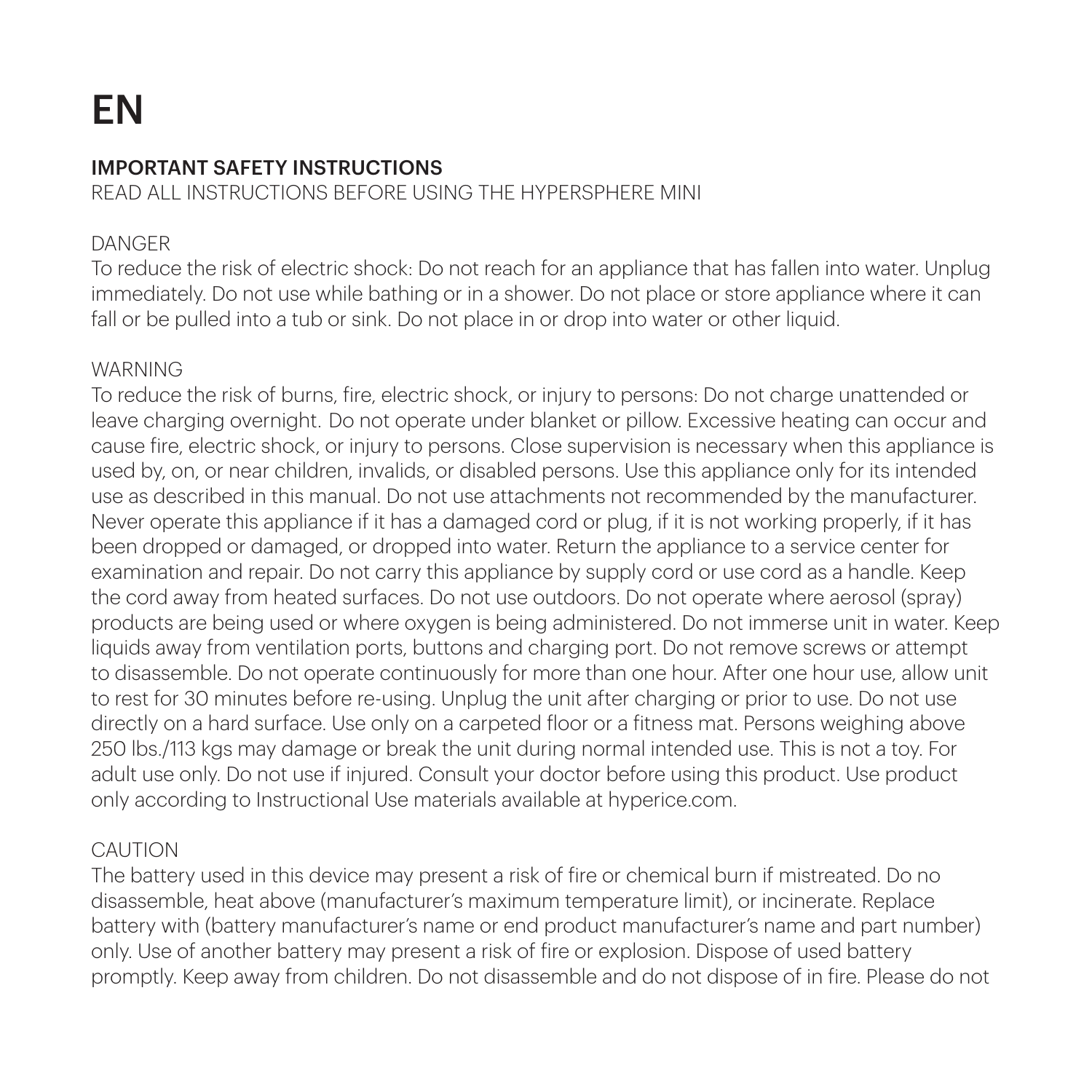use the Hypersphere Mini, or any vibration high-intensity exercise device without first obtaining approval from your doctor if any of the following apply: Pregnancy, diabetes with complications such as neuropathy or retinal damage, wear of pace-makers, recent surgery, epilepsy or migraines, herniated disks, spondylolisthesis, spondylolysis, or spondylosis, recent joint replacements or IUD's, metal pins or plates or any concerns about your physical health. Frail individuals and children should be accompanied by an adult when using any vibration device. These contra indications do not mean that you are not able to use a vibration or exercise device but we do advise you to consult a doctor first. Ongoing research is being done to the effects of vibration exercise for specific medical disorders. This will likely result in the shortening of the list of contra indications as shown above. Practical experience has shown that integration of vibration exercise into a treatment plan is advisory in a number of cases. This must be done on the advice of and in accompaniment with a doctor, specialist or physiotherapist.

### OPERATING INSTRUCTIONS

READ ALL INSTRUCTIONS BEFORE USING THE HYPERSPHERE MINI

### CHARGING

Fully charge for two hours before first use. To charge, connect the USB cable from the charging port to any standard USB charger (not included). LED lights illuminate to show battery level and indicate active charging. LED lights will remain illuminated when fully charged while adapter is plugged in. Unit may be recharged at any time and at any battery level. It is not recommended to fully deplete the battery to the red LED level. Recharge the unit monthly to best prolong battery life. The average run-time is 2 hours at level three, and longer at lower levels.

# OPERATING

To turn on, press down on the power button for three seconds until LED lights illuminate. Press again once for level one, twice for level two and three times for level three. The blue LED lights will indicate the corresponding power level. Do not use directly on a hard surface. Use only on a carpeted floor or a fitness mat. To turn off, press down on the power button for three seconds. The unit is fully turned off when all the LED lights are off. The unit will turn off after 10 minutes of use. To continue use, turn unit on again and set to desired level.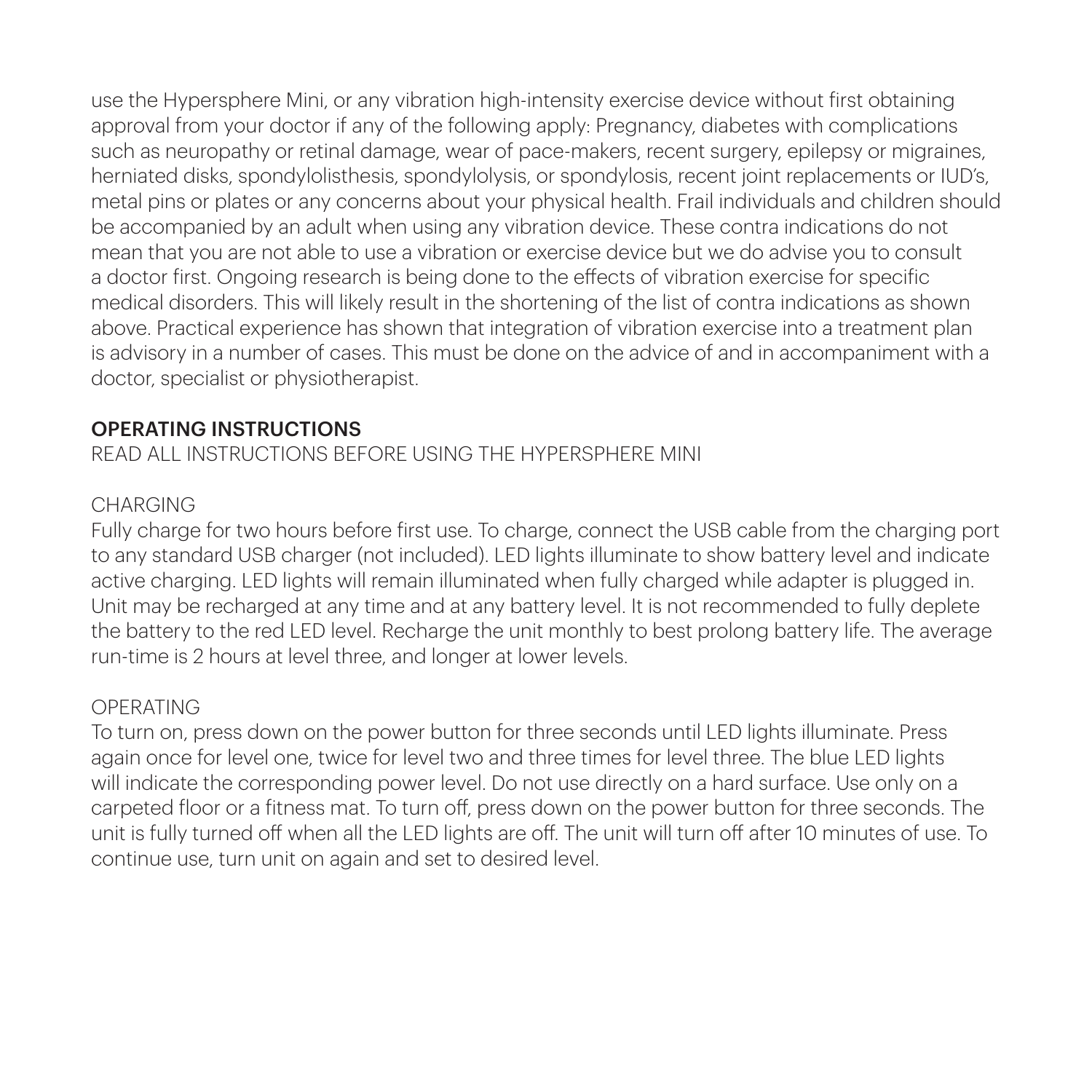- 1. Power Button
- 2. Battery level indicator LED (green, red)
- 3. Frequency level indicator LED (blue)
- 4. USB Charging Port
- 5. USB Charging Cable (not shown)

# **SPECIFICATIONS**

- Rated Charging Voltage: 5V DC- 1A
- Rechargeable Lithium Ion battery 2400mAh
- Frequency: Low 42Hz, Medium 52Hz, High 62Hz
- Motor RPM: Low 2500, Medium 3100. High 3700
- $\cdot$  Weight: 75 lbs / 34 kg
- Designed in USA. Assembled in China

# MAINTENANCE, CLEANING & STORAGE

- Use a towel or soft cloth to wipe any moisture from unit.
- Keep unit away from heat sources, liquids, and children.

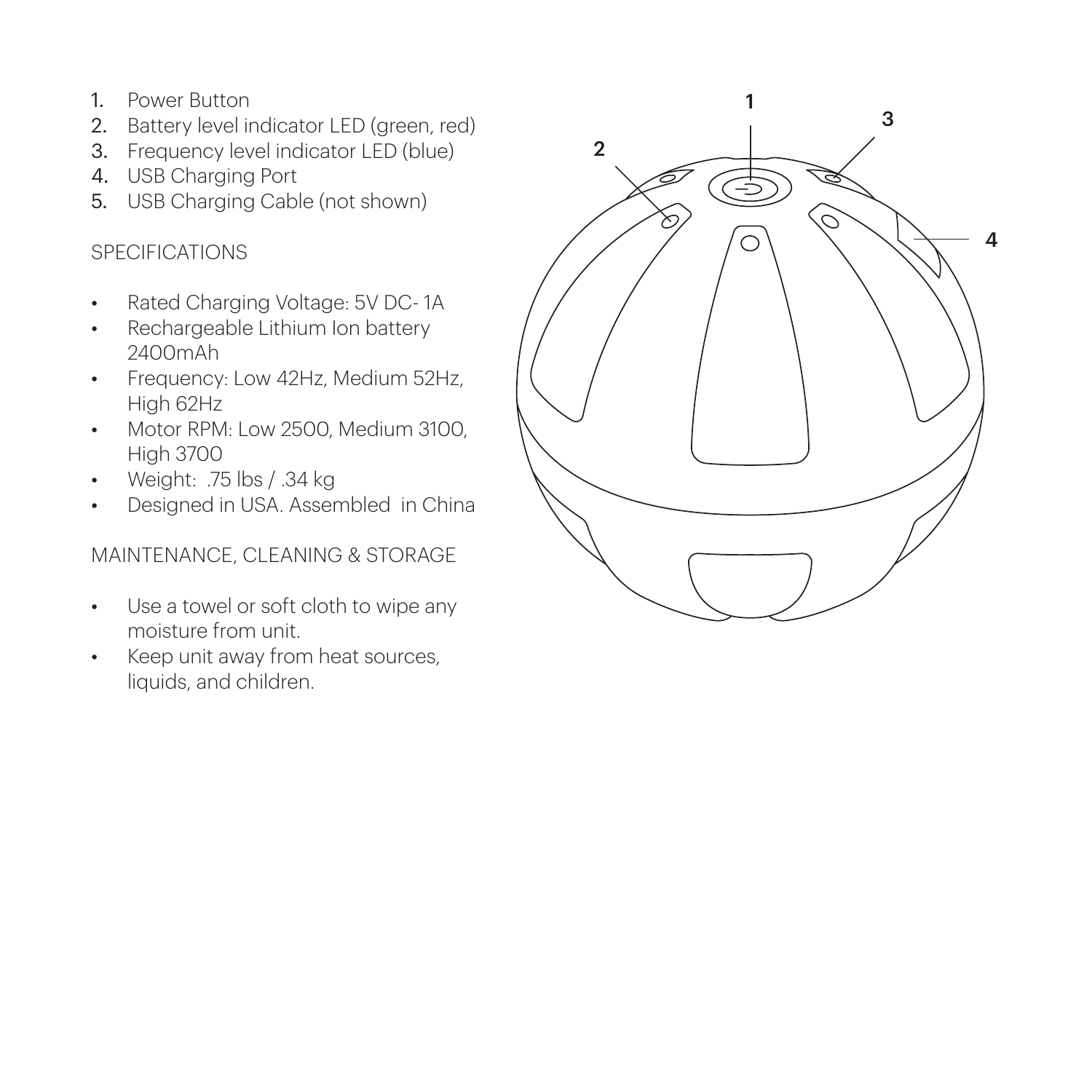# AR ةمالسلل ةمهم تاهيبنت Mini Hypersphere مادختسا لبق تاهيبنتلا عيمج أرقا

#### رطخلا

:ةيبرهك ةمدصل ضرعتلا رطاخم نم دحلل

ال كاما الله صالة باللوطنا بالمعلم عن المدخاس المنق المشاح و قال المعن الت وست و حالة بان ، والحسن المرحات المعانا أو هن المدخ الباسم المدخل المدخل المدخل المحاسب المدخل البي يم المدخل المسموعين المسموعين المسموعين المسمو . وخآ لدى اس فيأ فوق أواده وصغت وأ واقطيا فقرمغت الربطو وحن سال احتوج وأ اهسغلا اختوج هجره ويحتسروا هزم مطوقس

ريذحت

:قيرح عالدنا يف ببستلا وأ تاباصإ وأ ةيبرهك تامدص وأ قورحل ضرعتلا رطاخم نم دحلل نان شؤل الجعان كن الله في قام العصاء، مقد ترتبط وهن امب هترين اعتلالا كيرة أم لصل قال قير المبر صصحات قسروق أم جرير وجن الأبشارو في ضرع الإدارة المتحاد المتحادين ال .زجع العامل الأعدال باحصا في كلارتهم ، مهم برقابان وأ مهع ومادختر ساع العربية وأنهج المادختسا ىلع بيتكو .مادختسالا ليلد يف حضوملاو هل ددحملا

.ةعنصملا ةكرشلا اهب يصوت مل تاقحلم مدختست ال

والدائ وقفعوا فعاست كاره اتلاءان فواتلك انادا ناملكوة ، ديلف سابع اناشكه أو دنصوت واناشا كه ؛ ياه وجودا نادوانا وانصافها أناسكوته ؛ إذا يمها في أو .هحالصإو هصحف لجأ نم ةمدخلا زكارم ىدحإل زاهجلا لاسرإ تالاحلا كلت يف بجيو .هايملا يف عقو اذإ ؛فلت هباصأ وأ رسكنا ةمالسلل ةمهم تاهيبنت

Mini Hypersphere مادختسا لبق تاهيبنتلا عيمج أرقا

يل تحرير الزاهج من حسابة للشكورة وتست كود المسابقة كمسحابة بالوسابق بالزعمة للمسافر بالمسابق فعدوا المعارض المحت المحت المحت الحمارة ح للمسلم المسلم المعلم المعاوية المعتمر المسلم المسلم والمسلم المادختسا المادختسا المقدما المتوافق المعتملات المتحوتف المسلم المادية والمسلم المسلم المسلم المسلم المسلم المسلم المسلم المسلم المسلم المسلم المسلم المسلم المسل كيل المن الصادر المن المستقوم المن نم المستقول المن المستقول المستقول المن المستقول المستقول المستقول المستقول المستقول المستقول المستقول المستقول المستقول المستقول المستقول المستقول المستقول المستقول المستقول المستقول ال .همادختسال ةدوعلا لبق ةقيقد 30 ةدمل زاهجلا حيرت نأ لصاوتملا مادختسالا نم ةعاس دعب .ةبلصلا حطسألا ىلع ةرشابم زاهجلا مدختست ال

.بيردتلا طاسب وأ ةداجسلا ىلع الإ همادختسا مدع بجيو

. يديد اعلان هندان المادة أهدما هو بانت وأولينا 113 ماديا 113 ماديان المادية الطريقية وأرغولية معن مهندسا مادختسا

.نيغلابلا ىلع رصتقي همادختساو ؛ةبعل سيل زاهجلا اذه

.<br>همان البق كبيب البرق ت السابور العامل العلمي المتحدة العربية العناقية المعرفة العربية المركزية الأمر

.com.hyperice ينورتكلإلا عقوملا ربع ةحاتملا ةيداشرإلا مادختسالا تابيتكل اًقفو جتنملا مدختسا

ريذحت

الفيادة افترد جهوبا بواحتان الكوانة يتعسب لوبالغ انخارا وقيتاكم فاقتحوا يجرح انتها وأست نصرات المعامل والتواب المعكس باست والمناسب والمقر .اهقرح وأ ،ةعنصملا ةكرشلا اهددحت ةرارح ةجرد ىصقأ

مالديسا ماديان الملهادية بالاسطارية وتخويا اصو الرشرطة الراجص وقرابل لهاو أم الراض والمسافرة المساورة الأسارية والأبو أو اهتركة بالاقتصاد الأسمانية والشركة المساكة بالا .راجفنا ثودح وأ قيرح عالدنا رطاخم ىلع يوطني دق ةفلتخم ةيراطب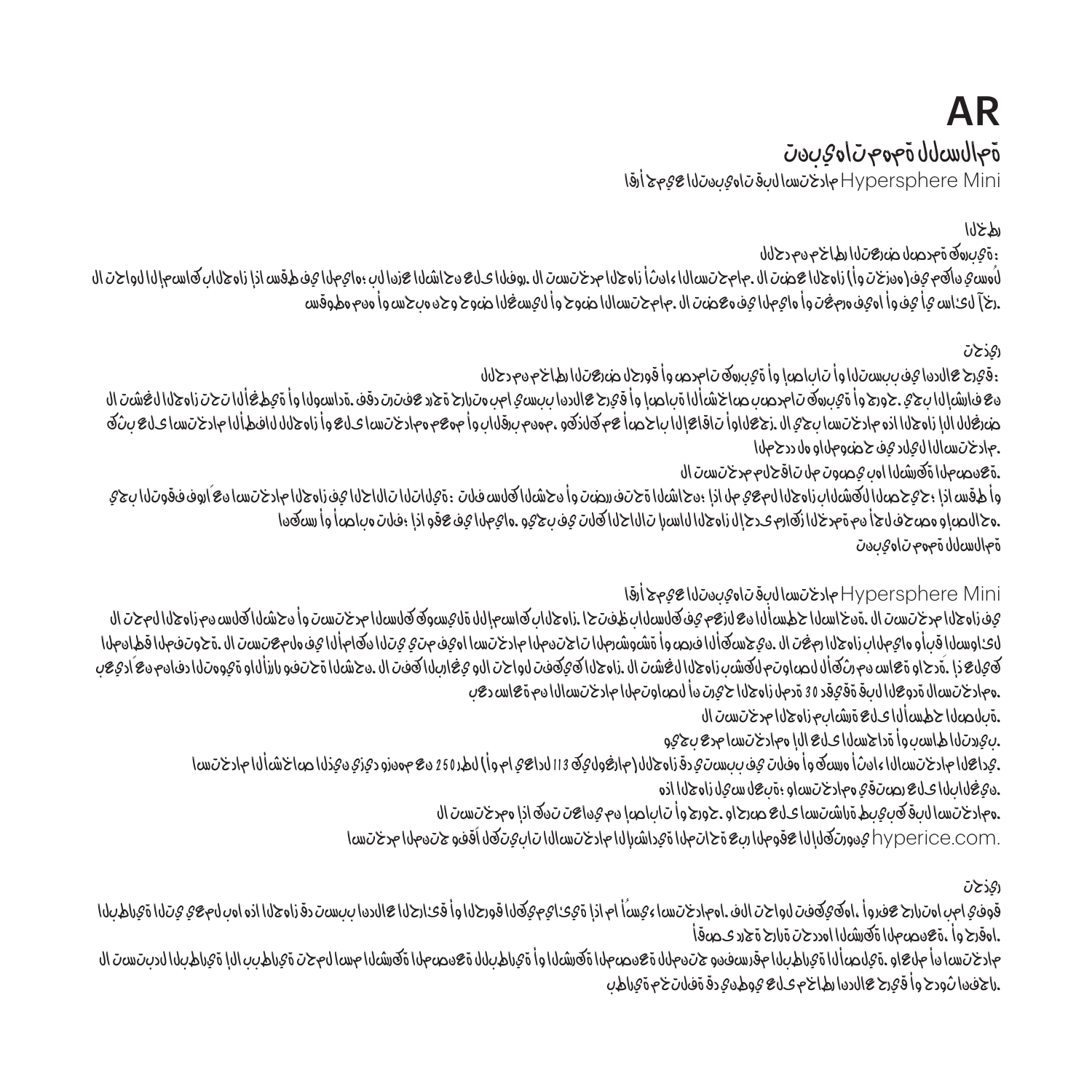ةمالسلل ةمهم تاهيبنت

:ةيلاتلا تالاحلا يف كبيبط نم ةقفاوم ىلع لوصحلا نود زازتهالا ةيلاع نيرمتلا ةزهجأ نم هريغ وأ Mini Hypersphere زاهج مادختسا مدع ىجرُي ة عارج المستخلفات أن الموضوع عمر ميظن التابر العوضلا وأسعار وأسعار أو يستخلفا الثم تابعات التعالي التي تابر التعالي المحليل وأن يستخلف التي يستخلف التي تابعات التي تافعات التعالي التي تافعالا التي تابعات التي تابعات التي قيبا فيتم قيعية أم لطصيغ أو اطحوها التوضيف أم اناليفنا قابلغ فورضا وأناقا الفقل أو امتحالنا الفقال أو ابراققال أو بيكونه وهو والخارج ، ومن الخطور أو ، ومن الخطور ، أم الكون والخورات الموسى ال .<br>أمريكا كتحصب قائل الأسواء المتوقع الأربية ، أمريكا كتاباب النول وأسيباب المستقرر في المجموع المستقرر بالمستقرر .زازتهالاب لمعي زاهج يأل مهمادختسا دنع ءافعضلا صاخشألا وأ لافطألا عم غلاب صخش دجاوت بجي امك .اًلوأ بيبطلا ةراشتساب ةدشب كحصنن اننكل ،زازتهالا ةزهجأ وأ بيردتلا ةزهجأ مادختسا ىلع كتردق مدع ةرورضلاب ينعت ال عناوملا هذه يتلا عناوملا للمليقت وفي حجرأ ليا عليه كوارد مهاسي فوسو . في مهام تاريخ عليه زازتها الرومامين تراويثران فاشكتس الأملياح ثوح بارا عادج استسع ، تقداما بعاديةاً، عق لمُعد اللاتحان العولية أو اخضاعة توابعه الإسراء الغيالجية أوروجية من تسريع الكامات. لقوبان جي الأقباص الأقباس الأمانية في الأسراء المنابر فقات .يعيبطلا جالعلا يئاصخأ وأ صصختم صخش روضح وأ هروضح يفو بيبطلا ةحيصن

# ليغشتلا تاميلعت

Mini Hypersphere مادختسا لبق تاميلعتلا عيمج أرقا

نحشلا

.ةرم لوأل همادختسا لبق نيتلصاوتم نيتعاس ةدمل اًمامت زاهجلا نحشا .ىرخألا ةيحانلا نم (زاهجلاب قفرم ريغ) مئالم نحاش يأبو ةيحان نم نحشلا ةحتفب USB كلس ليصوت الإ كيلع ام ،نحشلل .ةيراج نحشلا ةيلمع نأ ىلع ةلالدلاو ةيراطبلا نحش ةجرد راهظإل LED ءاوضأ ءيضتس .ءابرهكلا ردصمب ًالصتم نحاشلا لظ املاط لماكلاب زاهجلا نحش مامت دنع ةءاضم LED ءاوضأ ىقبتس .ةيراطبلا نحش تاجرد نم يأ ىلإو تقو يأ يف زاهجلا نحش ةداعإ كنكمي .رمحألا LED ةءاضإ ىوتسم ىلإ اًلوصو لماكلاب ةيراطبلا فازنتساب حصنن ال الكرمم قالى زهانة شاك بالقواز شوبوا فالمستقابة وبغض الميلاوة وأللها فترة وجوشة وتوسيل وقت لناتشقها ساقت مقت تشقها بالقوازقان الأصبوتين .لقألا تايوتسملا مادختسا دنع ليغشتلا تقو لوطيو ،ثلاثلا

ليغشتلا

 .LED تارشؤم ءيضت ىتح ٍناوث ثالث ةدمل ليغشتلا رز ىلع طغضا ،زاهجلا ليغشتل .ثلاثلا ىوتسملل تارم ثالث وأ ،يناثلا ىوتسملل نيترم وأ ،لوألا ىوتسملل ةدحاو ةرم هيلع طغضا مث .هترتخا يذلا ليغشتلا ىوتسمل ءاقرزلا LED ءاوضأ ريشتس رز من تصدر اللعقة ، بيران على المسب واليغضاء ، بيرودت العملان العام العلم المدخلين أصدر المعاملات المعاملات المدختست المدختست المدختست العملية ، وبلا يسب والمدختست المدختست المدختست المدختست المدختست المدختست المدختست الم .قلغُأ دق زاهجلا نوكي اًمامت LED ءاوضأ ئفطنت امدنعو ٍ.ناوث ثالث ةدمل ليغشتلا .<br>بوغرملا يوتسم التصادف الموتسم المقادرة معلومات المستقرر ، هما درجت المستقرر المعلومات المعلومات المعلومات المعلومات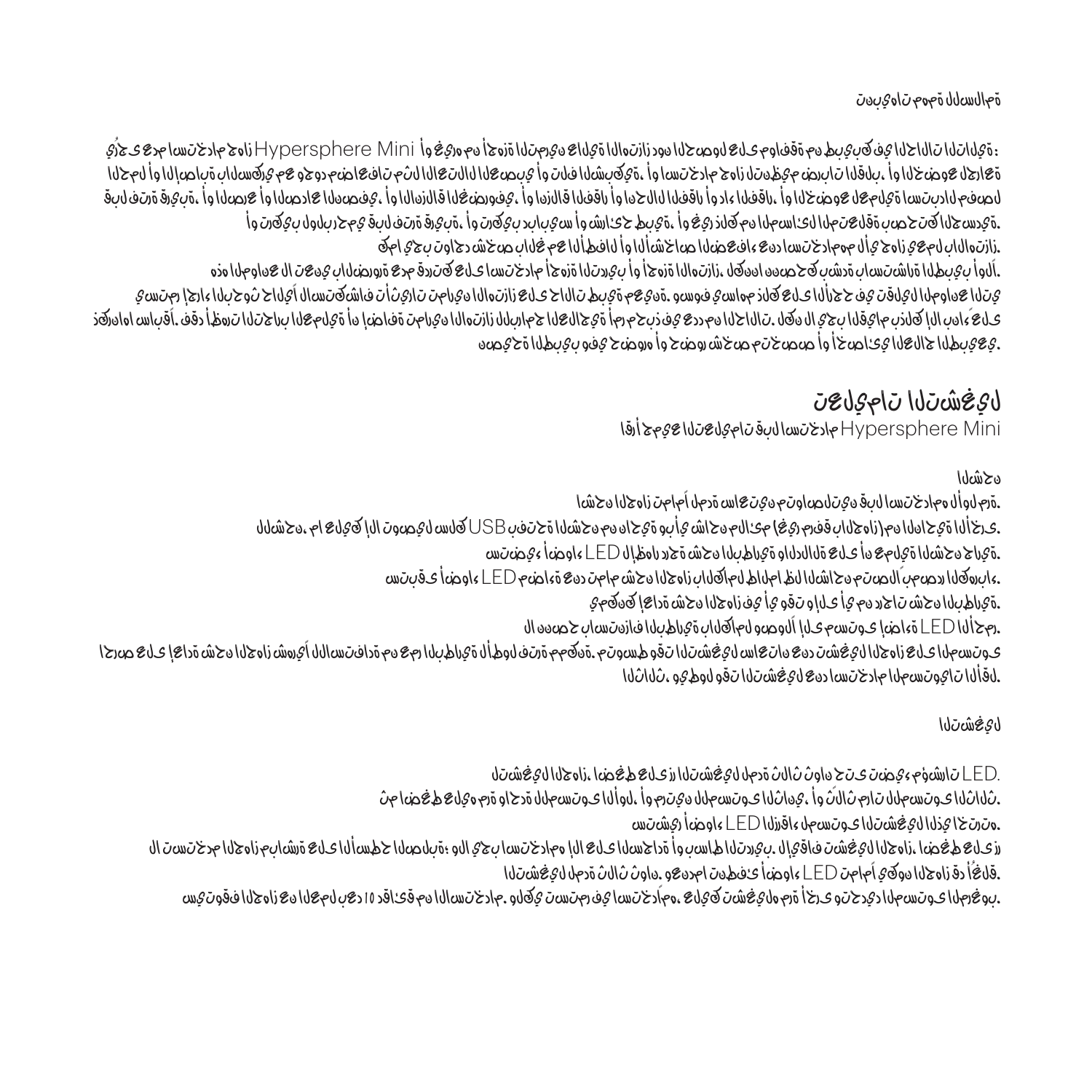ليغشتلا تاميلعت

Mini Hypersphere مادختسا لبق تاميلعتلا عيمج أرقا

ليغشتلا رز 1

(رمحألا ،رضخألا) ةيراطبلا نحش ةجردل LED ءاوضأ رشؤم 2

(قرزألا) زازتهالا ةعرسل LED ءاوضأ رشؤم 3

USB نحش ةحتف 4

(ةروصلا يف حضوم ريغ) نحشلل USB كلس 5

# تافصاوملا

رمان المتشكرة الأوقية : 5 نفوذ*ات توال* وست و 1 - 1 أبوب ةعاسلا/ريبمأ يللم 2400 نحشلا ةداعإل ةلباق ةينويأ مويثيل ةيراطب زتريه 62 عفترم ،زتريه 52 طسوتم ،زتريه 42 ضفخنم :ددرتلا 3700 عفترم 3100، طسوتم 2500، ضفخنم :(ةقيقد/ةرود) كرحملا نارود ةعرس مارغوليك 0.34 لداعي ام وأ لطر 0.75 :نزولا ت و تصوره ومن المالك تات الوت و تمام أوره قوة مت و و هو هو الصوره.

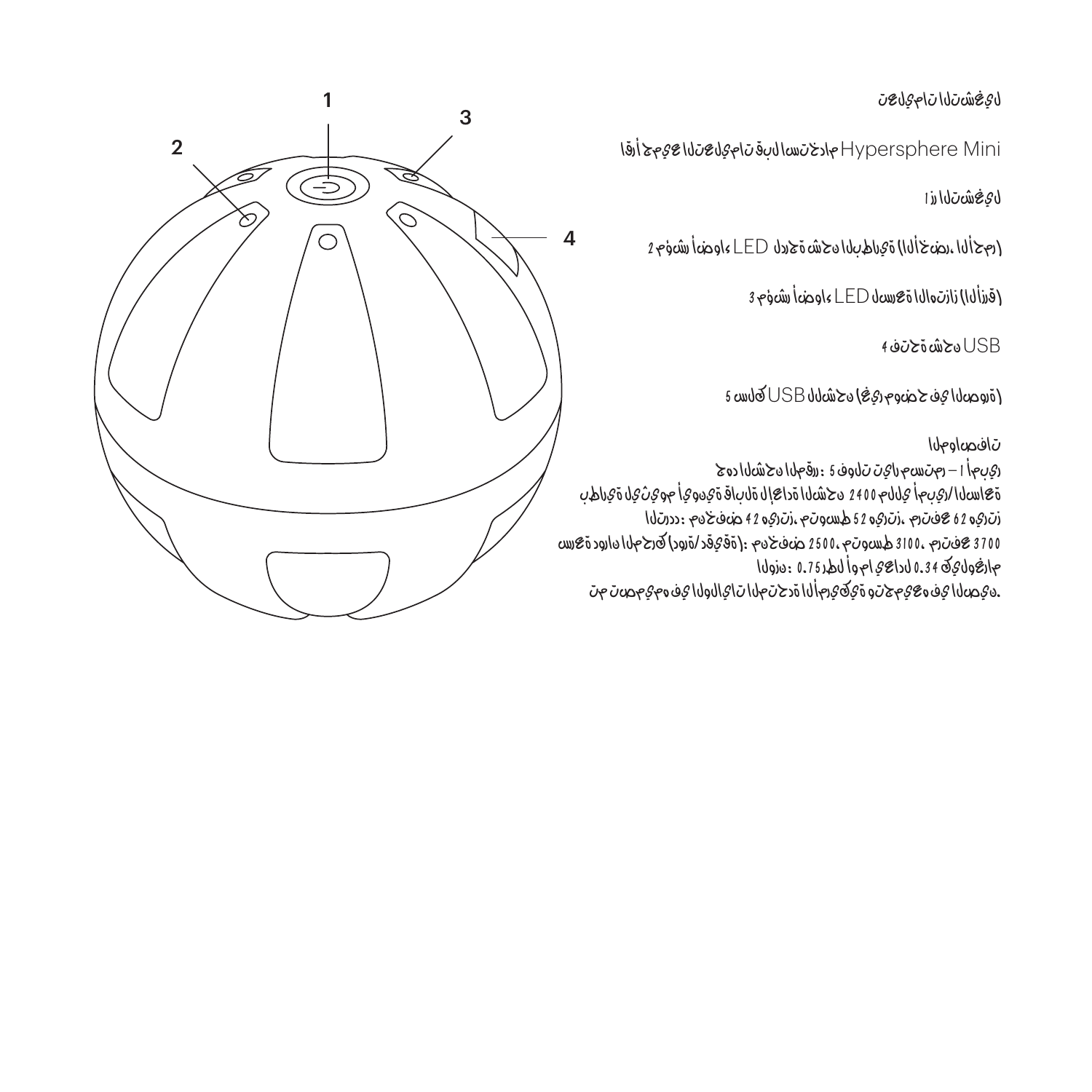# ZH

# 重要安全说明

使用 HYPERSPHERE MINI 之前,请阅读所有说明

危险

为了降低遭受电击的风险:

切勿伸手去拿已经落入水中的设备。立即拔下插头。请勿在洗澡或淋浴时使用。请勿将本设备放在或存 于可能掉落或被拉入浴盆或水槽的地方。请勿将本设备放入或掉入水中或其他液体中。

### 警告

为了降低烧伤、火灾、电击或人身伤害的风险:

请勿在毯子或枕头之下使用。否则会发生设备过热并导致火灾、电击或人身伤害。当儿童、病人或残疾 人使用该设备或者在儿童、病人或残疾人身上或附近使用该设备时,必须密切监督。本设备仅用于手册 规定的预期用途。请勿使用未经制造商推荐的附件。如果电线或插头损坏、本设备工作不正常、摔坏、 损坏或掉进水中,切勿再操作本设备。将设备送回服务中心进行检查和维修。

请勿通过电源线搬运本设备或将电源线作为手柄使用。保持电线远离受热表面。请勿在户外使用。请勿 在使用气雾剂(喷雾)产品或正进行给氧的地方操作。请勿将设备浸入水中。通风端、按钮和充电端口 应远离液体。请勿拆卸螺钉或试图拆卸装置。勿连续运行超过一小时。设备在使用一小时后,应休息 30 分钟再重新使用。充电后或使用前请拔掉电源插头。请勿直接在坚硬的表面上使用。仅可在铺有地 毯的地板或健身垫上使用。体重超过 250 磅/113 kg 的人可能会在正常使用过程中损坏本设备。这并 非玩具。仅供成人使用。受伤时请勿使用。使用本产品前请咨询您的医生。仅根据 hyperice.com 提 供的使用说明材料使用本产品。

### 警告

本设备中电池如果不当使用,可能会有火灾或化学 燃烧发生的危险。请勿拆解、加热至高于(制造商 的最高温度极限),或焚烧本设备。仅使用(带有本电池制造商名称或最终产品制造商名称和零件号的 电池)替换本设备的电池。使用其他电池可能会有火灾或爆炸的危险。

及时处理用过的电池。远离儿童。请勿拆卸,也不要在丢入火中。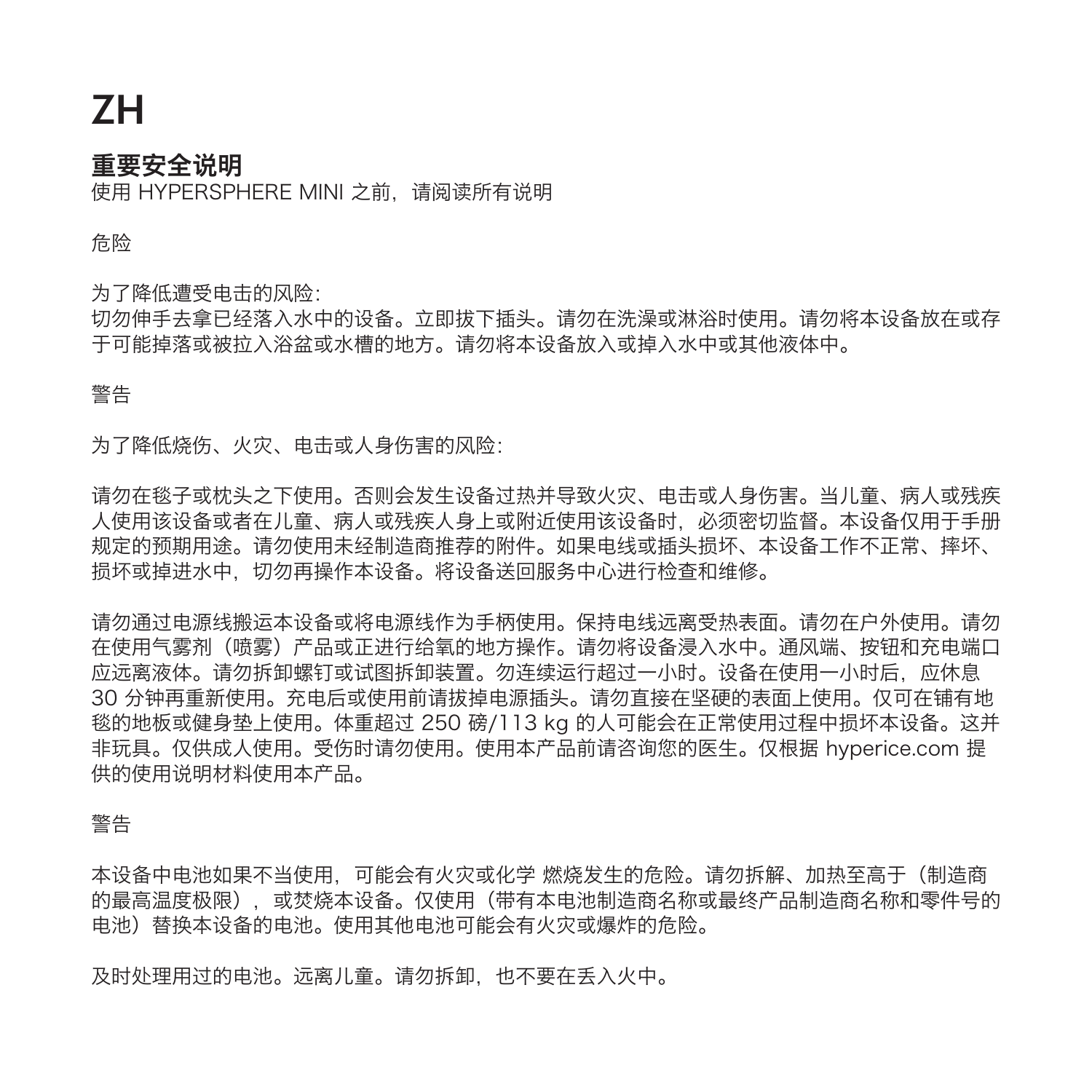如果有以下任何一种情况,请勿使用 Hypersphere Mini 或任何高强度振动运动设备,除非事先获 得医生的批准:

怀孕、糖尿病伴有并发症(如神经病变或视网膜损伤)、起搏器磨损、最近进行过手术、癫痫或偏 头痛、椎间盘突出、脊椎滑脱、椎骨脱离或颈椎病、最近进行过关节置换或最近使用了 IUD 、金属 针或钢板,或任何涉及到身体健康的情况。虚弱的个人和儿童使用任何振动装置时,应该在成年人 陪护下使用。

这些禁忌情况的存在并不意味着不能使用振动或运动设备,但是我们建议您使用前首先应咨询医生。

目前正在针对振动锻炼对特定医学疾病的影响进行研究。这可能会导致如上所示列表中的禁忌情况减 少。实践经验表明,在许多情况下,将振动运动纳入治疗计划是可取的。但是必须在医生、专家或理 疗师的建议和陪同下进行。

## 使用说明书

使用 HYPERSPHERE MINI 之前, 请阅读所有说明

充电

首次使用前充足电两小时。要充电,请将 USB 电缆从充电端口连接到任何标准 USB 充电器(USB 充电器未包括在内)。LED 灯会点亮,显示电池电量,并指示正在充电。适配器插入时,LED 灯将 在充满电时保持点亮。本装置可以在任何时间和任何电池电量下充电。不建议将电池完全耗尽至 LED 灯呈红色水平。每月给装置充电,以最大限度延长电池寿命。第三级时的平均运行时间为 2 小时,较 低级别则运行时间更长。

使用操作

开机:按下电源按钮三秒钟,直到 LED 灯点亮。再按一次为第一级,按两次为第二级,按三次为第三 级。蓝色 LED 灯将指示相应的功率水平。请勿直接在坚硬的表面上使用。仅可在铺有地毯的地板或健 身垫上使用。要关机,请按下电源按钮三秒钟。当所有 LED 灯熄灭时,该装置完全关闭。 使用 10 分 钟后,该装置将关闭。欲要继续使用,请再次打开设备并设置为所需的级别。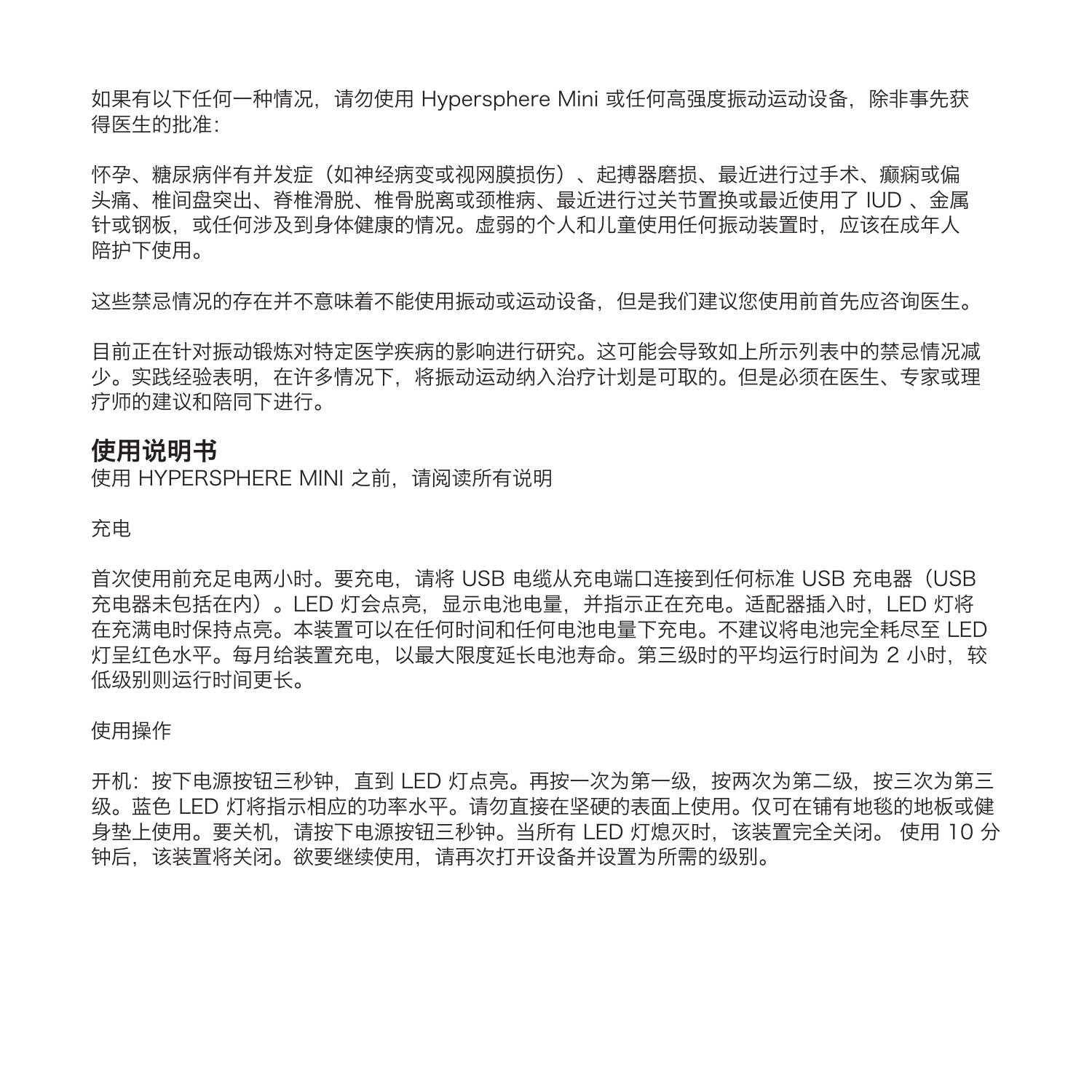使用说明书 使用 HYPERSPHERE MINI 之前,请阅 读所有说明

### 1 电源按钮

- 2 电池电量指示器 LED(绿色、红色) 3 频率等级指示器 LED(蓝色) 4 USB 充电端口
- 5 USB 充电电缆(未显示)

规格

•额定充电电压:5V DC- 1A

- •可充电锂离子电池 2400mAh
- •频率:低 42Hz,中 52Hz, 高 62Hz •电机转速:低 2500,中 3100, 高

3700

- •重量:0.75 磅/0.34 kg
- •美国设计。中国组装
- •维护、清洁和储存

用毛巾或软布擦拭设备上的水分。

远离热源、液体和儿童。

正视图

底视图

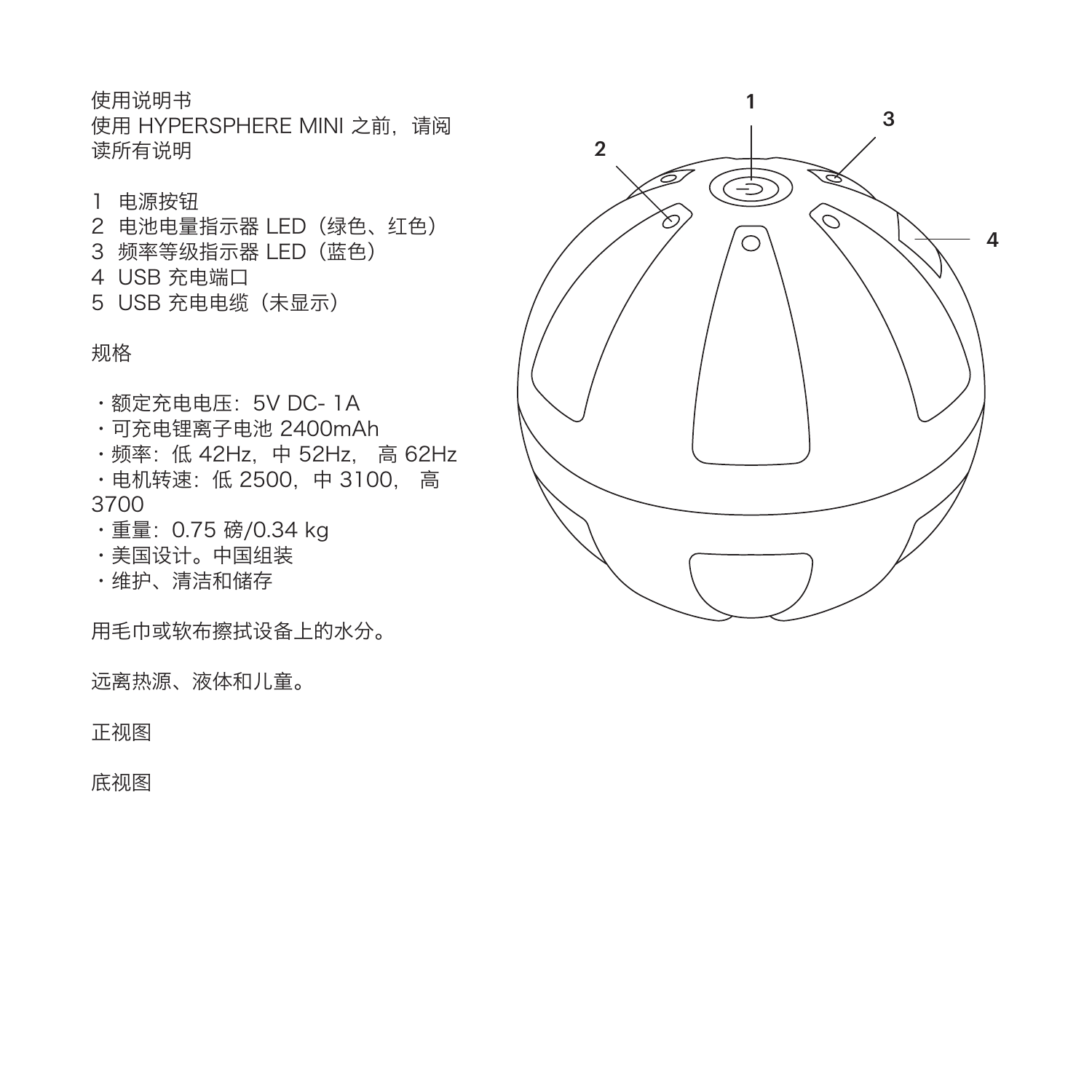# NL

### BELANGRIJKE VEILIGHEIDSAANWIJZINGEN

LEES ALLE AANWIJZINGEN VOORDAT U DE HYPERSPHERE MINI GEBRUIKT

## GEVAAR

Om het risico op elektrische schok te verkleinen:

Probeer een apparaat dat in het water is gevallen niet te pakken. Haal onmiddellijk de stekker uit het stopcontact. Gebruik het product niet terwijl u in bad zit of onder de douche. Zet en bewaar het apparaat niet op een plek waar het in bad of in een wastafel kan vallen of hierin kan worden getrokken. Leg het apparaat niet in water of een andere vloeistof en laat het hier niet in vallen.

# WAARSCHUWING

Om het risico op brandwonden, brand, elektrische schok en letsel aan personen te verkleinen: Gebruik het product niet onder een deken of kussen. De extreme verhitting kan brand, elektrische schok en letsel aan personen veroorzaken. Houd nauwgezet toezicht indien dit apparaat wordt gebruikt door, op of in de nabijheid van kinderen of personen met een handicap. Gebruik dit apparaat alleen voor het beoogde doel zoals in deze handleiding wordt beschreven. Maak geen gebruik van verlengstukken die door de fabrikant worden afgeraden. Gebruik dit apparaat niet als het een beschadigd snoer of een defecte stekker heeft, als het niet goed werkt, als het is gevallen of beschadigd is, of als het in water is gevallen. Laat het apparaat controleren en repareren door een monteur.

Til het apparaat niet op aan het snoer en gebruik het snoer niet als handvat. Houd het snoer uit de buurt van warme oppervlakken. Gebruik het apparaat niet buiten. Gebruik het apparaat niet waar aerosolproducten (spuitbussen) worden gebruikt of waar zuurstof wordt toegediend. Dompel het apparaat niet onder in water. Houd vloeistoffen uit de buurt van ventilatieopeningen, knoppen en de oplaadpoort. Draai de schroeven niet los en probeer het apparaat niet uit elkaar te halen. Gebruik het product niet onafgebroken voor meer dan een uur. Laat het apparaat 30 minuten afkoelen voordat u het opnieuw gebruikt. Trek de stekker uit het stopcontact na het opladen of voordat u het gebruikt. Gebruik het apparaat niet op een hard oppervlak. Gebruik het apparaat alleen op tapijt of een fitnessmat. Personen die meer dan 113 kg wegen, kunnen het apparaat tijdens het normale beoogde gebruik beschadigen of kapot maken. Dit is geen speelgoed. Alleen bestemd voor volwassenen. Gebruik het apparaat niet bij letsel. Vraag uw huisarts om advies voordat u dit product gebruikt. Gebruik het product alleen in overeenstemming met de handleiding, te vinden op hyperice.com.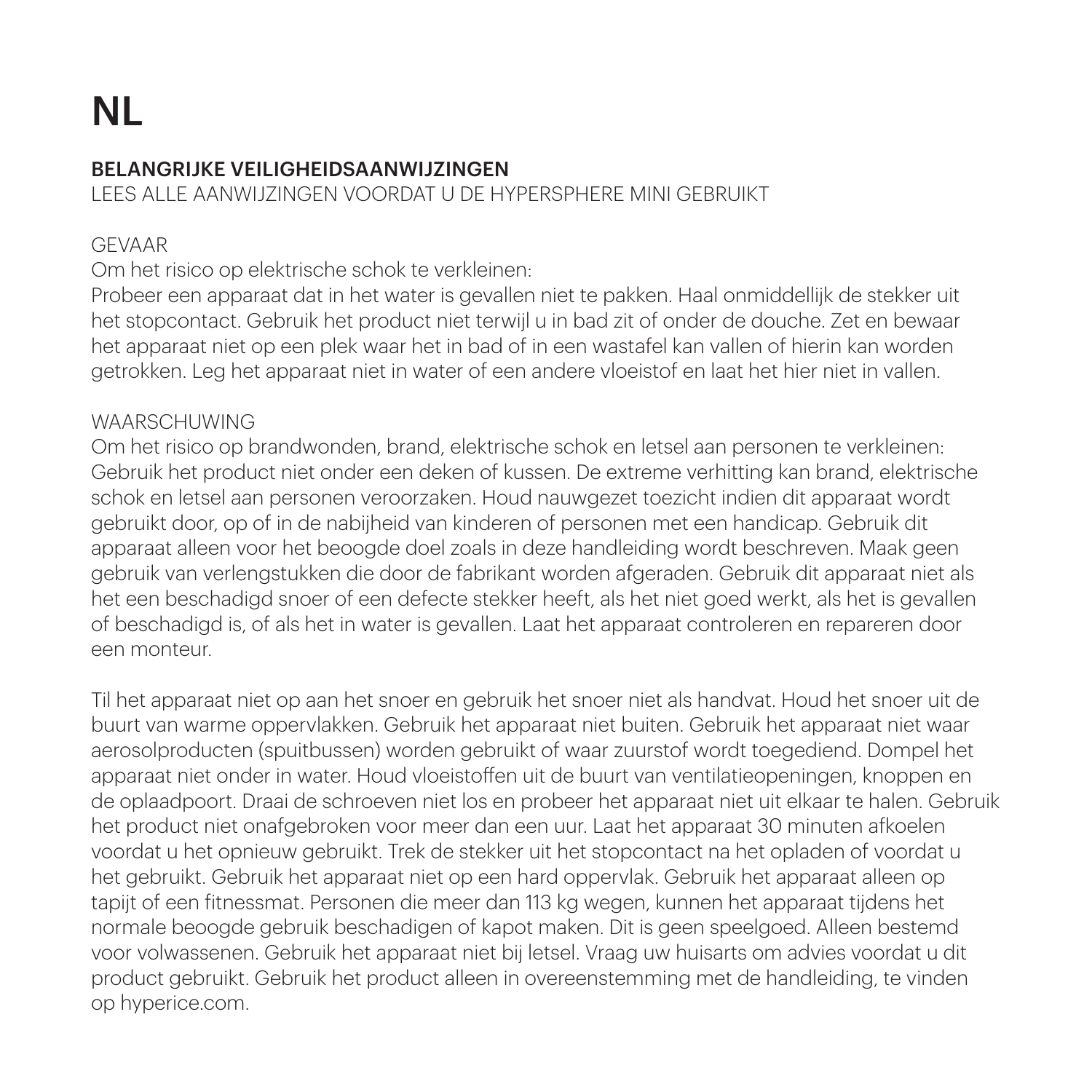### WEES VOORZICHTIG

De batterij die door het apparaat wordt gebruikt, kan bij verkeerd gebruik een risico op brand of chemische brandwonden veroorzaken. Haal het apparaat niet uit elkaar, verwarm het niet boven de maximumtemperatuur van de fabrikant en verbrand het niet. Vervang de batterij alleen door een batterij met de naam van de fabrikant of een eindproduct met de naam en het onderdeelnummer van de fabrikant. Als u een andere batterij gebruikt, kan dat leiden tot een risico op brand of ontploffing.

Gooi de gebruikte batterij meteen weg. Houd uit de buurt van kinderen. Haal de batterij niet uit elkaar en gooi het niet in het vuur.

Maak geen gebruik van de Hypersphere Mini of van andere trainingsapparaten met intensieve trillingen zonder eerst uw huisarts om goedkeuring te vragen in de volgende situaties:

Zwangerschap, diabetes met complicaties zoals neuropathie of schade aan het netvlies, pacemakers, recente chirurgische ingreep, epilepsie of migraines, hernia, spondylolisthesis, spondylolyse en spondylose, onlangs vervangen gewrichten of spiraalties, metalen pinnen of platen, of andere zorgen over uw lichamelijke gezondheid. Fragiele individuen en kinderen dienen te worden vergezeld door een volwassene als ze het vibrerende apparaat gebruiken. Deze contra-indicaties houden niet in dat u geen vibrerende of trainingsapparaten mag gebruiken. We raden wel aan dat u eerst uw huisarts raadpleegt. Er wordt momenteel onderzoek gedaan naar de effecten van vibratieoefeningen bij specifieke medische aandoeningen. Hierdoor wordt de bovenstaande lijst met contra-indicaties naar alle waarschijnlijkheid ingekort. Uit praktijkoefeningen is gebleken dat de integratie van oefeningen met vibratie in behandelingen in een aantal gevallen een positieve invloed heeft. Deze oefeningen dienen plaats te vinden op advies van en onder begeleiding van een arts, specialist of fysiotherapeut.

### GEBRUIKSAANWIJZING

LEES ALLE AANWIJZINGEN VOORDAT U DE HYPERSPHERE MINI GEBRUIKT

# OPLADEN

Laad het product twee uur lang op voordat u het gebruikt. Sluit de USB-kabel aan vanuit de oplaadpoort op een standaard USB-oplader (niet inbegrepen) om het apparaat op te laden. Ledverlichting toont het batterijniveau en geeft aan dat het apparaat wordt opgeladen. De ledverlichting blijft aanstaan als het apparaat volledig is opgeladen met de adapter aangesloten. Het product kan altijd en bij elk batterijniveau opnieuw worden opgeladen. We raden niet aan om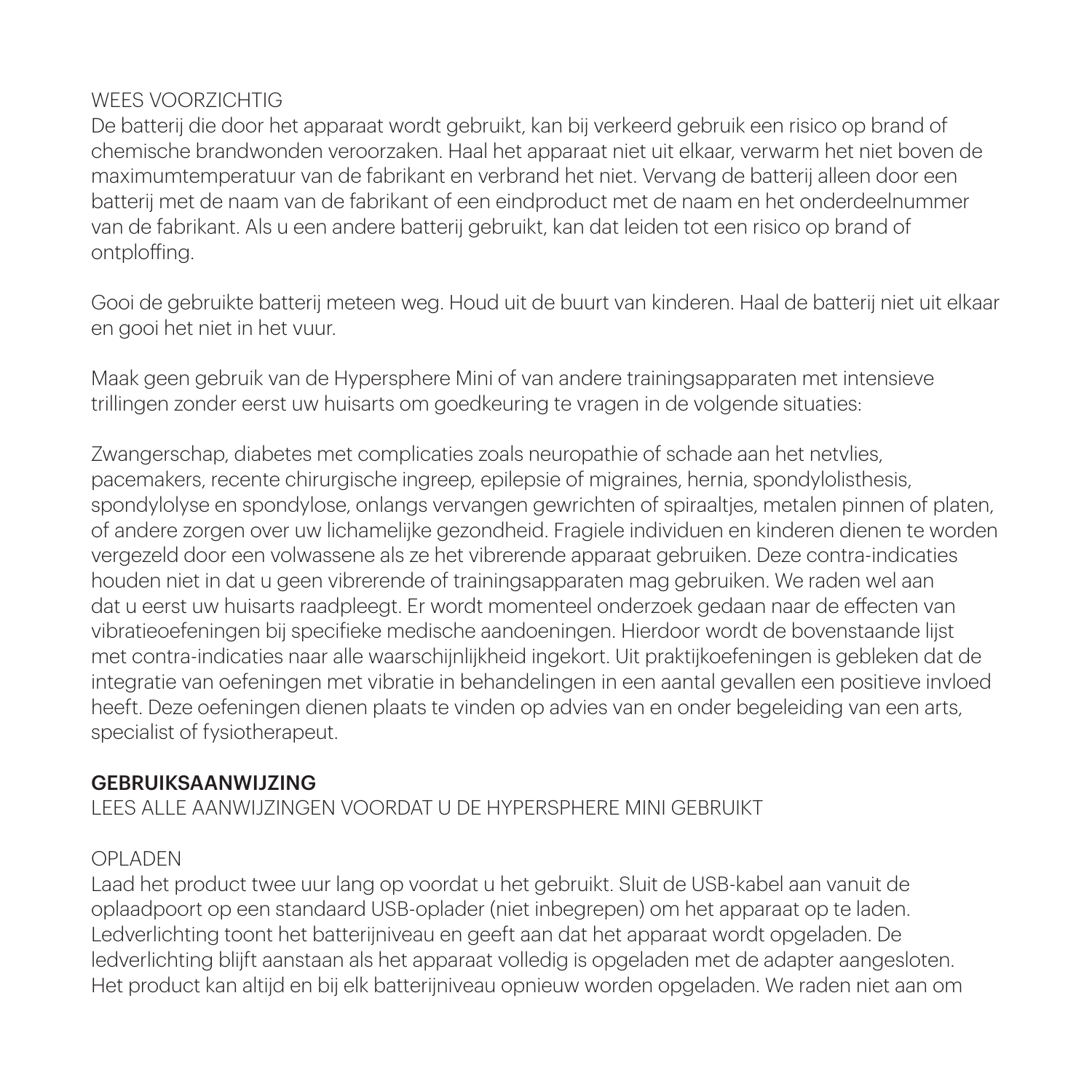de batterij tot het rode ledniveau leeg te laten raken. Laad het apparaat elke maand op om de gebruiksduur van de batterij optimaal te houden. De gemiddelde gebruikstijd is twee uur op niveau drie en langer bij lagere niveaus.

### GEBRUIKEN

Druk de aan/uit-knop drie seconden in met de ledverlichting aan om het apparaat in te schakelen. Druk de knop nog een keer in voor niveau één, twee keer voor niveau twee en drie keer voor niveau drie. De blauwe ledverlichting geeft aan wat de bijbehorende intensiteit is. Gebruik het apparaat niet op een hard oppervlak. Gebruik het apparaat alleen op tapijt of een fitnessmat. Druk de aan/uit-knop drie seconden in om het apparaat uit te schakelen. Als alle ledverlichting uitstaat, is het apparaat volledig uitgeschakeld. Zodra het apparaat tien minuten niet is gebruikt, wordt het uitgeschakeld. Wilt u het opnieuw gebruiken, dan zet u het product weer aan op het gewenste niveau.

- 1. Aan/uit-knop
- 2. Ledlampje voor indicatie batterijniveau (groen, rood)
- 3. Ledlampje voor indicatie frequentie (blauw)
- 4. USB-oplaadpoort
- 5. USB-oplaadkabel (niet afgebeeld)

### SPECIFICATIES

- Beoordeling oplaadspanning: 5 V DC, 1 A
- Oplaadbare lithiumionbatterij 2400 mAh
- Frequentie: Laag 42 Hz, Medium 52 Hz, Hoog 62 Hz
- RPM motor: Laag 2500, Medium 3100, Hoog 3700
- Gewicht 0,34 kg
- Ontworpen in de Verenigde Staten. Geproduceerd in China

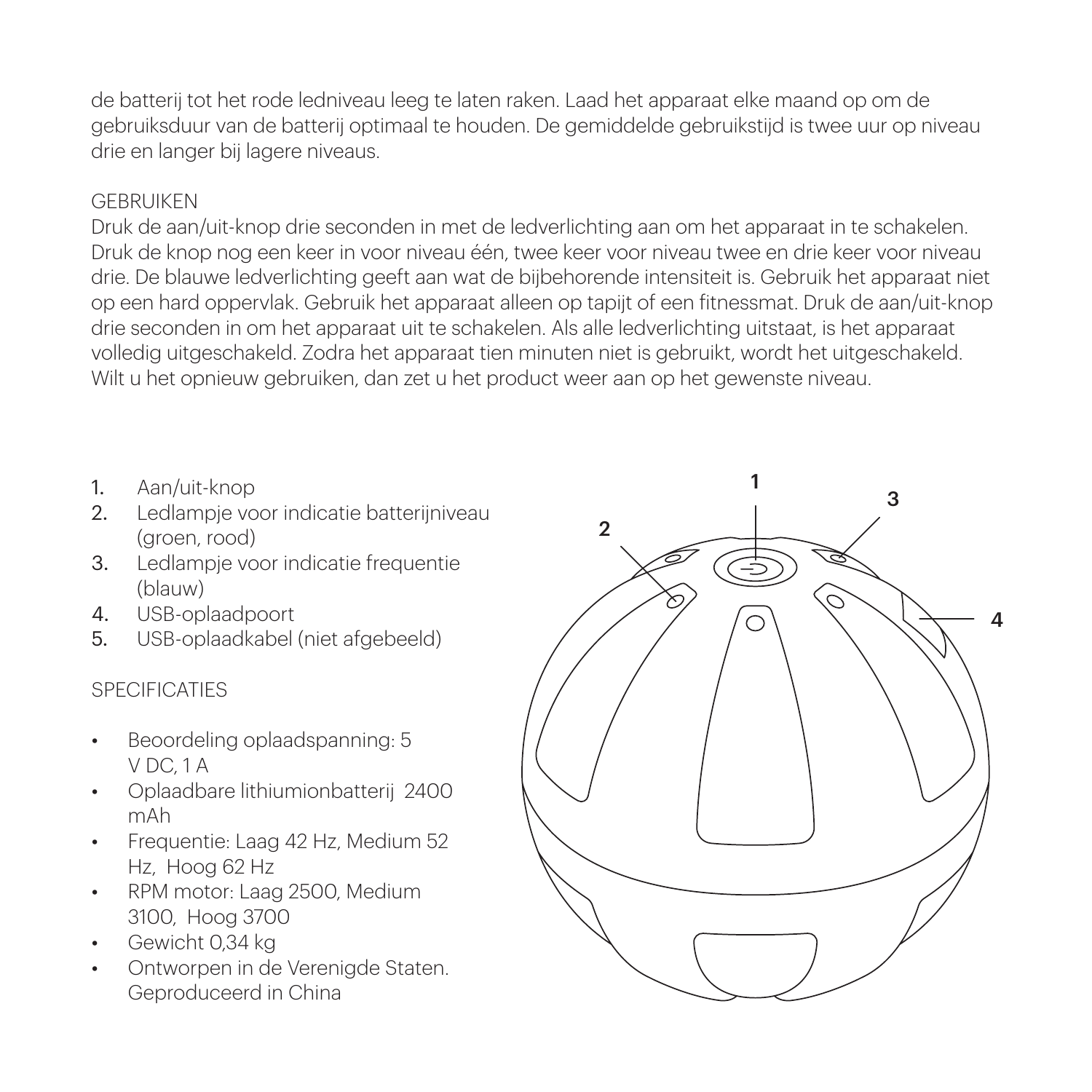# INSTRUCTIONS IMPORTANTES DE SÉCURITÉ

LIRE TOUTES LES INSTRUCTIONS AVANT L'UTILISATION DU DISPOSITIF HYPERSPHERE MINI

# DANGER

Pour réduire le risque de choc électrique:

Ne pas récupérer le dispositif tombé dans l'eau. Débrancher le dispositif immédiatement. Ne pas utiliser le dispositif pendant le bain ou la douche. Ne pas mettre ou stocker le dispositif dans un endroit d'où celui-ci pourrait tomber dans la baignoire ou le lavabo. Ne pas mettre ou jeter le dispositif dans l'eau ou dans un autre liquide.

### AVERTISSEMENT

Pour réduire le risque de brûlures, incendie, choc électrique ou blessures personnelles: Ne pas utiliser le dispositif sous une couverture ou un oreiller. Un chauffage excessif pourrait avoir lieu et provoquer un incendie, un choc électrique ou des blessures personnelles. Une stricte surveillance est nécessaire lorsque le dispositif est utilisé par, sur ou près des enfants, invalides ou personnes handicapées. N'utiliser ce dispositif que dans le cadre de son usage prévu, comme décrit dans ce manuel. Ne pas utiliser d'accessoires non recommandés par le fabricant. Ne jamais utiliser le dispositif avec un cordon d'alimentation endommagé, s'il ne fonctionne pas de manière adéquate, s'il est tombé, s'il est endommagé ou s'il est tombé dans l'eau. Retourner le dispositif au centre de réparations pour être analysé et réparé.

Ne pas transporter ce dispositif par le cordon d'alimentation et ne pas utiliser ce cordon comme poignée. Tenir le cordon à distance des surfaces chaudes. Ne pas utiliser à l'extérieur. Ne pas utiliser dans des endroits où des aérosols (pulvérisés) sont utilisés ou dans des endroits où l'oxygène est administré. Ne pas immerger le dispositif dans l'eau. Tenir les liquides à distance des ports de ventilation, des boutons et du port de chargement. Ne pas enlever les vis ou essayer de désassembler le dispositif. Ne pas utiliser le dispositif pendant plus d'une heure sans pause. Après une heure d'utilisation, laisser l'unité en repos pendant 30 minutes avant de l'utiliser à nouveau. Débrancher l'unité après le chargement ou avant l'utilisation. Ne pas utiliser directement sur une surface dure. Utiliser uniquement sur un sol moquette ou un tapis de fitness. Les personnes dont le poids dépasse 113 kg / 250 lb pourraient endommager ou abîmer l'unité pendant l'usage normal prévu. Ceci n'est pas un jouet. Destiné uniquement aux adultes. Ne pas utiliser en cas de blessures. Consulter son médecin avant d'utiliser ce produit. Utiliser le produit uniquement en conformité avec les manuels d'instructions disponibles sur hyperice.com.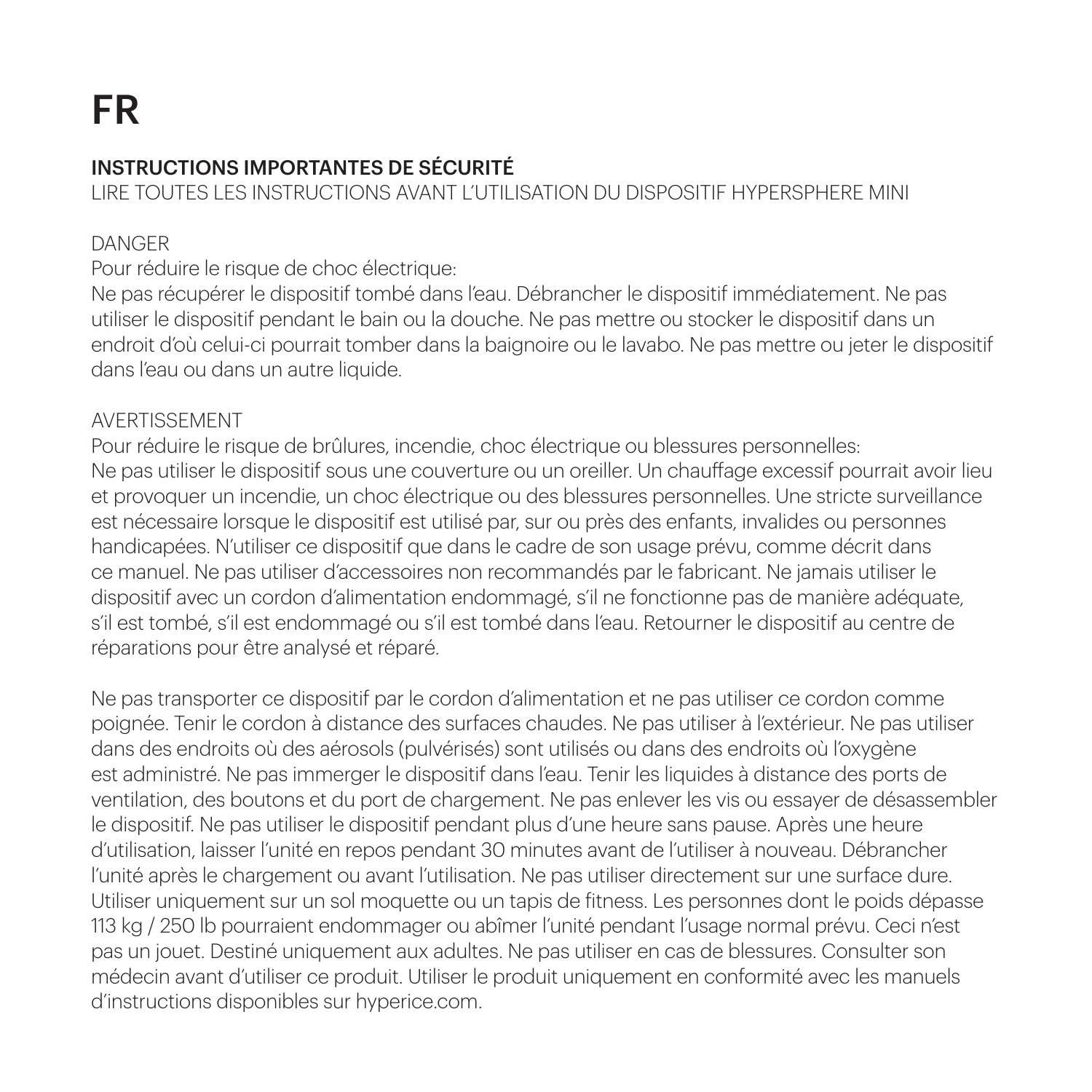# PRÉCAUTION

La batterie utilisée dans cet appareil pourrait présenter un risque d'incendie ou de brûlure chimique si elle est utilisée de manière incorrecte. Ne pas démonter, faire chauffer au-dessus de (la limite de température maximale fixée par le fabricant), ni incinérer. Remplacer la batterie uniquement avec (nom du fabricant de la batterie ou nom et numéro de pièce du fabricant). L'utilisation d'une autre batterie pourrait présenter un risque d'incendie ou d'explosion.

Éliminer rapidement la batterie usée. Tenir hors de la portée des enfants. Ne pas démonter et ne pas jeter au feu.

Veuillez ne pas utiliser Hypersphere Mini ou tout autre dispositif d'exercice haute intensité à vibrations sans obtenir l'approbation préalable de votre médecin si l'une des conditions suivantes s'applique: Grossesse, diabète avec complications telles que neuropathie ou lésion de la rétine, utilisation d'un stimulateur cardiaque, chirurgie récente, épilepsie ou migraines, hernie discale, spondylolisthésis, spondylolyse ou spondylose, arthroplastie récente ou DIU, épingles ou plaques métalliques ou tout autre problème concernant votre santé physique. Les personnes fragiles et les enfants doivent être accompagnés d'un adulte lorsqu'ils utilisent un appareil à vibrations.

Ces contre-indications ne signifient pas que vous ne pouvez pas utiliser l'appareil de vibration ou d'exercice, mais nous vous conseillons de consulter d'abord un médecin.

Des recherches sont en cours sur les effets des exercices à vibrations pour des troubles médicaux spécifiques. Cela entraînera probablement le raccourcissement de la liste des contre-indications, comme indiqué ci-dessus. L'expérience pratique a montré que l'intégration de l'exercice de vibration dans un plan de traitement est conseillée dans un certain nombre de cas. Cela doit être fait sur les conseils et en accompagnement d'un médecin, d'un spécialiste ou d'un physiothérapeute.

### INSTRUCTIONS D'UTILISATION

LIRE TOUTES LES INSTRUCTIONS AVANT L'UTILISATION DU DISPOSITIF HYPERSPHERE MINI

### **CHARGEMENT**

Charger complètement pendant deux heures avant la première utilisation. Pour charger, connecter le câble USB du port de charge à un chargeur USB standard (non inclus). Les voyants LED s'allument pour indiquer le niveau de la batterie et le chargement en cours. Les voyants LED restent allumés une fois l'appareil chargé complètement lorsque l'adaptateur est branché. L'appareil peut être rechargé à tout moment et à n'importe quel niveau de charge de la batterie. Il n'est pas recommandé de vider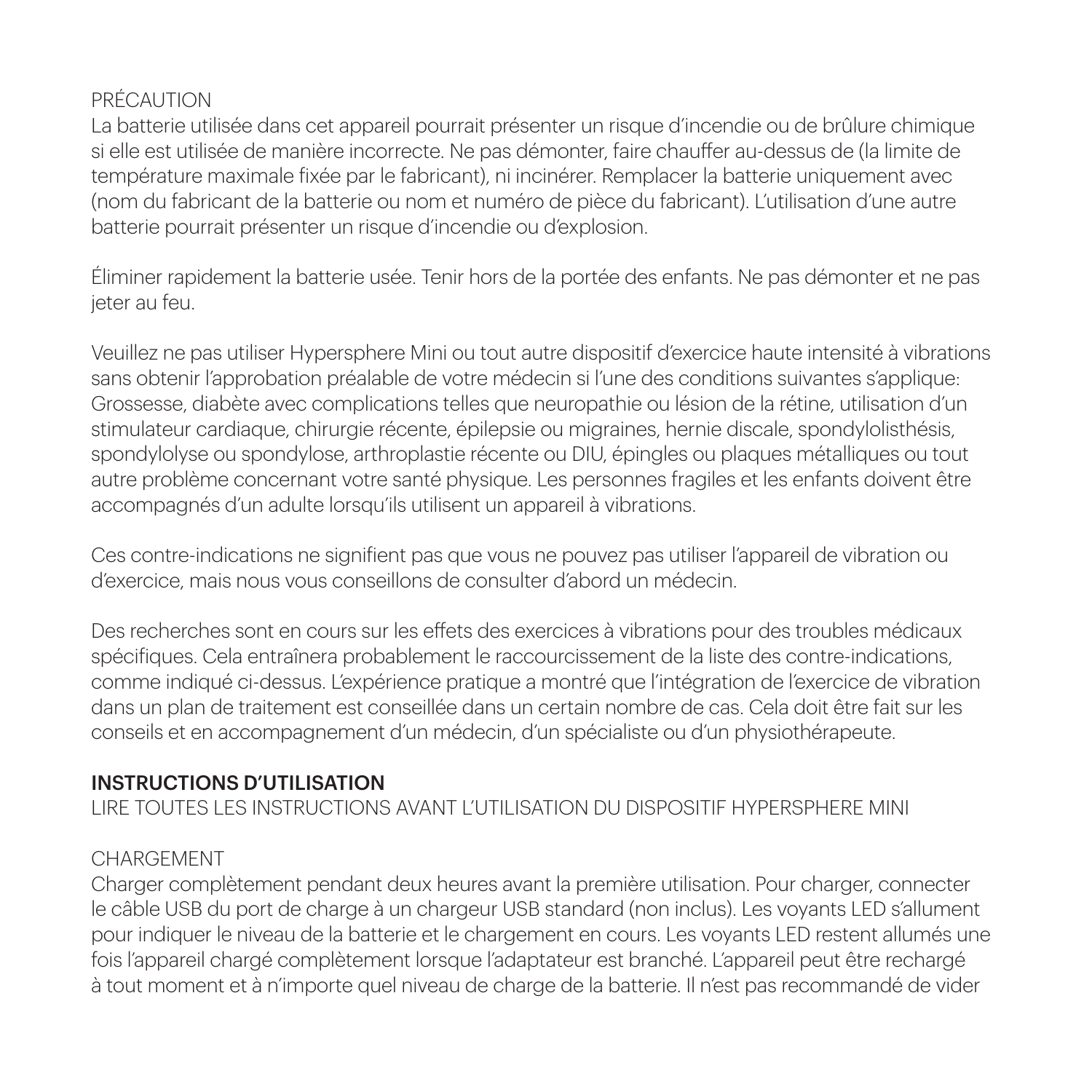complètement la batterie jusqu'au niveau du voyant LED rouge. Recharger l'unité tous les mois pour prolonger au mieux la durée de vie de la batterie. La durée moyenne est de 2 heures au niveau trois et plus longue aux niveaux inférieurs.

### UTILISATION

Pour allumer le dispositif, appuyer sur le bouton d'alimentation pendant trois secondes jusqu'à ce que les voyants s'allument. Appuyer à nouveau une fois pour le niveau un, deux fois pour le niveau deux et trois fois pour le niveau trois. Les voyants LED bleus indiqueront le niveau de puissance correspondant. Ne pas utiliser directement sur une surface dure. Utiliser uniquement sur un sol moquette ou un tapis de fitness. Pour éteindre le dispositif, appuyer sur le bouton d'alimentation pendant trois secondes. L'unité est complètement éteinte lorsque tous les voyants sont éteints. L'appareil s'éteindra 10 minutes après l'utilisation. Pour continuer l'utilisation, rallumer l'appareil et le régler au niveau souhaité.

- 1. Bouton d'alimentation
- 2. Indicateur LED de niveau de la batterie (vert, rouge)
- 3. Indicateur LED du niveau de fréquence (bleu)
- 4. Port de chargement USB
- 5. Câble de chargement USB (n'est pas illustré)

### SPÉCIFICATIONS

- Tension nominale de chargement: 5V CC- 1A
- Batterie lithium-ion rechargeable 2400 mAh
- Fréquence: Réduite 42Hz, Moyenne 52Hz, Haute 62Hz
- Régime tr/min moteur: Bas 2500, Moyen 3100, Haut 3700
- Poids: 0,34 kg / 0,75 lb
- Conçu aux États-Unis. Assemblé en Chine

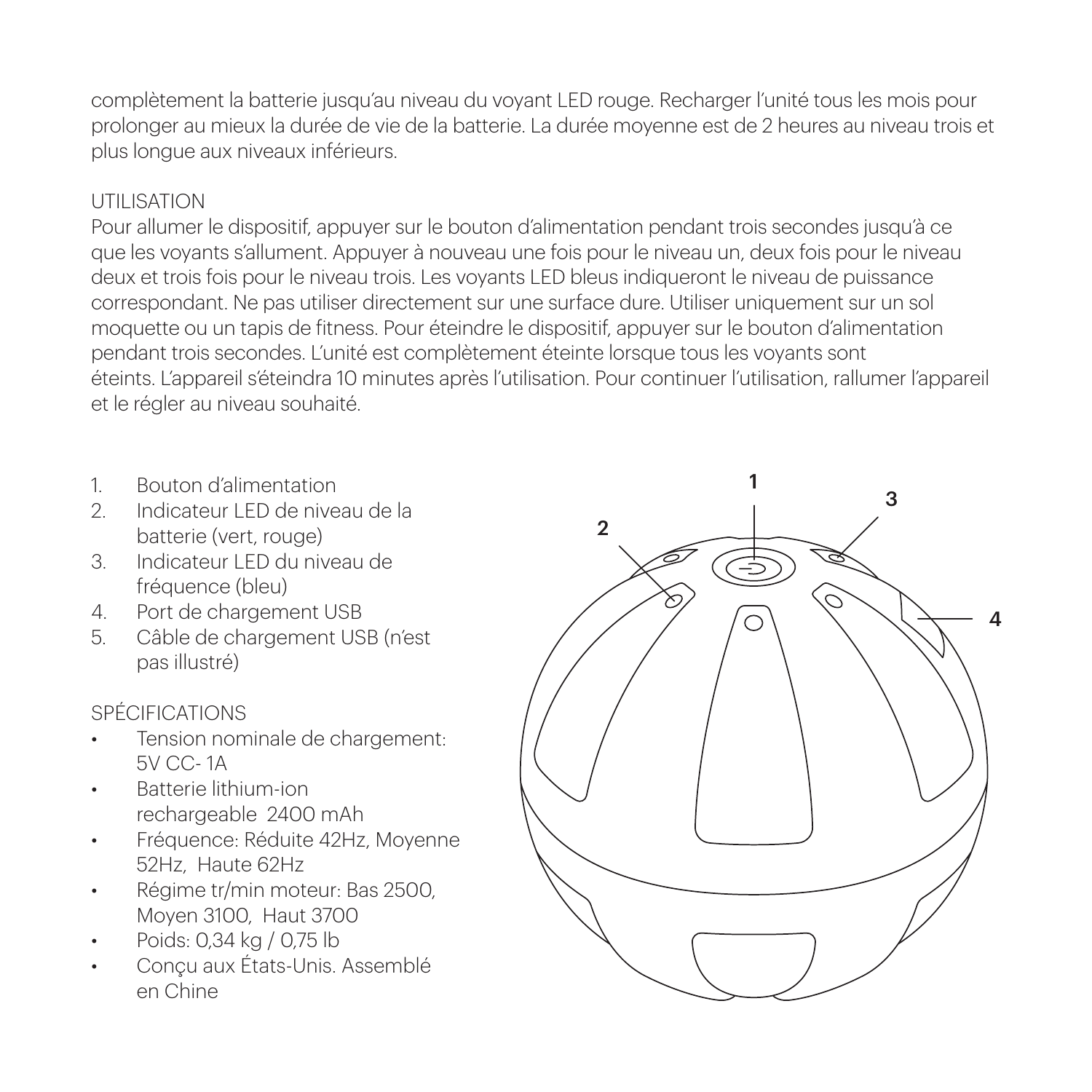# DE

# WICHTIGE SICHERHEITSHINWEISE

LESEN SIE DIE GESAMTE ANLEITUNG, BEVOR SIE DEN HYPERSPHERE MINI BENUTZEN

### GEFAHR

Um das Risiko eines Stromschlags zu mindern: Nicht nach einem elektrischen Gerät greifen, das ins Wasser gefallen ist. Sofort ausstecken. Nicht in Badewanne oder Dusche verwenden. Gerät nicht an einem Ort aufbewahren, von dem es in eine Wanne oder ein Becken fallen oder hineingezogen werden kann.

#### WARNUNG

Um das Risiko von Verbrennungen, Bränden, Stromschlägen oder Verletzungen zu mindern: Nicht unter Decken oder Kissen verwenden. Dabei kann es zu Überhitzung kommen, was zu Bränden, Stromschlägen oder Verletzungen führen kann. Jegliche Verwendung des Geräts durch, an oder in der Nähe von Kindern, Invaliden oder behinderten Personen muss beaufsichtigt werden. Benutzen Sie das Gerät nur wie in der vorliegenden Anleitung beschrieben für den vorgesehenen Zweck. Verwenden Sie kein Zubehör, das nicht vom Hersteller empfohlen wird. Gerät niemals benutzen, wenn Kabel oder Stecker beschädigt sind, wenn es nicht sachgemäß funktioniert, fallengelassen oder beschädigt wurde oder ins Wasser gefallen ist. Bringen Sie in diesem Fall das Gerät zur Untersuchung und Reparatur zum Kundendienst.

Gerät nicht am Stromkabel tragen oder das Kabel als Griff benutzen. Kabel von erhitzten Flächen fernhalten. Nicht im Freien benutzen. Nicht verwenden, wo Aerosolprodukte (Sprays) benutzt werden oder Sauerstoff verabreicht wird. Einheit nicht in Wasser eintauchen. Flüssigkeiten von Belüftungsöffnungen, Schaltflächen und Aufladeanschluss fernhalten. Schrauben nicht entfernen bzw. nicht auseinandernehmen. Nicht länger als eine Stunde fortgesetzt in Betrieb nehmen. Nach einer Stunde Betrieb Einheit 30 Minuten vor erneutem Gebrauch ruhen lassen. Einheit nach Laden oder vor Verwendung ausstecken. Nicht direkt auf einer harten Oberfläche verwenden. Nur auf Teppichfußboden oder einer Fitnessmatte benutzen. Personen, die mehr als 113 kg wiegen, können die Einheit bei normaler vorgesehener Gebrauch möglicherweise beschädigen oder zerbrechen. Dies ist kein Spielzeug. Nur für Erwachsene. Bei Verletzungen nicht verwenden. Vor Gebrauch des Produkts Ihren Arzt zurate ziehen. Produkt nur gemäß den Lehrmaterialien benutzen, die auf hyperice.com verfügbar sind.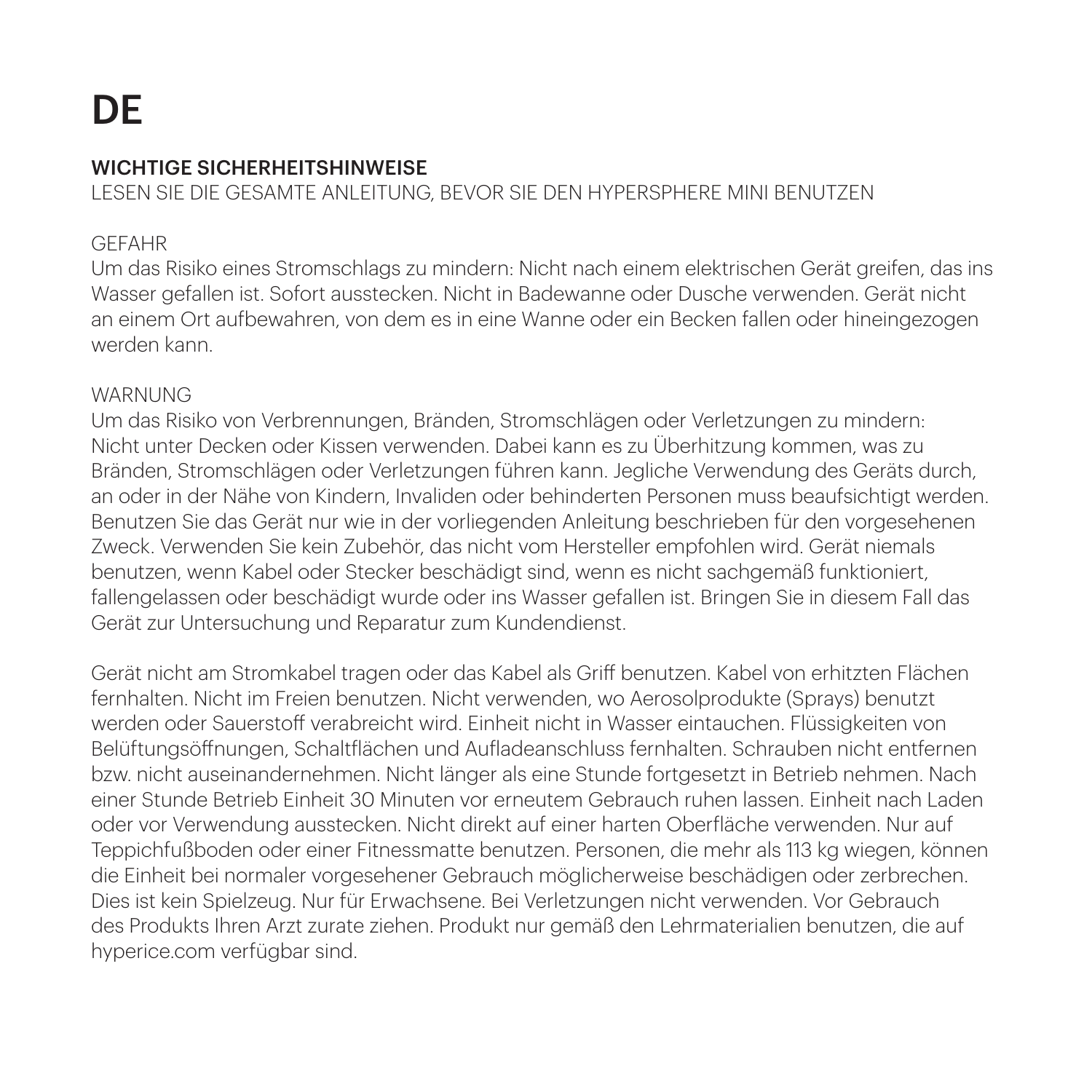# VORSICHT

Die in diesem Gerät benutzte Batterie kann ein Brandrisiko oder eine Gefahr chemischer Verbrennungen darstellen, falls sie falsch gehandhabt wird. Nicht zerlegen, auf über (Temperaturhöchstgrenze des Herstellers) erhitzen oder verbrennen. Batterie nur mit (Name des Batterieherstellers oder Endproduktherstellers und Artikelnummer) ersetzen. Die Verwendung einer anderen Batterie kann ein Brand- oder Explosionsrisiko darstellen.

Batterie umgehend entsorgen. Batterie von Kindern fernhalten. Nicht zerlegen und nicht ins Feuer werfen.

Bitte verwenden Sie den Hypersphere Mini oder ein vibrierendes High-Intensity-Fitnessgerät nicht, ohne zuerst eine Genehmigung von Ihrem Arzt einzuholen, falls eines der Folgenden auf Sie zutrifft: Schwangerschaft, Diabetes mit Komplikationen wie etwa Neuropathie oder Netzhautschädigung, Herzschrittmacher, kürzlich erfolgte Operation, Epilepsie oder Migränen, Bandscheibenvorfälle, Spondylolisthese, Spondylolyse oder Spondylose, kürzlich erfolgter Gelenkersatz oder Spirale, Metallstifte oder -platten oder Bedenken in Bezug auf Ihre körperliche Gesundheit. Bei gebrechlichen Personen und Kindern sollte ein Erwachsener dabei sein, wenn ein Vibrationsgerät benutzt wird. Diese Gegenanzeigen bedeuten nicht, dass Sie nicht in der Lage sind, ein Vibrations- oder Fitnessgerät zu benutzen, doch wir raten Ihnen, zuerst einen Arzt zu konsultieren. Es werden laufend Forschungsarbeiten zur Wirkung von Vibrationsübungen bei spezifischen medizinischen Beschwerden durchgeführt. Diese werden vermutlich die Liste der oben aufgeführten Gegenanzeigen verkürzen. Praktische Erfahrung hat gezeigt, dass das Integrieren von Vibrationsübungen in einen Behandlungsplan in vielen Fällen ratsam ist. Dies muss auf Rat und unter Aufsicht eines Arztes, Spezialisten oder Physiotherapeuten erfolgen.

### BEDIENUNGSANLEITUNG

LESEN SIE DIE GESAMTE ANLEITUNG, BEVOR SIE DEN HYPERSPHERE MINI BENUTZEN

### AUFLADEN

Vor erstem Gebrauch zwei Stunden lang voll aufladen. Zum Aufladen das USB-Kabel vom Ladeanschluss mit einem standardmäßigen USB-Ladegerät (nicht inklusive) verbinden. LED-Leuchten zeigen den Akkustand und aktives Laden an. Die LED-Leuchten bleiben bei voller Ladung an, wenn der Adapter eingesteckt ist. Die Einheit kann jederzeit und bei jedem Batteriestand nachgeladen werden. Es wird nicht empfohlen, die Batterie bis auf die rote LED-Stufe aufbrauchen zu lassen. Zum Optimieren der Lebensdauer der Batterie, die Batterie monatlich nachladen. Die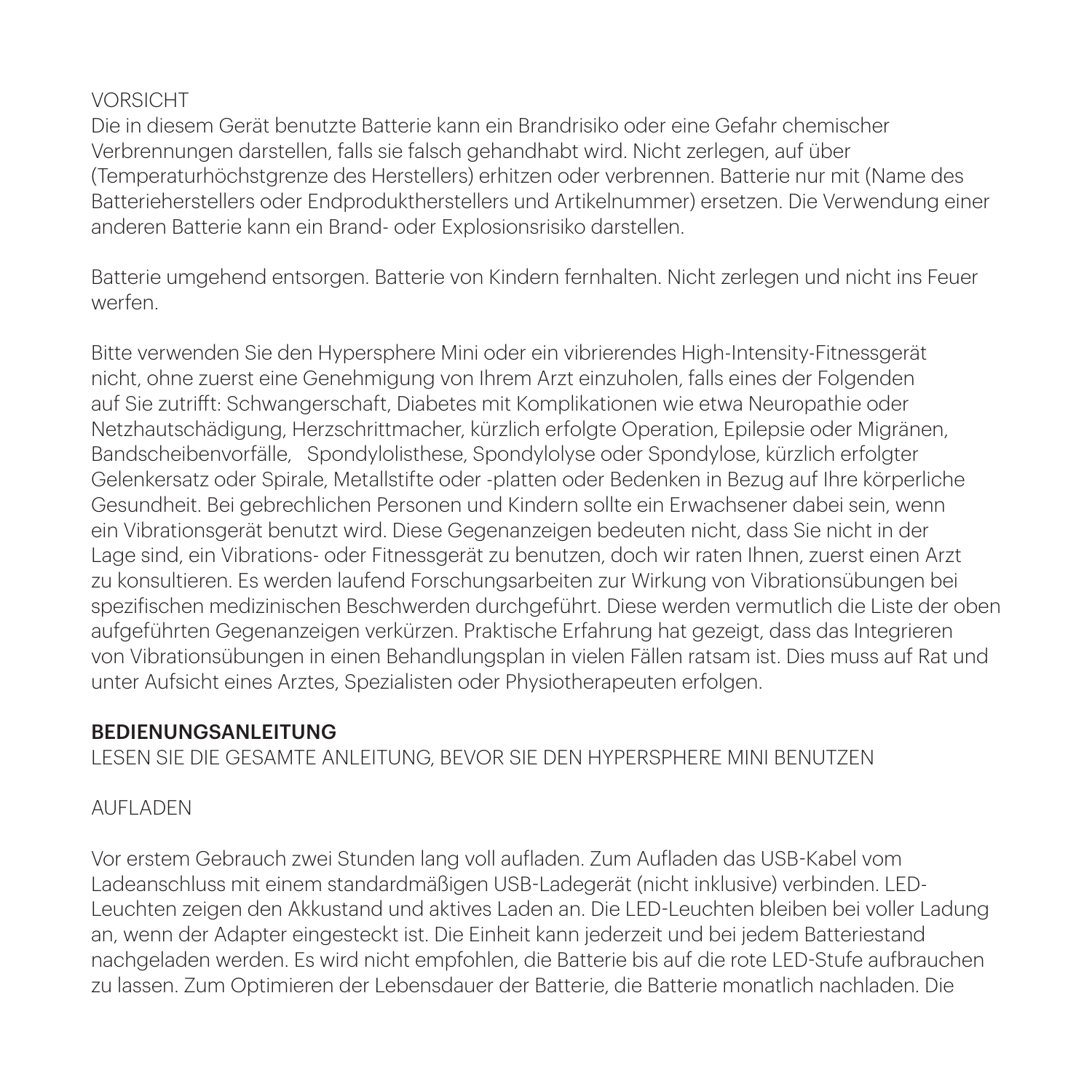durchschnittliche Laufzeit ist 2 Stunden auf Stufe 3, bei niedrigeren Stufen länger.

### **BETRIEB**

Zum Einschalten den An-/Ausschalter drei Sekunden lang nach unten drücken, bis die LED-Leuchten aufleuchten. Ein weiteres Mal für Stufe 1 drücken, zwei Mal für Stufe 2 und drei Mal für Stufe 3. Die blauen LED-Leuchten zeigen die entsprechende Stufe an. Nicht direkt auf einer harten Oberfläche verwenden. Nur auf Teppichfußboden oder einer Fitnessmatte benutzen. Zum Ausschalten den An-/Ausschalter drei Sekunden nach unten drücken. Die Einheit ist komplett ausgeschaltet, wenn alle LED-Leuchten aus sind. Die Einheit schaltet sich nach 10-minütiger Nutzung aus. Zum fortgesetzten Gebrauch erneut anschalten und auf gewünschte Stufe einstellen.

- 1. An-/Ausschalter
- 2. LED-Anzeige für Batteriestand (grün, rot)
- 3. LED-Anzeige für Frequenzstufe (blau)
- 4. USB-Ladeanschluss
- 5. USB-Ladekabel (nicht gezeigt)

### TECHNISCHE DATEN

- Vorgesehene Ladespannung: 5V DC- 1A
- Aufladbare Lithium-Ionen-Batterie 2400 mAh
- Frequenz: Niedrig 42 Hz, Niedrig 52 Hz, Hoch 62 Hz
- Motordrehzahl: Niedrig 2500, Niedrig 3100, Hoch 3700
- Gewicht: 0,34 kg
- Entworfen in den USA. Montiert in China

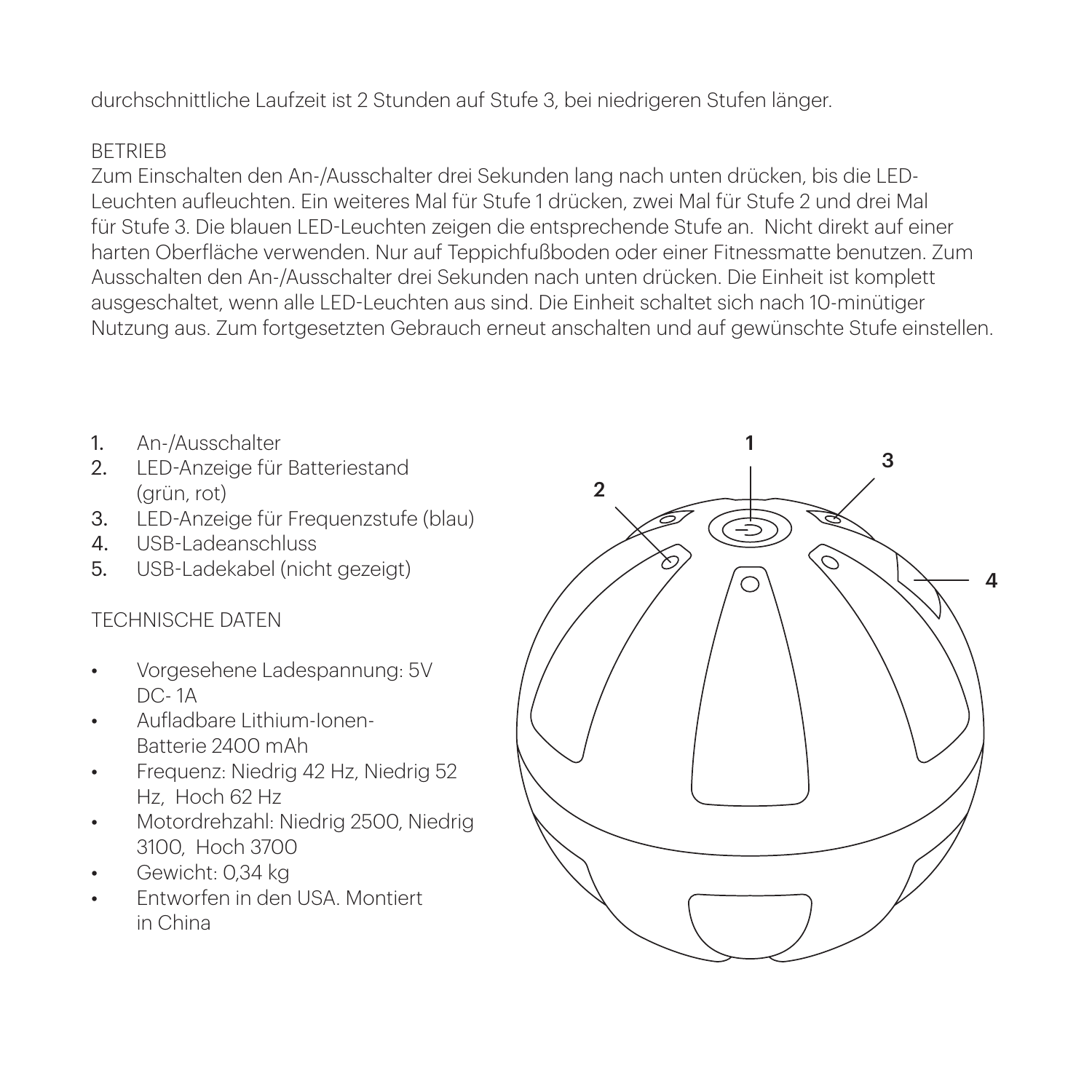### IMPORTANTI ISTRUZIONI DI SICUREZZA

LEGGERE TUTTE LE ISTRUZIONI PRIMA DI UTILIZZARE LA MINI HYPERSPHERE

# PERICOLO

### Per ridurre il rischio di scossa elettrica:

Non cercare di prendere un apparecchio che è caduto in acqua. Scollegarlo immediatamente. Non utilizzare durante il bagno o la doccia. Non posizionare o conservare l'apparecchio in un luogo in cui potrebbe cadere o finire in una vasca o in un lavandino. Non posizionare o lasciare cadere in acqua o altri liquidi.

### AVVERTNZA

Per ridurre il rischio di bruciature, incendio, shock elettrico o lesioni alle persone: Non mettere in funzione sotto coperte o cuscini. Potrebbe verificarsi un surriscaldamento e causare incendi, scosse elettriche o lesioni alle persone. È necessaria una stretta supervisione quando questo apparecchio viene utilizzato da bambini, invalidi o persone disabili, su di essi o vicino ad essi. Utilizzare questo apparecchio solo per l'uso previsto, come descritto in questo manuale. Non utilizzare accessori non consigliati dal produttore. Non mettere mai in funzione questo apparecchio se ha un cavo o una spina danneggiati, se non funziona correttamente, se è caduto o è danneggiato, o se è caduto in acqua. Restituire l'apparecchio a un centro di assistenza in modo da farlo verificare e riparare.

Non trasportare questo apparecchio con il cavo di alimentazione né utilizzare il cavo come impugnatura. Tenere il cavo lontano da superfici riscaldate. Non usare all'aperto. Non mettere in funzione in luoghi in cui vengono utilizzati prodotti per aerosol (spray) o dove viene somministrato ossigeno. Non immergere l'unità in acqua. Tenere i liquidi lontani dalle porte di ventilazione, dai pulsanti e dalla porta di ricarica. Non rimuovere le viti o tentare di smontare l'apparecchio. Non tenere in funzione ininterrottamente per più di un'ora. Dopo un'ora di utilizzo, lasciare riposare l'unità per 30 minuti prima di riutilizzarla. Scollegare l'unità dopo averla caricata o prima dell'uso. Non utilizzare direttamente su una superficie dura. Utilizzare solo su un pavimento in moquette o un tappetino da fitness. Le persone di peso superiore a 250 libbre (113 kg) potrebbero danneggiare o rompere l'unità durante il normale utilizzo previsto. Non è un giocattolo. Solo per utilizzo da parte di adulti. Non utilizzare in caso di lesioni. Consultare il proprio medico prima di utilizzare questo prodotto. Utilizzare il prodotto solo in base ai materiali didattici disponibili sul sito hyperice.com.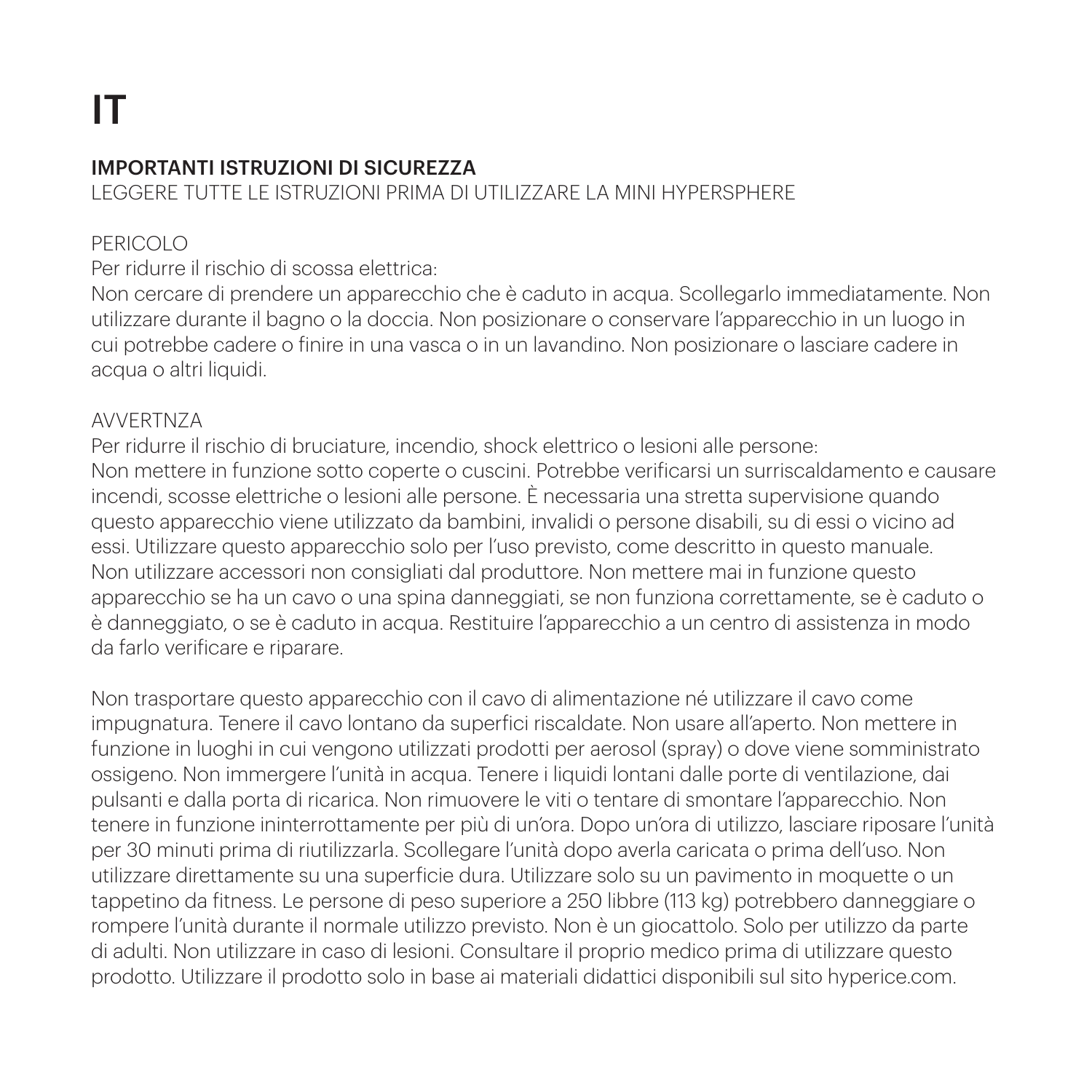# ATTENZIONE

La batteria utilizzata in questo dispositivo può presentare un rischio di incendio o di ustioni chimiche se manipolato male. Non smontare, riscaldare sopra (limite massimo di temperatura del fabbricante) o incenerire. Sostituire la batteria solo con (nome del fabbricante della batteria o nome del fabbricante del prodotto finale e numero pezzo). L'utilizzo di un'altra batteria può comportare il rischio di incendio o esplosione.

Smaltire prontamente la batteria usata. Tenere lontano dai bambini. Non smontare e non smaltire nel fuoco.

Non utilizzare la Mini Hypersphere o qualsiasi dispositivo per esercizi ad alta intensità di vibrazione senza aver prima ricevuto l'approvazione dal medico qualora si verifichi una delle seguenti condizioni: Gravidanza, diabete con complicazioni come neuropatia o danno alla retina, usura del pacemaker, recente intervento chirurgico, epilessia o emicrania, ernia del disco, spondilolistesi, spondilolisi o spondilosi, recenti protesi articolari o IUD, spilli o placche di metallo o qualsiasi preoccupazione sulla vostra salute fisica. Le persone e i bambini fragili devono essere accompagnati da un adulto quando utilizzano qualsiasi dispositivo a vibrazione. Queste controindicazioni non significano che non si è in grado di utilizzare un dispositivo a vibrazione o per esercizi, ma si consiglia di consultare prima un medico.

Sono in corso ricerche continue sugli effetti dell'attività vibratoria per specifici disturbi medici. Questo probabilmente porterà all'accorciamento dell'elenco delle controindicazioni, come mostrato sopra. L'esperienza pratica ha dimostrato che l'integrazione degli esercizi con apparecchi a vibrazione in un piano di trattamento è consigliata in vari casi. Questo deve essere effettuato su consiglio di un medico, uno specialista o un fisioterapista, o con il loro accompagnamento.

### ISTRUZIONI DI FUNZIONAMENTO

LEGGERE TUTTE LE ISTRUZIONI PRIMA DI UTILIZZARE LA MINI HYPERSPHERE

### CARICAMENTO

Caricare completamente per due ore prima del primo utilizzo. Per effettuare il caricamento, collegare il cavo USB dalla porta di ricarica a qualsiasi caricatore USB standard (non incluso). Le spie LED si accendono per mostrare il livello della batteria e indicare che il caricamento è in corso. Le spie LED rimangono accese quando il dispositivo è completamente carico mentre l'adattatore è collegato. L'unità può essere ricaricata in qualsiasi momento e con qualsiasi livello della batteria. Non si raccomanda di far scaricare completamente la batteria, facendola arrivare fino al livello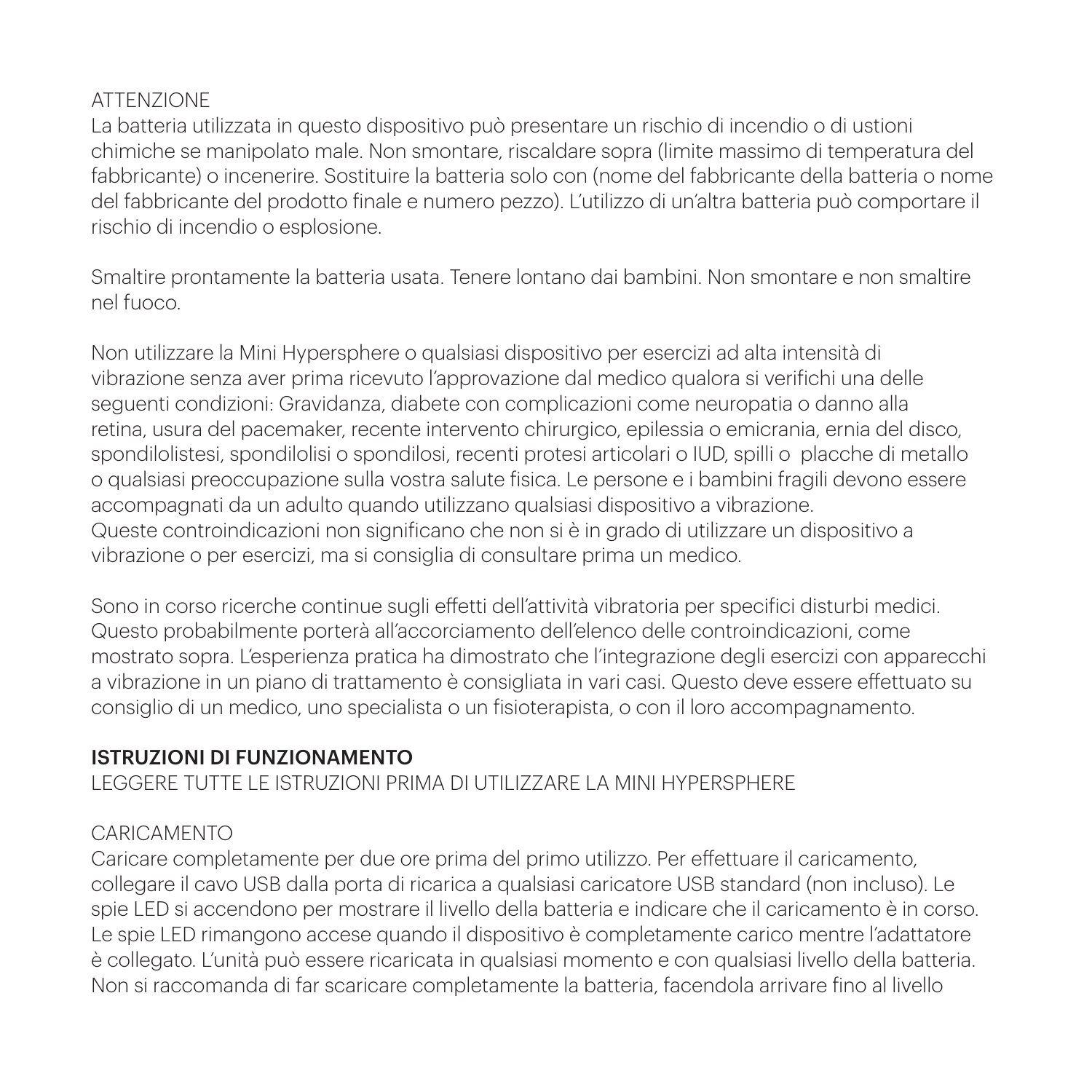del LED rosso. Ricaricare l'unità mensilmente per prolungare al massimo la durata della batteria. Il tempo di esecuzione medio è di 2 ore al livello tre e più lungo ai livelli più bassi.

# FUNZIONAMENTO

Per accendere, premere il pulsante di accensione per tre secondi fino a quando le spie LED non si accendono. Premere ancora una volta per il livello uno, due volte per il livello due e tre volte per il livello tre. Le spie LED blu indicheranno il livello di alimentazione corrispondente. Non utilizzare direttamente su una superficie dura. Utilizzare solo su un pavimento in moquette o un tappetino per fitness. Per spegnere, premere il pulsante di accensione per tre secondi. L'unità viene completamente spenta quando tutte le spie LED si spengono. L'unità si spegnerà dopo 10 minuti di utilizzo. Per continuare a utilizzare, riaccendere l'unità e impostarla sul livello desiderato.

- 1. Pulsante di alimentazione
- 2. Spia LED che indica il livello di batteria (verde, rossa)
- 3. Spia LED che indica il livello di frequenza (blu)
- 4. Porta di caricamento USB
- 5. Cavo di ricarica USB (non mostrato)

### SPECIFICHE

- Tensione di carica nominale: 5V DC- 1A
- Batteria ricaricabile agli ioni di litio 2400mAh
- Frequenza: Bassa 42Hz, Media 52Hz, Alta 62Hz
- Giri/Min motorino: Bassi 2500, Medi 3100, Alti 3700
- Peso: 0,75 lb. (0,34 kg)
- Progettato negli USA. Assemblato in Cina

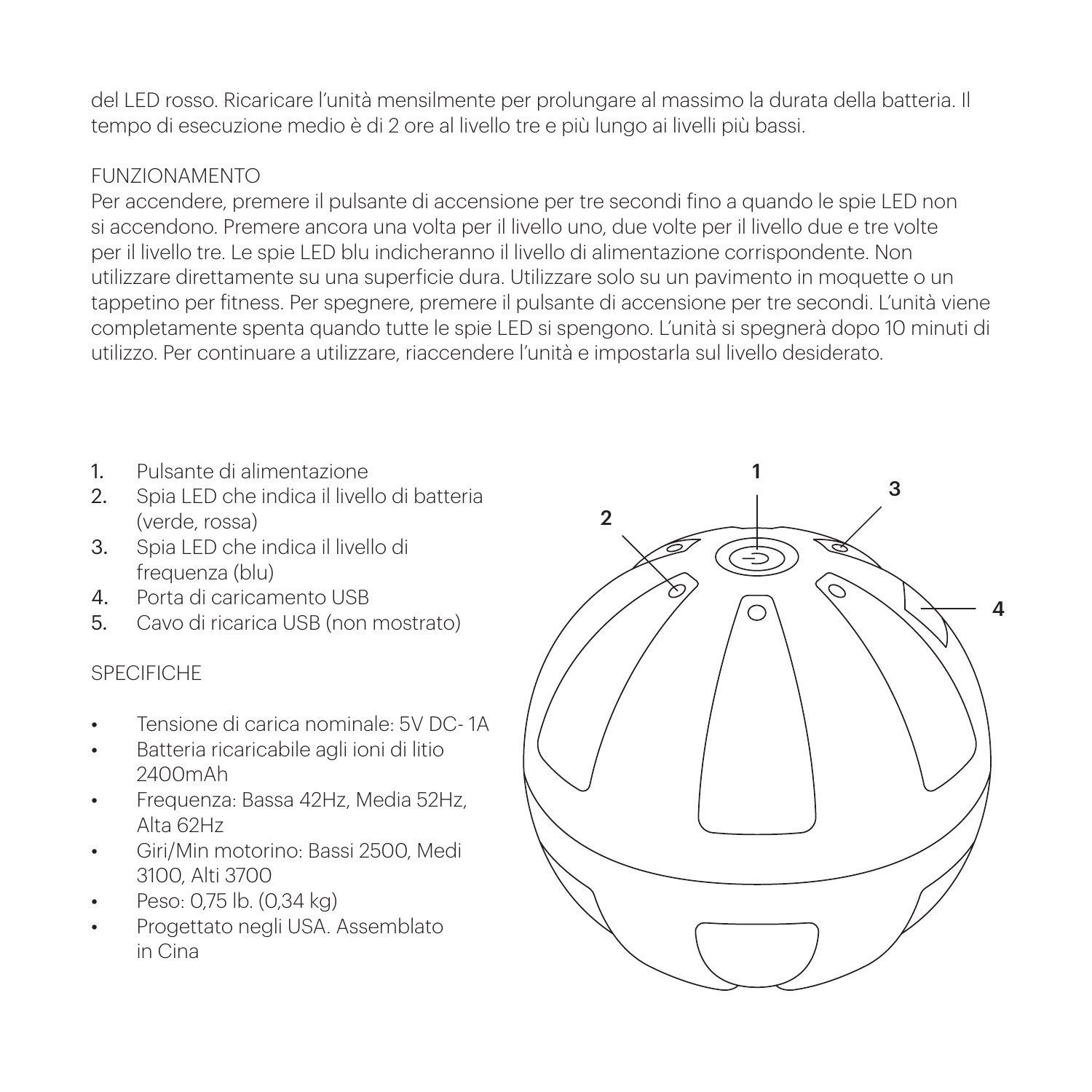# JA

# 重要な安全注意事項

Hypersphere Mini を使用される前にすべての指示をお読みください。

危険

感電の危険を減らすために:

水没してしまった製品には手を触れないでください。即座に電源コードを抜いてください。入浴中や シャワーを浴びているときは使用しないでください。湯舟やシンクに落ちる可能性のある場所に置い たり保管したりしないでください。水その他の液体に入れたり落としたりしないでください。

警告

火傷、火災、感電または負傷の可能性を減らすために:

毛布や枕の下で作動させないでください。過熱状態になって、火災、感電、負傷の原因となるおそれ があります。この製品を子供、病気の人、障害をお持ちの人が使用する場合や、こういった人やその 付近で使用する場合は、十分な監視が必要です。本製品はマニュアルに書かれた所定の目的にだけ使 用してください。製造会社が推奨していないアタッチメントを使用しないでください。コードやプ ラグが損傷している場合、正常に作動しない場合、落下させたり損傷させた場合、または水中に落 とした場合は、この製品を決して使用しないでください。検査および修理のために製品をサービス センターまで返却してください。

### 重要な安全注意事項

Hypersphere Mini を使用される前にすべての指示をお読みください。

この製品を電源コードをつかんで運んだり、コードを取っ手として使用しないでしないでください。 コードは熱くなっている面に近づけないでください。屋外では使用しないでください。エアロゾル ( スプレー) 商品を使用中の場所や、酸素供給している場所では使用しないでください。ユニットを 水に浸さないでください。振動部、ボタンおよび充電ポートには液体を近づけないでください。ネ ジを外したり、分解しようとしたりはしないでください。1 時間以上連続して使用しないでくださ い。1 時間使用したら、ユニットを次に使用する前に 30 分間休ませてください。充電した後や使用 する前はユニットのプラグを外してください。硬い表面に直接使用しないでください。カーペット の敷かれた床面かフィットネスマットの上でだけ使用してください。体重 113 kg を超えている人 の場合、通常通り使用してもユニットを損傷、破損してしまう可能性があります。本製品はおもち ゃではありません。成人の方のみを対象にしています。けががあるときは使用しないでください。 製品を使用する前に、主治医に相談してください。hyperice.com で入手できる用途資料に準拠した 製品だけを使用してください。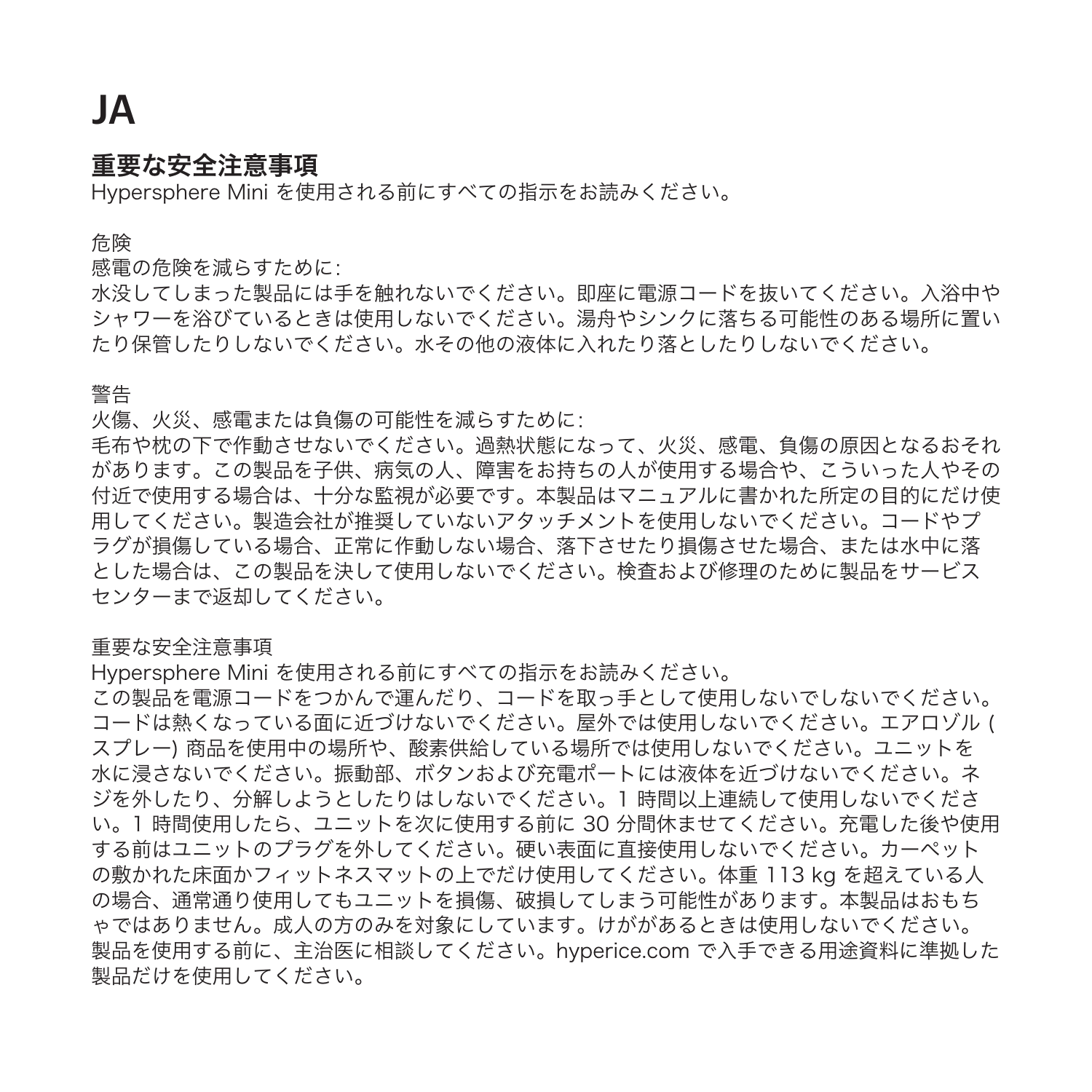注意

本機器に使用されているバッテリーは、不適切に取り扱うと、火災や化学火傷のおそれがあります。 分解、[製造会社の指定する温度上限] を超えた加熱、または焼却はしないでください。バッテリー は [バッテリー製造会社の名称または最終的製品製造会社の名称および部品番号] とだけ交換してく ださい。他のバッテリーを使用すると、火災や爆発のおそれがあります。

使用済みのバッテリーは速やかに廃棄してください。子供の手の届かないようにしてください。分解 したり、焼却廃棄したりしないでください。

Hypersphere Mini やその他の強振動エクササイズ器具は、次のいずれかに該当する場合に最初に 主治医からの許可を得ていないときは、使用しないでください。

妊娠中、神経障害や眼病といった合併症を伴う糖尿病、ペースメーカーの着用、最近外科手術を受け た、てんかんまたは片頭痛、椎間板ヘルニア、脊椎すべり症、脊椎分離症、脊椎症、最近IUDのジョ イントを交換した、金属製のピンまたはプレート、肉体的な健康に不安がある。何らかの振動器具を 使用する際、虚弱体質の人や子供は大人が付添うべきです。

これらの注意喚起指示は振動/エクササイズ器具を使用することができないとう意味ではなく、当社 として最初に医師に相談することをアドバイスしているということです。

特定の内科的疾患に対する振動エクササイズの効果を現在研究中です。これにより上述の注意喚起指 示のリストが短くなるものと思われます。振動エクササイズと処置計画を統合することが多くの場合 役立つことが実体験で示されています。これは、医師、専門家または理学療法士の助言または立ち合 いのものに実施されなければなりません。

# 使用上の指示

Hypersphere Mini を使用される前にすべての指示をお読みください。

充電

最初に使用する前に約 2 時間フル充電してください。充電するためには、USB ケーブルを充電ポー トから一般的なUSB充電器 (別売) に接続してください。LED が点灯してバッテリーの充電レベルお よび実際に充電中であることを示します。完全に充電されても、アダプタが接続されていると、LED は点灯したままになります。ユニットはいつでも、いかなるバッテリー充電レベルでも充電すること ができます。バッテリーを完全に放電して赤色の LED レベルにすることは推奨されません。バッテ リーの寿命を最大限伸ばすためには、毎月1回はユニットを充電してください。レベル 3 における平 均作動時間は 2 時間で、これよりも低いレベルだともっと長くなります。

作動

ユニットをオンにするためには、電源ボタンを 3 秒間押し続けてLED を点灯させます。もう一度押 すとレベル 1 になり、2 回押すとレベル 2 、3 回押すとレベル 3 になります。青色の LED は対応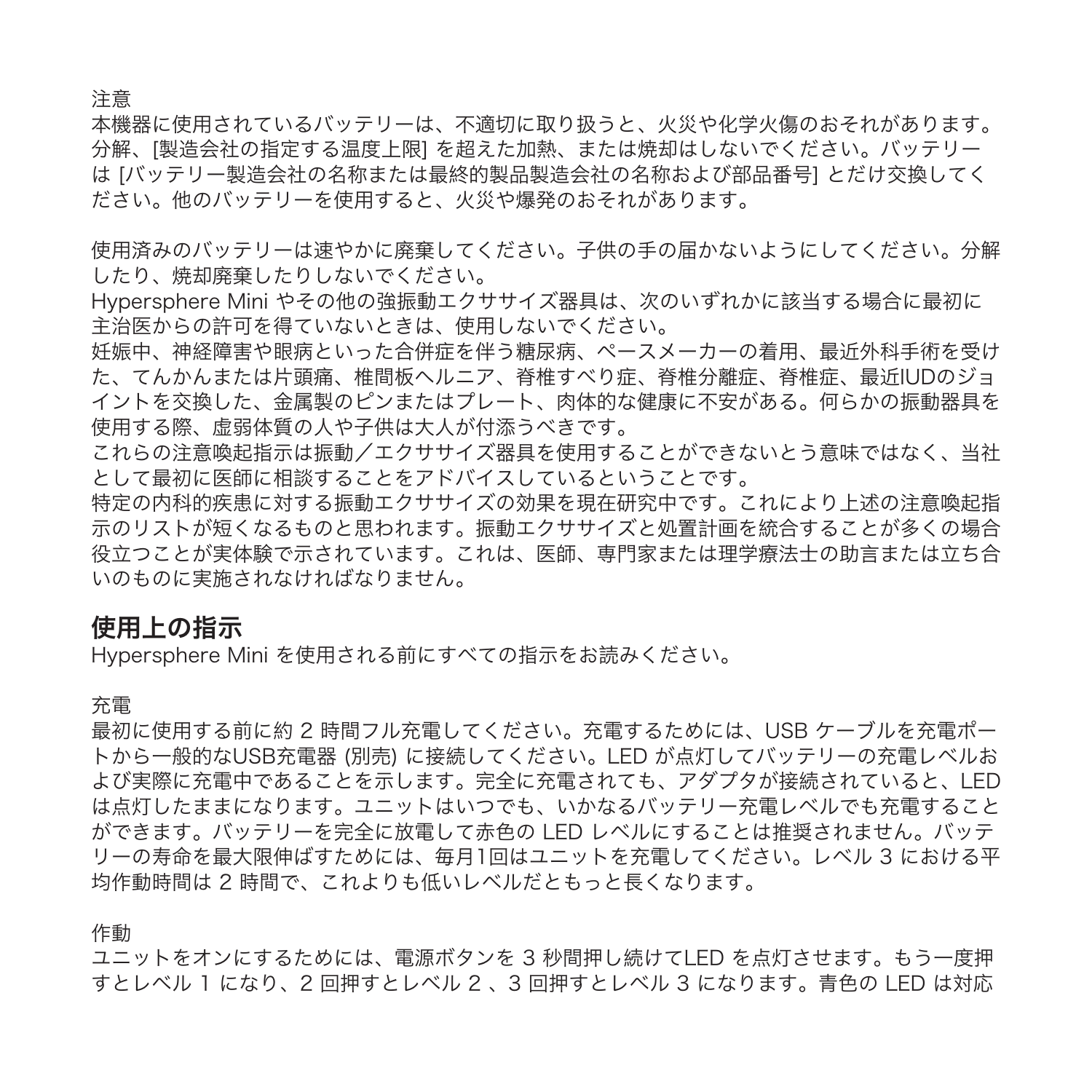する出力レベルを示します。硬い表面に直接使用しないでください。カーペットの敷かれた床面か フィットネスマットの上でだけ使用してください。ユニットをオンにするためには、電源ボタンを 3 秒間押し続けます。すべての LED が消灯するとユニットは完全にオフになります。 10 分間使用 すると、ユニットはオフになります。続けて使用するためには、ユニットを再びオンにしてから希 望するレベルに設定します。

- 1. 電源ボタン
- 2. バッテリー充電レベルインジケータ LED (緑、赤)
- 3. 周波数レベルインジケータ LED (青)
- 4. USB 充電ポート
- 5. USB 充電ケーブル (図示なし)

### 仕様

- 定格充電電圧:5V DC- 1A
- 充電式リチウムイオンバッテリー
- 2400mAh
- 周波数:低 42Hz、中 52Hz、 高 62Hz
- モーター回転数 (rpm)低 2500、中 3100、 高 3700
- 重量:.34 kg
- 米国にて設計中国にて製造

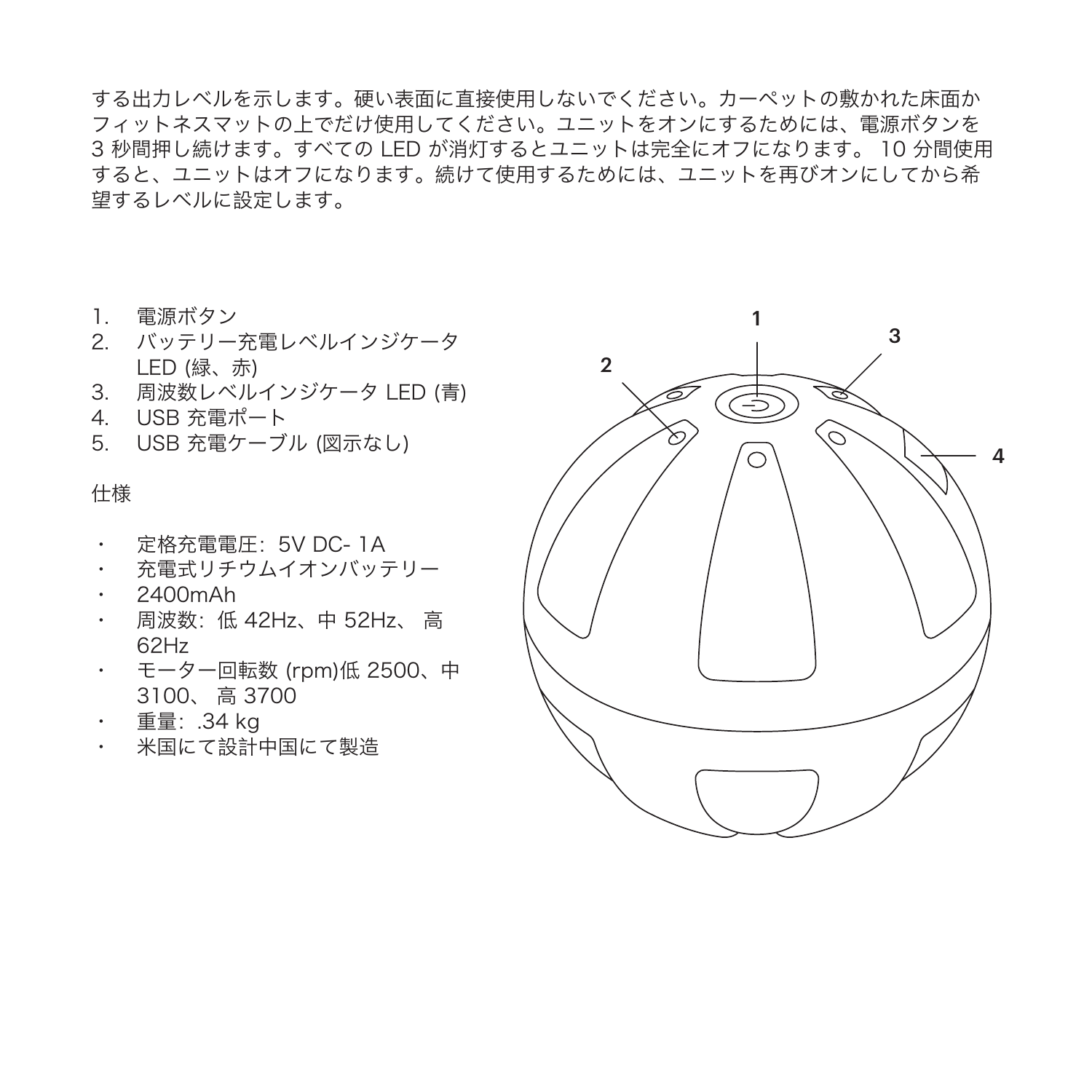# NO

# VIKTIGE SIKKERHETSINSTRUKSJONER

VENNLIGST LES BRUKSANVISNINGEN FØR DU BRUKER HYPERSPHERE MINI

### FARE

For å redusere risikoen for elektrisk støt: Ikke rør enheten som har falt i vann. Koble fra enheten umiddelbart. Ikke bruk enheten når du bader eller dusjer. Ikke plasser eller oppbevar enheten hvor den kan falle eller bli trukket inn i badekar eller vask. Ikke legg eller senk enheten ned i vann eller annen væske.

### ADVARSEL

For å redusere risikoen for brannskader, brann, elektrisk støt eller personskader: Ikke bruk under teppe eller pute. Overdreven varme kan oppstå og føre til brann, elektrisk støt eller personskader. Tilsyn er nødvendig når enheten brukes av barn, eller i nærheten av barn, invalide eller funksjonshemmede personer. Bruk enheten kun for tiltenkt bruk som er beskrevet i denne håndboken. Ikke bruk tilbehør som ikke er anbefalt av produsenten. Bruk aldri enheten hvis den har en skadet ledning eller kontakt, hvis den ikke fungerer som den skal, hvis enheten har falt ned eller har vært skadet eller har vært i kontakt med vann. Returner enheten til et serviceverksted for undersøkelse og reparasjon.

Ikke bær enheten etter ledningen eller bruk ledningen som et håndtak. Hold ledningen vekk fra varme overflater. Ikke bruk utendørs. Ikke bruk hvor aerosol-produkter (spray) benyttes eller hvor oksygen administreres. Ikke senk enheten ned i vann. Hold væsker borte fra ventilasjonsåpninger, knapper og ladeport. Ikke fjern skruer eller forsøk å demontere. Ikke bruk i mer enn en time kontinuerlig. Etter en times bruk, la enheten hvile i 30 minutter før den brukes på nytt. Koble fra enheten etter lading eller før bruk. Ikke bruk direkte på et hardt underlag. Bruk bare på et teppegulv eller en fitness matte. Personer som veier over 250 pund/ 113 kg kan skade eller knuse enheten under normal tiltenkt bruk. Dette er ikke et leketøy. Bare for voksen bruk. Ikke bruk om den er skadet. Snakk med legen din før du bruker dette produktet. Bruk produktet bare på den måten som fremkommer i opplæringsmateriell tilgjengelig på hyperice.com.

# FORSIKTIGHET

Batteriet som brukes i denne enheten kan utgjøre risiko for brann eller kjemisk forbrenning ved misbruk. Ikke demonter, varm opp mer enn (produsentens maksimale temperaturgrense), eller avsvi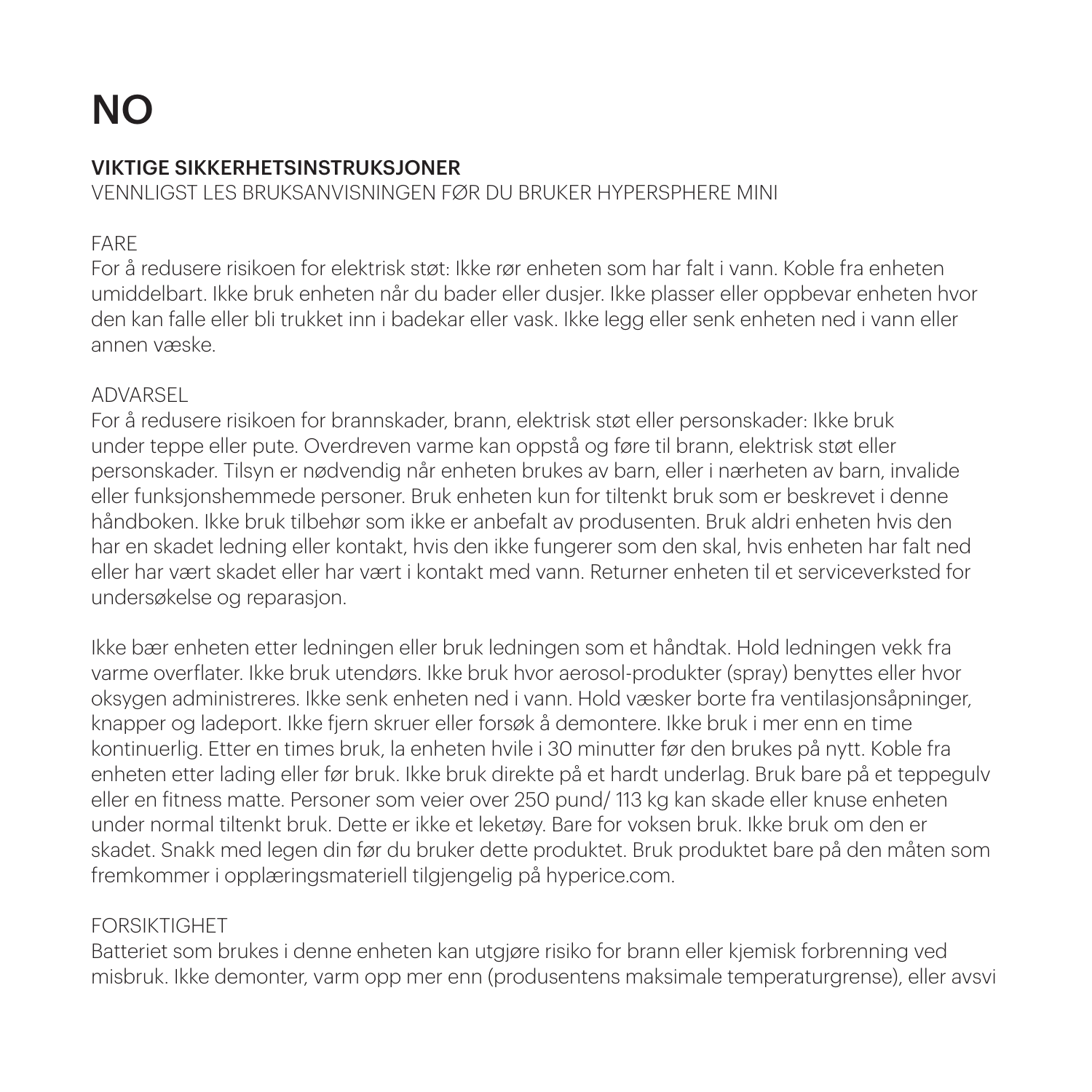batteriet. Bytt ut batteri kun med (batteri-produsentens navn eller produkt-produsentens navn og delenummer). Bruk av et annet batteri kan utgjøre risiko for brann eller eksplosjon.

Kast det brukte batteriet på en forsvarlig måte. Hold vekk fra barn. Ikke demonter og ikke kast batteriet på åpen flamme.

Vennligst ikke bruk Hypersphere Mini, eller treningsenhet med høyintensive vibrasjoner uten først å innhente godkjenning fra din lege hvis noe av det følgende gjelder deg: Graviditet og diabetes med komplikasjoner, for eksempel nevropati eller retinalskade, bruk av pacemaker, er nyoperert, epilepsi eller migrene, skiveprolaps, spondylohsthese, spondylolyse, eller spondylose, nylige byttet ledd eller spiral, metallpinner eller plater eller andre bekymringer om din fysiske helse. Skrøpelige personer og barn må være i følge med en voksen når de bruker vibrasjonsenheten. Disse kontraindikasjonene betyr ikke at du ikke er i stand til å bruke en vibrasjonstreningsenhet, men vi anbefaler at du før bruk tar kontakt med lege. Pågående forskning undersøker effekten av vibrasjonstrening for spesifikke medisinske lidelser. Dette vil trolig føre til forkorting av listen over kontraindikasjonene som vist ovenfor. Praktisk erfaring har vist at integrering av vibrasjonstrening i en behandlingsplan er anbefalt i en rekke tilfeller. Dette må være etter råd fra og sammen med lege, spesialist eller fysioterapeut.

### BRUKSANVISNING

### VENNLIGST LES BRUKSANVISNINGEN FØR DU BRUKER HYPERSPHERE MINI

### LADING

Fullades i to timer før første gangs bruk. For å lade, koble USB-ladekabelen fra ladeporten til en hvilken som helst vanlig USB-laderen (ikke inkludert). LED-lamper, lyser for å vise batterinivå, og angir aktiv lading. LED-lampene fortsetter å lyse når det er fulladet, så lenge adapteren er koblet til. Enheten kan lades når som helst og på hvilket som helst batteri nivå. Det er ikke anbefalt å tømme batteriet helt ned til den røde LED-lampens nivå . Lad enheten månedlig for å oppnå best mulig levetid på batteriet. Gjennomsnittlig driftstid er 2 timer på nivå tre, og lenger på lavere nivåer.

### BRUK

For å slå på, trykk på/ av-knappen i tre sekunder til LED-lysene tennes. Trykk igjen en gang for nivå en, to ganger for nivå to og tre ganger for nivå tre. De blå LED-lysene vil angi tilsvarende effektnivå. Ikke bruk direkte på et hardt underlag. Bruk bare på et teppegulv eller en fitness matte. For å slå av, trykk på/ av-knappen i tre sekunder. Enheten er slått helt av når alle LED-lampene er slukket. Enheten vil slå seg av etter 10 minutters bruk. For å fortsette bruken, slå enheten på igjen og sett den til ønsket nivå.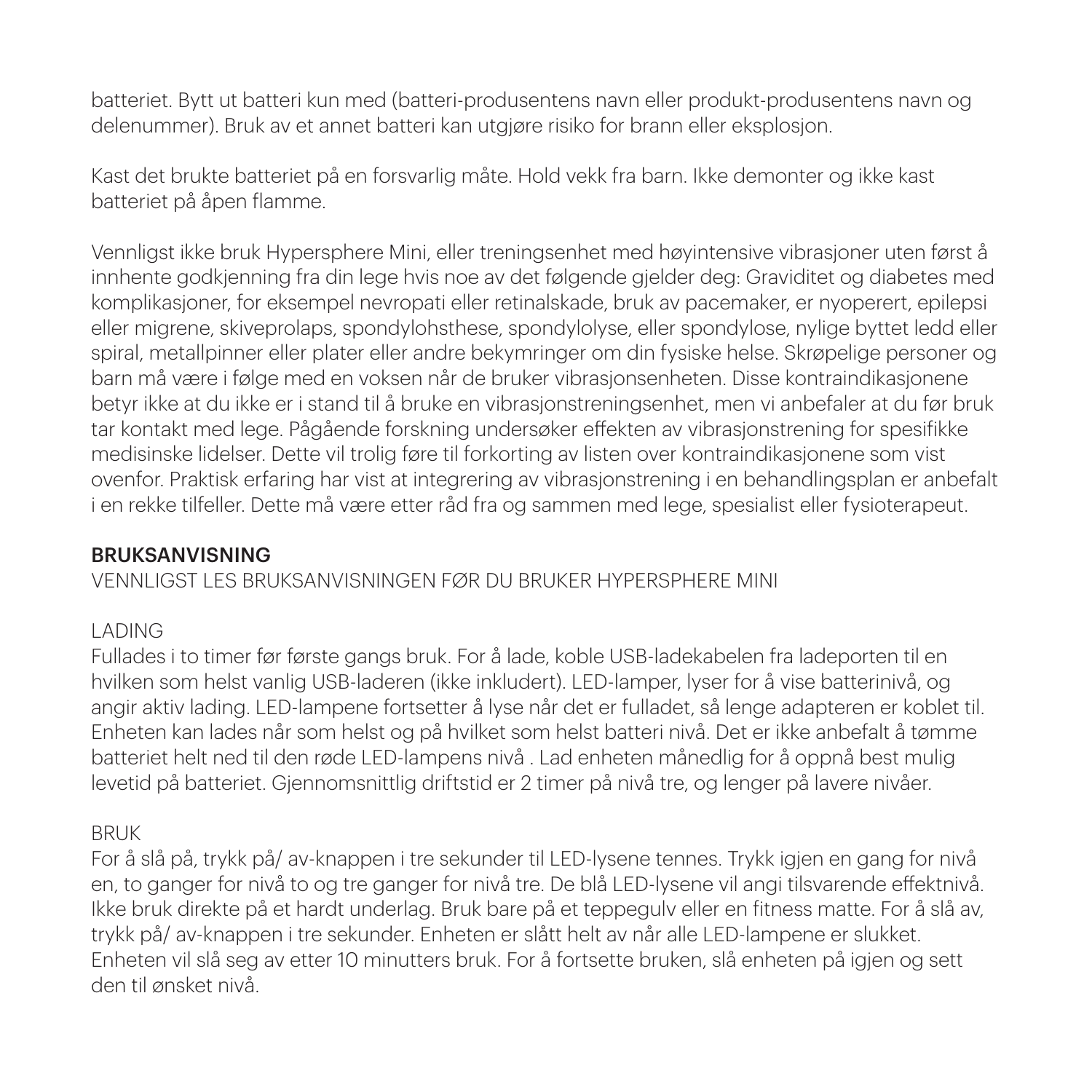- 1. På/ av-knappen
- 2. LED-indikator for batterinivå (grønn, rød)
- 3. Frekvensindikator LED (blå)
- 4. USB-ladeport
- 5. USB-ladekabel (ikke vist)

### SPESIFIKASJONER

- Nominell nettspenning: 5V DC-1A
- Oppladbart litiumion-batteri 2400mAh
- Frekvens: Lav 42Hz, Medium 52Hz, Høy 62Hz
- Motor RPM: Lav 2500, Medium 3100. Høy 3700
- Vekt: 75 pund/ 34 kg
- Utviklet i USA. Montert i Kina

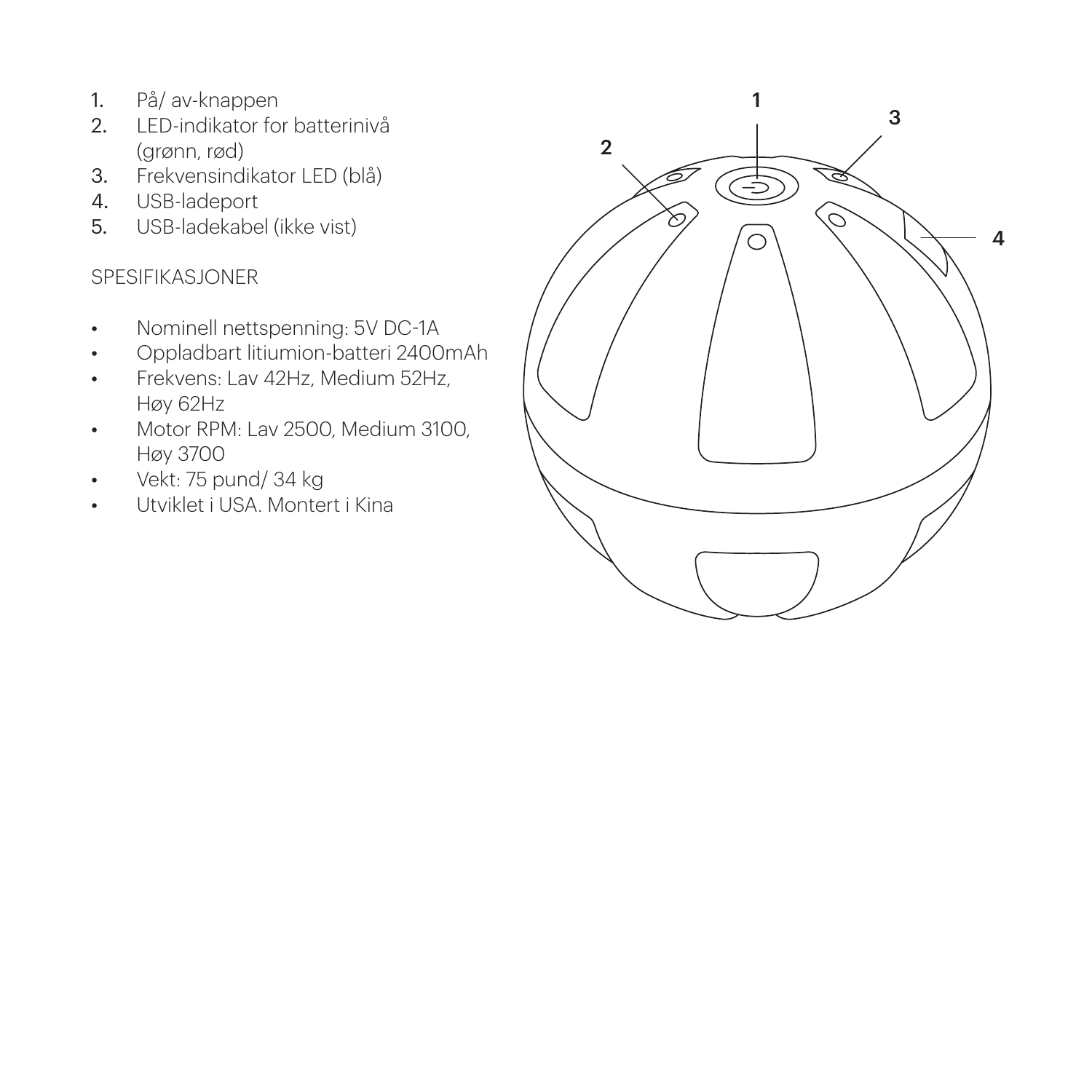# WAŻNE INSTRUKCJE BEZPIECZEŃSTWA

PRZED UŻYCIEM KULI HYPERSPHERE MINI NALEŻY ZAPOZNAĆ SIĘ Z TREŚCIĄ WSZYSTKICH INSTRUKCJI

### NIEBEZPIECZEŃSTWO

Celem zmniejszenia zagrożenia porażenia pradem:

Nie wolno sięgać po urządzenie, które wpadło do wody. Należy je natychmiast odłączyć od źródła zasilania. Nie wolno korzystać z urządzenia podczas kąpieli ani pod prysznicem. Nie wolno umieszczać ani przechowywać urządzenia w miejscu, w którym może ono wpaść do wanny lub umywalki lub zostać tam wciągnięte. Nie należy umieszczać ani opuszczać do wody ani innej cieczy.

### OSTRZEŻENIE

Celem zmniejszenia zagrożenia poparzeniem, pożarem, porażenia prądem lub doznania uszczerbku na zdrowiu: Nie wolno użytkować urządzenia pod kocem ani poduszką. Może dojść do przegrzania się urządzenia mogącego wywołać pożar, spowodować porażenie prądem lub doznanie uszczerbku na zdrowiu. W przypadku użytkowania urządzenia przez dzieci, inwalidów lub osoby niepełnosprawne lub w pobliżu takich osób, należy sprawować szczególny nadzór nad użytkowaniem urządzenia. Z urządzenia należy korzystać wyłącznie zgodnie z jego przeznaczeniem i z opisem zawartym w niniejszej instrukcji. Nie należy stosować żadnych przystawek, które nie są zalecane przez producenta. Nigdy nie należy eksploatować urządzenia jeśli doszło do uszkodzenia kabla lub wtyczki, albo w przypadku jego nieprawidłowej pracy, jeśli urządzenie doznało upadku lub uszkodzenia, albo wpadło do wody. Urządzenie należy zwrócić do centrum serwisowego w celu jego sprawdzenia i naprawy.

Urządzenia nie wolno przenosić za kabel and używać kabla jako uchwytu. Kabel należy trzymać z dala od nagrzanych powierzchni. Nie należy go użytkować na otwartej przestrzeni. Nie należy eksploatować w miejscu użytkowania aerozoli (sprejów) lub w miejscu wydawania tlenu. Urządzenia nie należy zanurzać w wodzie. Płyny należy trzymać z dala od otworów wentylacyjnych, przycisków i wylotów przeznaczonych do ładowania. Nie należy wykręcać śrubek ani podejmować prób demontażu. Nie należy eksploatować bez przerwy przez czas przekraczający godzinę. Po godzinie korzystania należy przerwać eksploatowanie urządzenia na 30 minut przed ponownym użytkowaniem. Po ładowaniu lub przed użyciem urządzenie należy odłączyć od źródła zasilania. Nie należy użytkować bezpośrednio na gorącej powierzchni. Należy stosować wyłącznie na podłodze wyłożonej dywanem/wykładziną lub matą do fitnessu. Osoby o wadze powyżej 250 funtów/113 kg mogą zepsuć lub zniszczyć urządzenie w trakcie korzystania zgodnie z przeznaczeniem. Urządzenie nie jest zabawką. Do użytkowania wyłącznie przez osoby dorosłe. Nie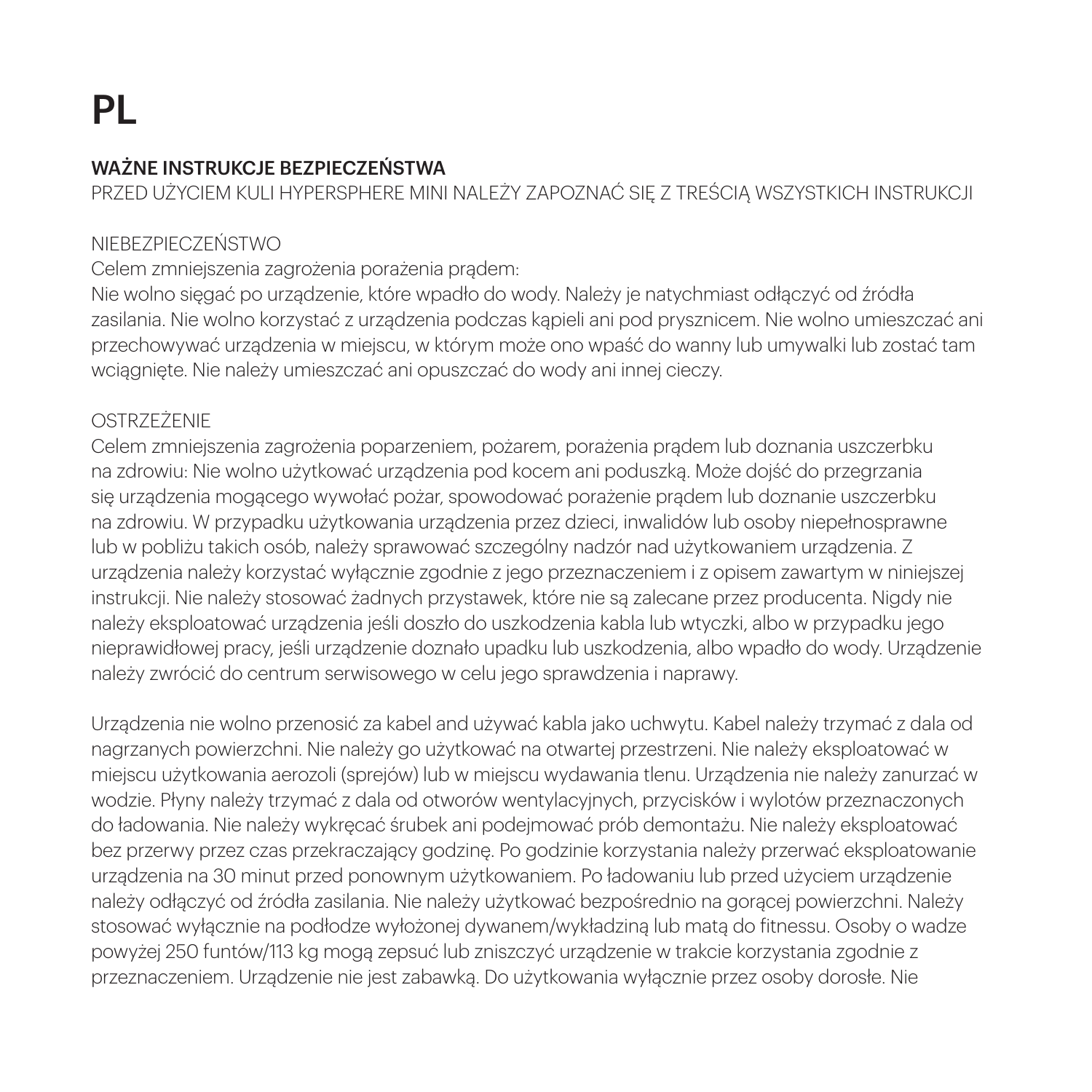stosować w przypadku kontuzji. Przed korzystaniem z wyrobu należy skonsultować się z lekarzem. Produkt należy użytkować wyłącznie zgodnie z materiałami "Instrukcji użytkowania" dostępnymi na stronie: hyperice.com.

### OSTRZEŻENIE

Bateria stosowana w tym urządzeniu może stanowić zagrożenie pożarem lub oparzeniem chemicznym w przypadku niewłaściwego użytkowania. Nie demontować, nie nagrzewać powyżej (maksymalny limit temperatury określony przez producenta) ani nie podpalać. Baterię należy wymieniać jedynie na (nazwa producenta baterii albo nazwa producenta wyrobu końcowego i numer części). Stosowanie innej baterii może stanowić zagrożenie pożarowe lub zagrożenie wybuchem.

Zużytą baterię należy bezzwłocznie usunąć. Należy trzymać z dala od dzieci. Nie należy jej rozmontowywać ani umieszczać w ogniu. Prosimy, aby nie używać urządzenia Hypersphere Mini ani żadnego urządzenia wibracyjnego o wysokim natężeniu działania bez uprzedniego uzyskania aprobaty swojego lekarza, jeśli dotyczy Państwa dowolne z poniższych: Ciąża, cukrzyca z powikłaniami takimi jak neuropatia lub uszkodzenie siatkówki, rozrusznik serca, niedawno przebyty zabieg chirurgiczny, padaczka lub migreny, wypadnięcie dysku, kręgozmyk, szczeliny w łuku kręgowym lub zwyrodnienie kręgosłupa, niedawno przebyte wszczepienie endoprotezy lub wkładki domacicznej, metalowych trzpieni lub płytek lub jakiekolwiek wątpliwości w zakresie zdrowia. Osobom delikatnym i dzieciom w trakcie użytkowania jakiegokolwiek urządzenia wibracyjnego powinna towarzyszyć osoba dorosła. Ww. przeciwwskazania nie oznaczają, że nie można korzystać z urządzenia wibracyjnego lub urządzenia do ćwiczeń, ale zalecamy uprzednią konsultację lekarską. Obecnie prowadzone są badania nad skutkami stosowania wibracji w przypadku konkretnych zaburzeń o charakterze medycznym. Prawdopodobnie doprowadzą one do skrócenia wykazanych powyżej przeciwwskazań. Doświadczenie wskazuje na to, że włączenie stosowania wibracji do planu leczenia jest zalecane w wielu przypadkach. Trzeba je jednak prowadzić w konsultacji i pod nadzorem lekarza, specjalisty lub fizjoterapeuty.

#### INSTRUKCJE EKSPLOATACYJNE

PRZED UŻYCIEM KULI HYPERSPHERE MINI NALEŻY ZAPOZNAĆ SIĘ Z TREŚCIĄ WSZYSTKICH INSTRUKCJI

# ŁADOWANIE

Przed pierwszym użyciem urządzenia należy ładować przez dwie godziny. W celu naładowania należy podłączyć kabel USB do portu ładowania oraz do dowolnej standardowej ładowarki USB (nie dołączona do zestawu). Światła LED wskazują poziom naładowania baterii oraz aktywne ładowanie. Światła LED świecą się w przypadku pełnego naładowanie podczas gdy zasilacz jest podłączony. Urządzenie można doładowywać w dowolnym momencie i przy dowolnym poziomie naładowania baterii. Nie zaleca się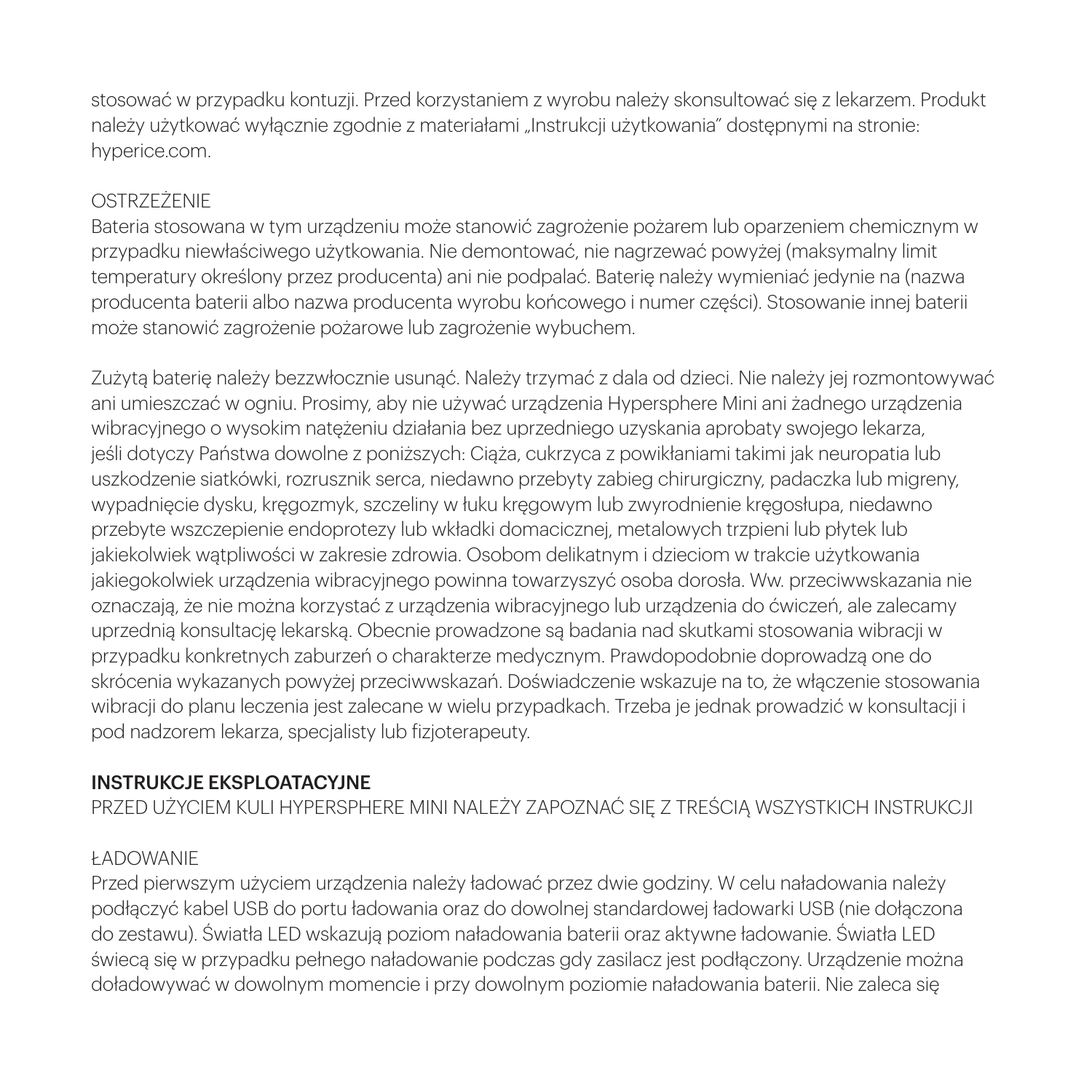pełnego rozładowywania baterii do poziomu zapalenia się czerwonego światła LED. Urządzenie należy ładować raz na miesiąc w celu najskuteczniejszego przedłużana okresu przydatności użytkowej. Średni czas działania wynosi 2 godziny na poziomie trzecim, a dłużej na niższych poziomach.

### EKSPLOATACJA

W celu włączenia prosimy wcisnąć przycisk włączania przytrzymując go przez trzy sekundy do czasu zapalenia się świateł LED. Następnie należy wcisnąć ponownie, aby włączyć poziom jeden, dwukrotnie, aby włączyć poziom dwa oraz trzykrotnie, aby włączyć poziom trzy. Niebieskie światło LED będzie wskazywać odpowiadający poziom naładowania. Nie użytkować bezpośrednio na twardej powierzchni. Z urządzenia należy korzystać wyłącznie na podłożach wyłożonych dywanem/wykładziną dywanową lub matą do fitnessu. W celu wyłączenia należy wcisnąć przycisk włączania na trzy sekundy. Po zgaśnięciu świateł LED urządzenie jest w pełni wyłączone. Urządzenie wyłączy się po 10 minutach użytkowania. W celu dalszego użytkowania urządzenie należy włączyć ponownie i ustawić na pożądany poziom.

- 1. Przycisk włączania
- 2. Wskaźnik LED poziomu naładowania baterii (zielony, czerwony)
- 3. Wskaźnik LED poziomu częstotliwości (niebieski)
- 4. Port ładowania USB
- 5. Kabel ładowarki USB (nie pokazano)

### SPECYFIKACJE

- Napięcie znamionowe ładowania: 5V DC- 1A
- Litowo-jonowa bateria do wielokrotnego ładowania 2400mAh
- Częstotliwość: Niska 42Hz, Średnia 52Hz, Wysoka 62Hz
- Liczba obrotów silnika na minutę: Niska 2500, Średnia 3100, Wysoka 3700
- Masa: 0,75 funta / 0,34 kg
- Zaprojektowano w USA. Montaż w Chinach

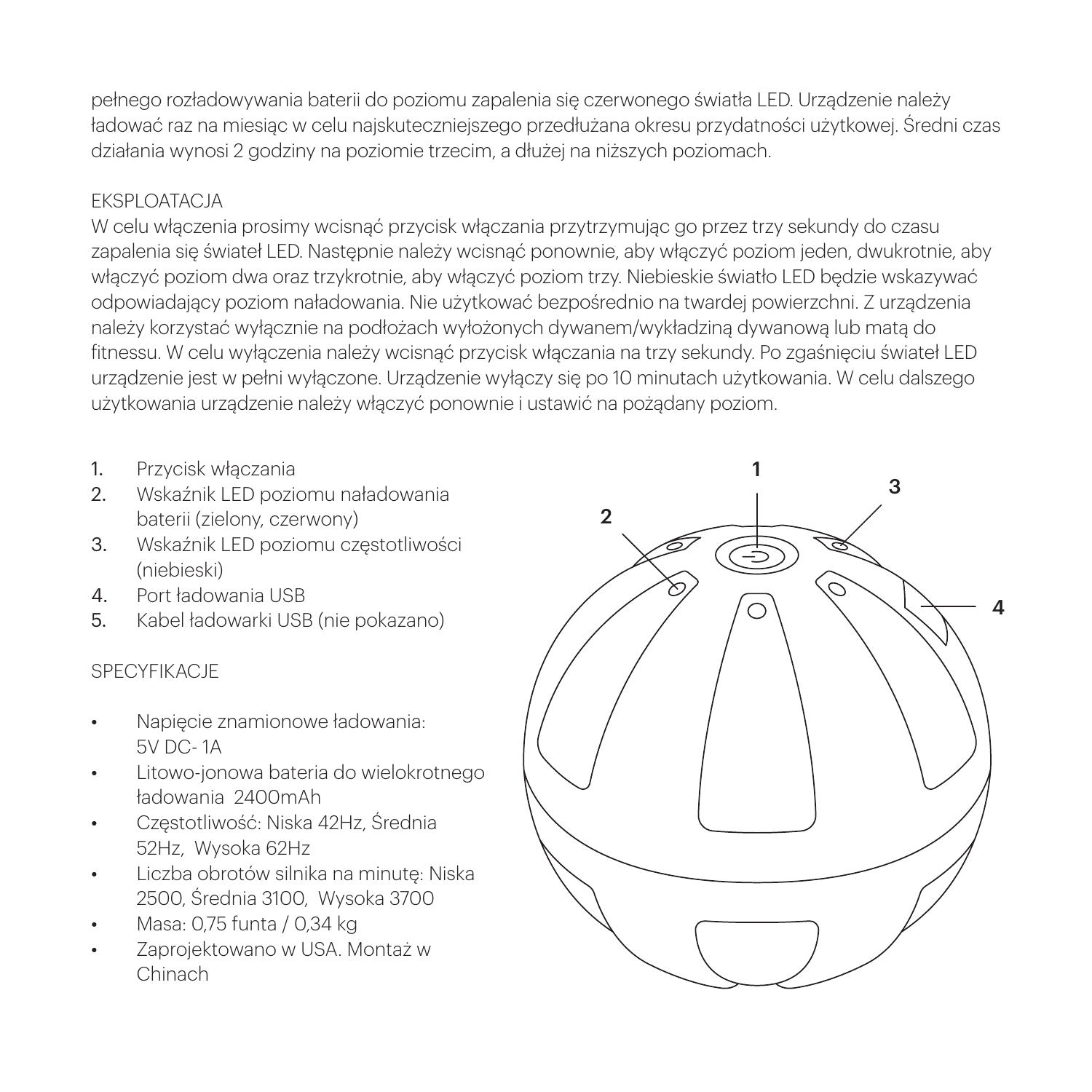# IMPORTANTES INSTRUÇÕES DE SEGURANÇA

LEIA TODAS AS INSTRUÇÕES ANTES DE USAR O HYPERSPHERE MINI

# PERIGO

Para reduzir o risco de choque elétrico:

Não pegue um aparelho que tenha caído na água. Tire da tomada imediatamente. Não use durante o banho ou no chuveiro. Não coloque ou guarde o aparelho onde possa cair ou ser puxado para dentro de uma banheira ou pia. Não coloque ou solte na água ou em outro líquido.

### AVISO

Para reduzir o risco de queimaduras, incêndio, choque elétrico ou dano pessoal: Não utilize debaixo do cobertor ou travesseiro. Pode haver excesso de calor e resultar em incêndio, choque elétrico ou dano pessoal. Supervisão rigorosa é necessária quando este aparelho é usado por crianças, pessoas debilitadas ou com deficiência física, ou próximo a elas. Use este aparelho somente para o seu uso previsto conforme descrito neste manual. Não use acessórios que não sejam recomendados pelo fabricante. Jamais utilize este aparelho se estiver com dano em um fio ou conexão, se não estiver funcionando adequadamente, se tiver sido derrubado, danificado ou caído na água. Devolva o aparelho a um centro de assistência para avaliação e reparo.

Não carregue este aparelho pelo cabo de alimentação nem use o cabo como alça. Mantenha o cabo fora do alcance de superfícies aquecidas. Não use ao ar livre. Não utilize onde produtos aerossóis (sprays) estiverem sendo usados ou onde houver administração de oxigênio. Não mergulhe a unidade em água. Mantenha líquidos longe das portas de ventilação, dos botões e da porta de carregamento. Não remova parafusos nem tente desmontar. Não opere de forma contínua por mais de uma hora. Após uma hora de uso, deixe a unidade descansar por 30 minutos antes da reutilização. Desconecte a unidade após o carregamento ou antes do uso. Não use diretamente em uma superfície dura. Use apenas em um piso acarpetado ou em tapete para exercícios. Pessoas que pesam mais de 113 kg podem danificar ou quebrar a unidade durante o uso normal previsto. Não é brinquedo. Apenas para uso adulto. Não use se tiver uma lesão. Consulte o seu médico antes de usar este produto. Use o produto somente de acordo com os materiais nas Instruções de Uso disponíveis no site hyperice.com.

### ADVERTÊNCIA

A bateria usada neste aparelho pode apresentar risco de incêndio ou queimadura química em caso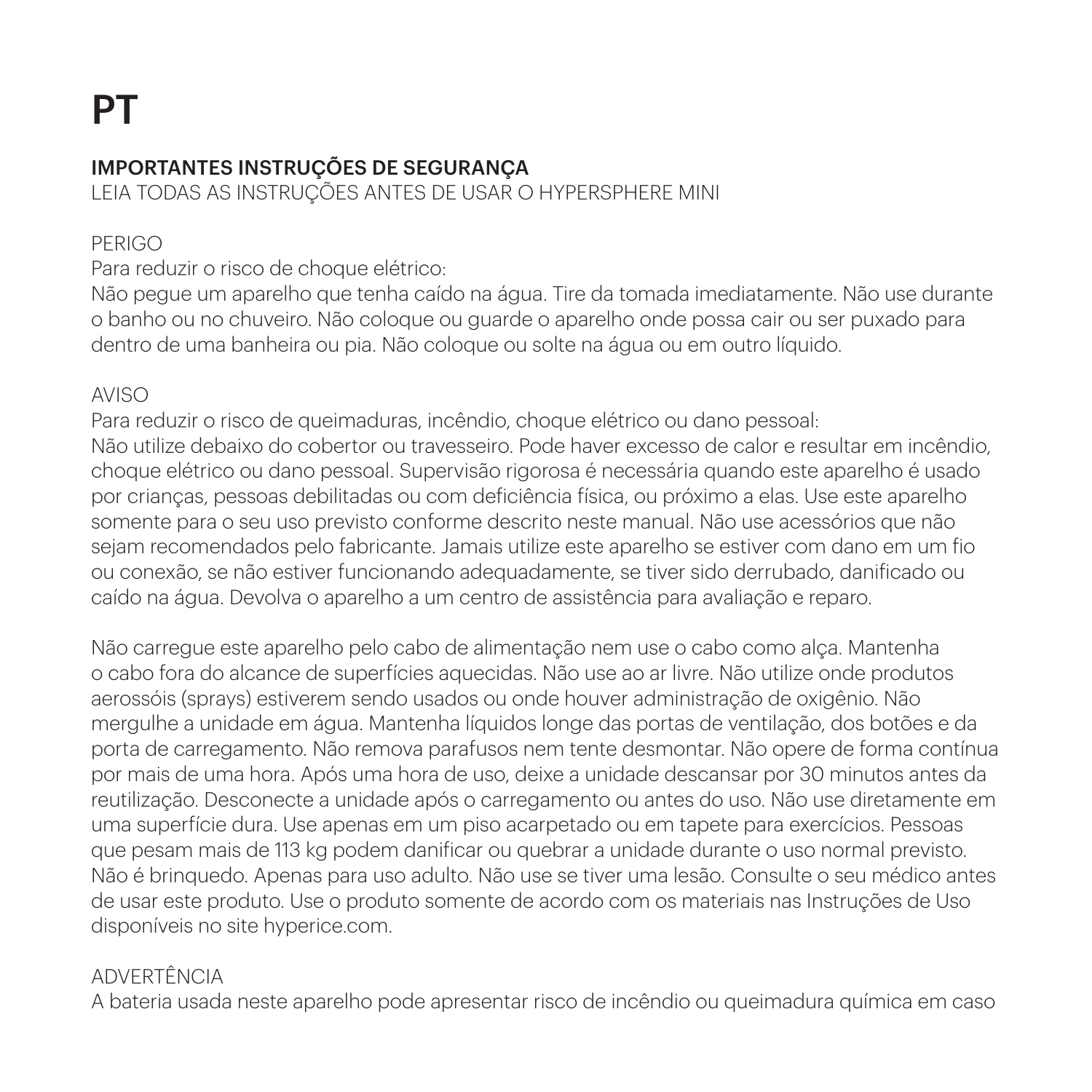de mau uso. Não desmonte, não aqueça acima do limite de temperatura máxima do fabricante e não incinere. Troque a bateria somente com a bateria do nome do fabricante ou produto final com o nome ou número da peça do fabricante. O uso de outra bateria pode apresentar risco de incêndio ou explosão.

Descarte a bateria usada imediatamente. Mantenha fora do alcance de crianças. Não desmonte e não descarte no fogo.

Por favor, não use a Hypersphere Mini ou qualquer aparelho vibratório de exercício de alta intensidade sem primeiro obter o consentimento do seu médico se qualquer um dos seguintes casos se aplicar: Gravidez, diabetes com complicações tais como neuropatia ou danos na retina, uso de marca-passo, cirurgia recente, epilepsia ou enxaquecas, hérnia de disco, espondilolistese, espondilólise ou espondilose, substituição recente de articulações ou DIUs, pinos ou placas de metal, ou quaisquer preocupações com relação à sua saúde física. Pessoas debilitadas e crianças devem estar acompanhadas de um adulto ao utilizarem qualquer aparelho vibratório. Estas contraindicações não querem dizer que você não possa usar o aparelho vibratório ou de exercício, porém aconselhamos a consulta de um médico antes.

Pesquisas contínuas estão sendo realizadas com relação aos efeitos de exercícios vibratórios em doenças específicas. Isso vai provavelmente levar à redução da lista de contraindicações mostrada acima. A experiência prática tem demonstrado que a integração de exercícios de vibração em um plano de tratamento é aconselhável em vários casos. Isto deve ser realizado mediante aconselhamento e acompanhamento de um médico, especialista ou fisioterapeuta.

### INSTRUÇÕES OPERACIONAIS

LEIA TODAS AS INSTRUÇÕES ANTES DE USAR O HYPERSPHERE MINI

### CARREGAMENTO

Carregue completamente por duas horas antes do primeiro uso. Para carregar, conecte o cabo USB da porta de carregamento a qualquer carregador USB padrão (não incluso). As luzes de LED acendem para mostrar o nível da bateria e indicar o carregamento em ação. As luzes de LED continuarão iluminadas quando houver carga total e o adaptador estiver conectado. A unidade pode ser recarregada a qualquer momento e a qualquer nível de bateria. Não é recomendável esgotar totalmente a bateria até o nível vermelho do LED. Recarregue a unidade mensalmente para prolongar a vida da bateria da melhor forma. O tempo de operação médio é de 2 horas ao nível três, sendo maior a níveis inferiores.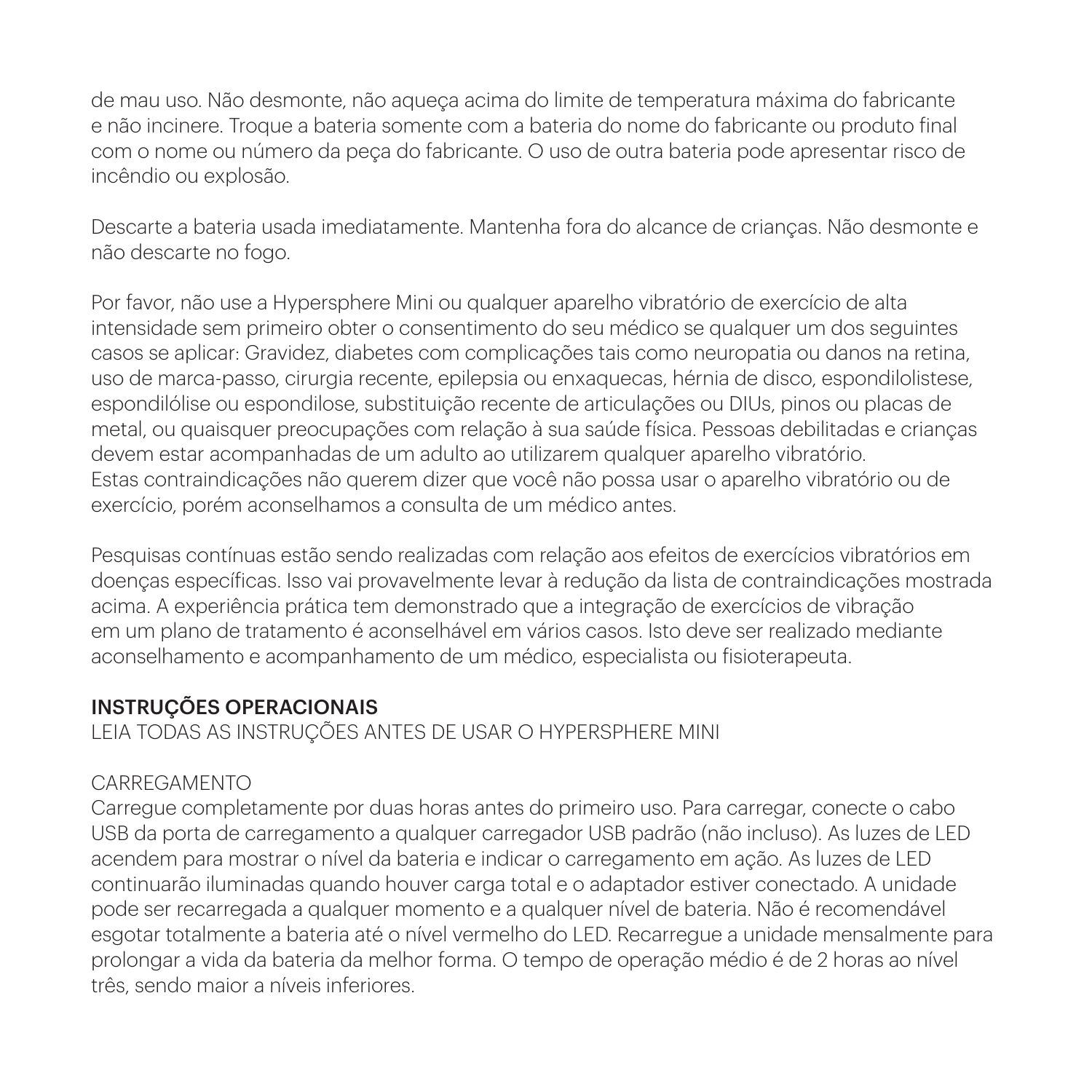# OPERAÇÃO

Para iniciar, pressione o botão de ligar por três segundos até que as luzes de LED se acendam. Pressione novamente uma vez para o nível um, duas vezes para o nível dois e três vezes para o nível três. As luzes azuis de LED indicarão o nível de potência correspondente. Não use diretamente em uma superfície dura. Use apenas em um piso acarpetado ou em tapete para exercícios. Para desligar, pressione o botão de ligar por três segundos. A unidade desligará completamente quando todas as luzes de LED estiverem apagadas. A unidade desliga após 10 minutos de uso. Para continuar o uso, ligue a unidade novamente e ajuste ao nível desejado.

- 1. Botão de Ligar
- 2. Indicador LED de nível de bateria (verde, vermelho)
- 3. Indicador LED de nível de frequência (azul)
- 4. Porta de Carregamento USB
- 5. Cabo de Carregamento USB (não ilustrado)

# **ESPECIFICAÇÕES**

- Tensão Nominal de Carregamento: 5V DC- 1A
- Bateria de Íon de Lítio Recarregável 2400mAh
- Frequência: Baixa 42Hz, Média 52Hz, Alta 62Hz
- RPM do Motor: Baixa 2500, Média 3100, Alta 3700
- Peso: 0,34 kg
- Projetada nos EUA. Montada na China

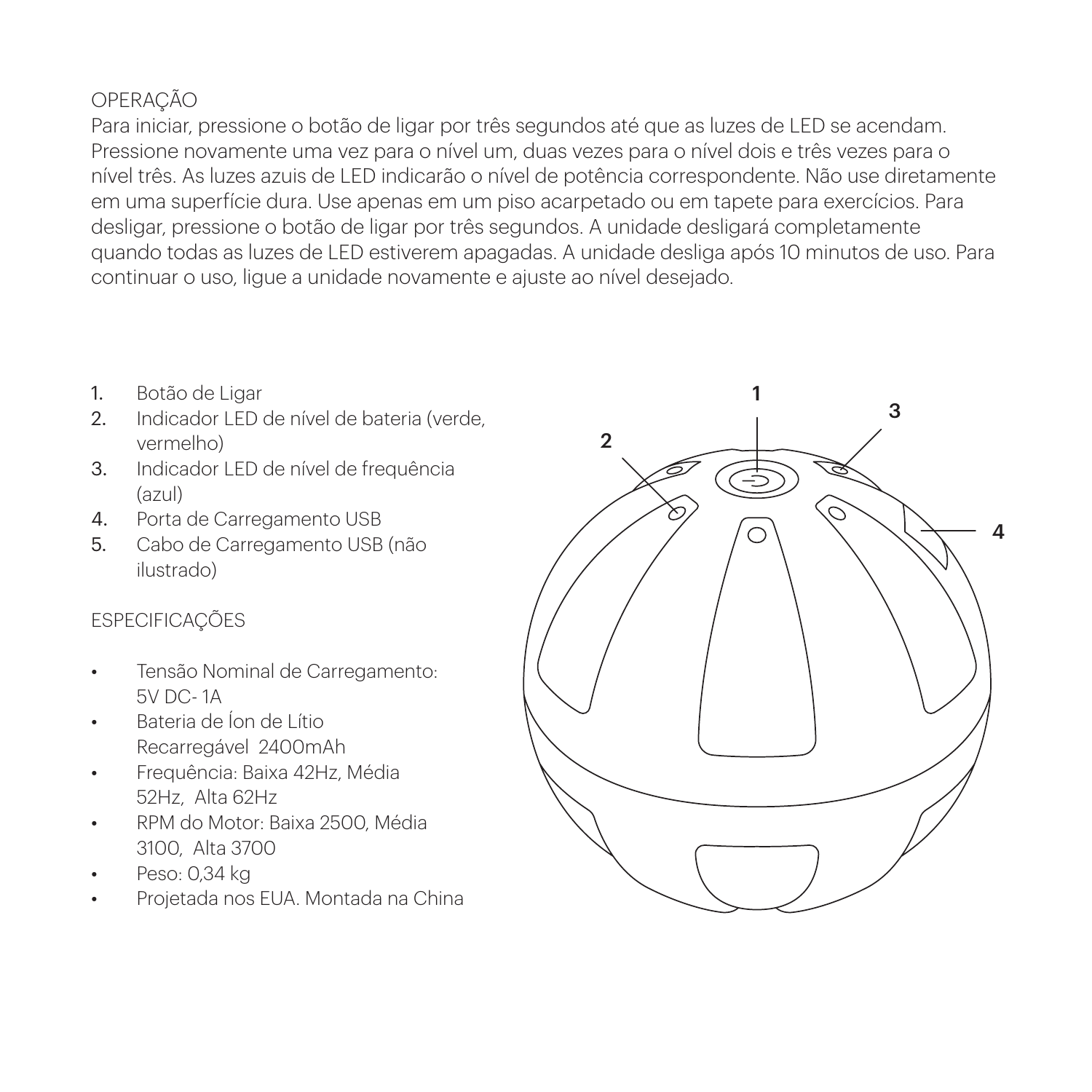#### **ВАЖНЫЕ УКАЗАНИЯ ПО ТЕХНИКЕ БЕЗОПАСНОСТИ**  ПРОЧТИТЕ ВСЕ ИНСТРУКЦИИ ПЕРЕД ИСПОЛЬЗОВАНИЕМ MINI

### ОПАСНО

Для снижения риска поражения электрическим током:

Не дотрагивайтесь до прибора, если он упал в воду. Немедленно отключите питание. Не используйте во время купания или в душе. Не кладите и не храните прибор там, где он может упасть в ванну или раковину. Не погружайте и не роняйте в воду или другие жидкости.

### ВНИМАНИЕ

Для снижения опасности возгорания, риска получения ожогов, удара током или травм: Не используйте прибор под одеялом или подушкой. Чрезмерный нагрев может стать причиной возгорания, удара током, или причинить вред здоровью людей. Будьте особенно внимательны, когда прибор используется вблизи детей или инвалидов. Используйте данное устройство только по назначению, как описано в данном руководстве. Не используйте насадки, не рекомендованные производителем. Запрещается эксплуатировать данное устройство, если у него поврежден шнур или вилка, если при использовании возникли неисправности, а также после его повреждения, падения на твердую поверхность или в воду. Обратитесь в сервисный центр для осмотра и ремонта прибора.

Не носите устройство, взявшись за шнур питания, и не используйте шнур в качестве ручки. Держите шнур питания подальше от нагретых поверхностей. Не используйте на открытом воздухе. Не используйте устройство в местах распыления аэрозоля (спрея) или подачи кислорода. Не погружайте устройство в воду. Не допускайте попадания жидкости в отверстия для вентиляции, кнопки и разъём для подключения зарядного устройства. Не снимайте винты и не пытайтесь разобрать устройство. Не используйте непрерывно более одного часа. После одного часа использования дайте устройству отдохнуть в течение 30 минут перед повторным использованием. Отключите устройство от сети после зарядки или перед использованием. Не используйте непосредственно на твердой поверхности. Используйте только на ковровом покрыти или фитнесковрике. Использовании устройства по назначению лицами весом свыше 113 кг может привести к повреждению или поломке устройства. Это не игрушка. Только для взрослых. Не используйте при наличии повреждений. Посоветуйтесь с лечащим врачом перед использованием этого устройства. Используйте продукт только в соответствии с инструкциями, доступными на сайте hyperice.com.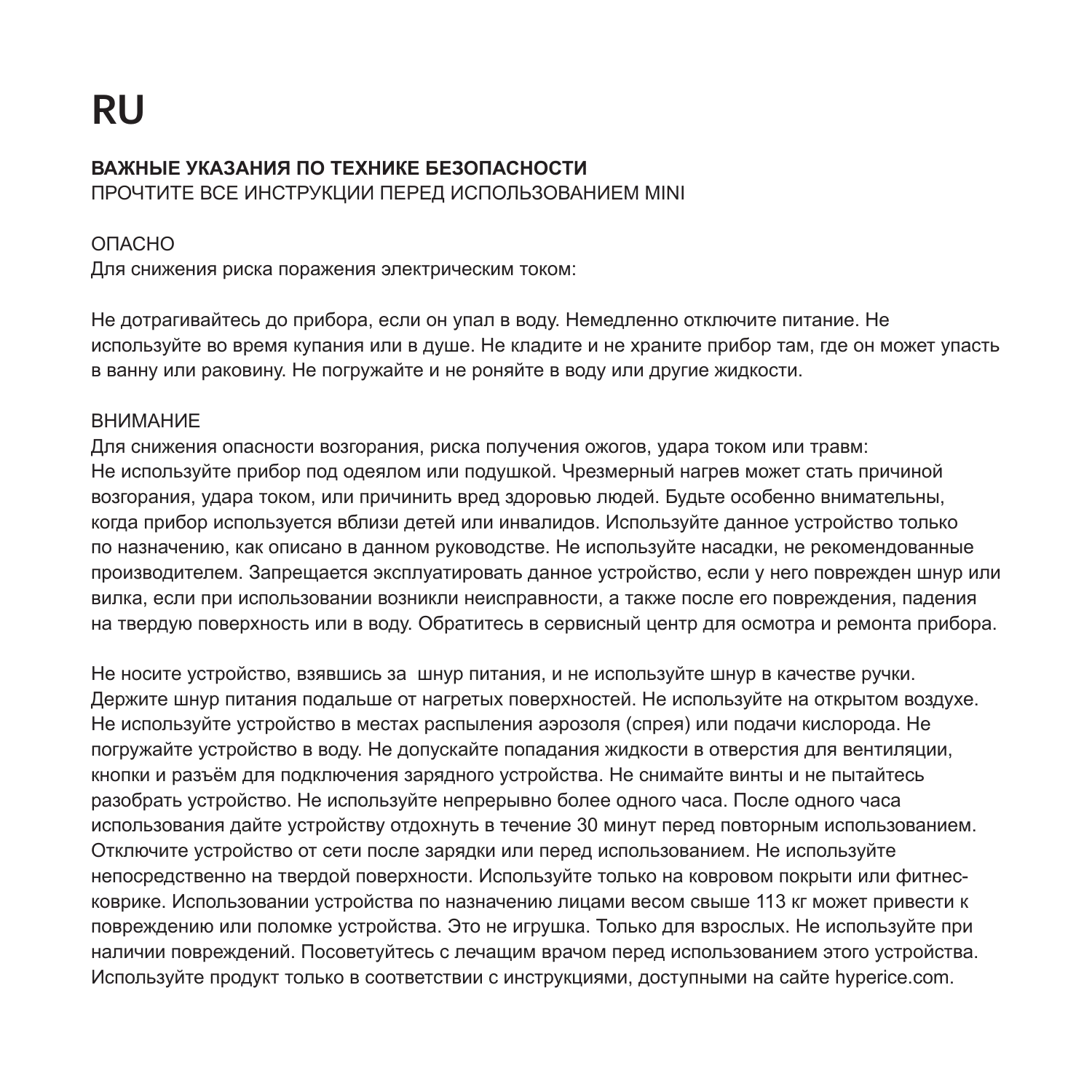### ПРЕДУПРЕЖДЕНИЕ

При неправильном обращении используемая в этом приборе батарея может представлять риск возникновения пожара или химического ожога. Не разбирайте, не нагревайте (свыше предела максимальной температуры производителя) и не сжигайте. Замените батарею только на (название производителя батареи или название и номер детали изготовителя конечного продукта). Использование другого аккумулятора может привести к возгоранию или взрыву.

Надлежащим образом утилизируйте использованную батарею. Хранить в недоступном для детей месте. Не разбирайте и не бросайте в огонь.

Пожалуйста, не используйте Hypersphere Mini или какой-либо другой вибрационный прибор для тренировки высокой интенсивности без предварительного одобрения вашего лечащего врача в любом из следующих случаев: Беременность, диабет с осложнениями, такими как невропатия или поражение сетчатки, ношение кардиостимулятора, недавно перенесенная операция, эпилепсия или мигрень, межпозвоночная грыжа, спондилолистез, спондилолиз или спондилез, недавние замены суставов или ВМС, наличие металлических штифтов или пластин, или любые проблемы с вашим физическим здоровьем. Люди с хрупким телосложением и дети должны использовать прибор под наблюдением взрослых.Эти противопоказания не означают, что вы не можете использовать вибрирующий тренажер, но мы советуем Вам проконсультироваться с врачом.В настоящее время проводятся исследования воздействия вибрационных упражнений на конкретные медицинские расстройства. Вероятно, это приведет к сокращению вышеуказанного перечня противопоказаний. Практический опыт показал, что включение вибрационных упражнений в план лечения в ряде случаев носит рекомендательный характер. Это необходимо делать по рекомендации и в сопровождении врача, специалиста или физиотерапевта.

# **РУКОВОДСТВО ПО ЭКСПЛУАТАЦИИ**

ПРОЧТИТЕ ВСЕ ИНСТРУКЦИИ ПЕРЕД ИСПОЛЬЗОВАНИЕМ HYPERSPHERE MINI

# ЗАРЯДКА

Полностью зарядите устройство в течение двух часов перед первым использованием. Для зарядки подключите USB-кабель от зарядного порта к любому стандартному зарядному устройству USB (не входит в комплект). Светодиодные индикаторы загораются, чтобы показать уровень заряда батареи и процесс активной зарядки. При подключения к электросети светодиодные индикаторы устройства светятся постоянным светом при полной зарядке. Устройство можно заряжать в любое время и при любом уровне заряда батареи. Не рекомендуется полностью разряжать аккумулятор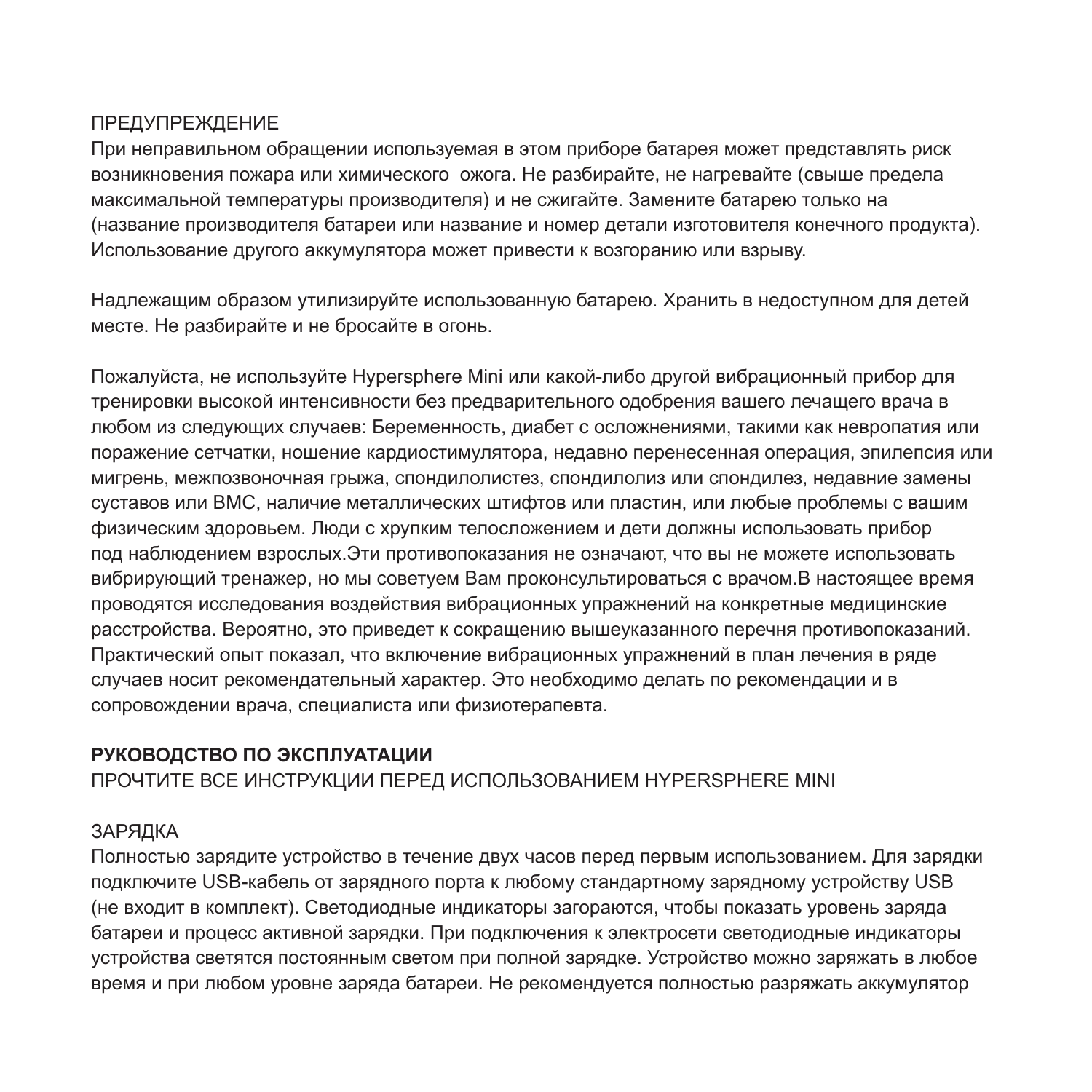до уровня красного светодиода. Ежемесячно заряжайте устройство для продления срока службы батареи. Средняя продолжительность работы составляет 2 часа на третьем уровне и больше на более низких уровнях.

#### ЭКСПЛУАТАЦИЯ

Для включения нажмите и удерживайте кнопку питания в течение трех секунд, пока не загорится светодиод. Нажмите еще раз для выбора первого уровня, дважды для второго уровня и три раза для третьего уровня скорости. Синий индикатор отображает соответствующий уровень. Не используйте непосредственно на твердой поверхности. Используйте только на ковровом покрытии или фитнес-коврике. Для выключения нажмите и удерживайте кнопку питания в течение трех секунд. Устройство полно выключено, если погасли все светодиоды. Устройство выключится через 10 минут использования. Чтобы продолжить использование, снова включите устройство и установите желаемый уровень.

- 1. Кнопка включения питания
- 2. Светодиодный индикатор уровня заряда батареи (зеленый, красный)
- 3. Светодиодный индикатор уровня (синий)
- 4. USB-порт для зарядки
- 5. USB-кабель для зарядки (не показан)

### ХАРАКТЕРИСТИКИ

- Номинальное зарядное напряжение: 5В DC- 1А
- Аккумуляторная литий-ионная батарея 2400мАч
- Частота: Низкая 42Гц, средняя 52Гц, высокая 62Гц
- Обороты: Низкий уровень 2500, Средний уровень 3100, Высокий уровень 3700
- Вес: 0.34 кг
- Разработано в США. Собрано в Китае

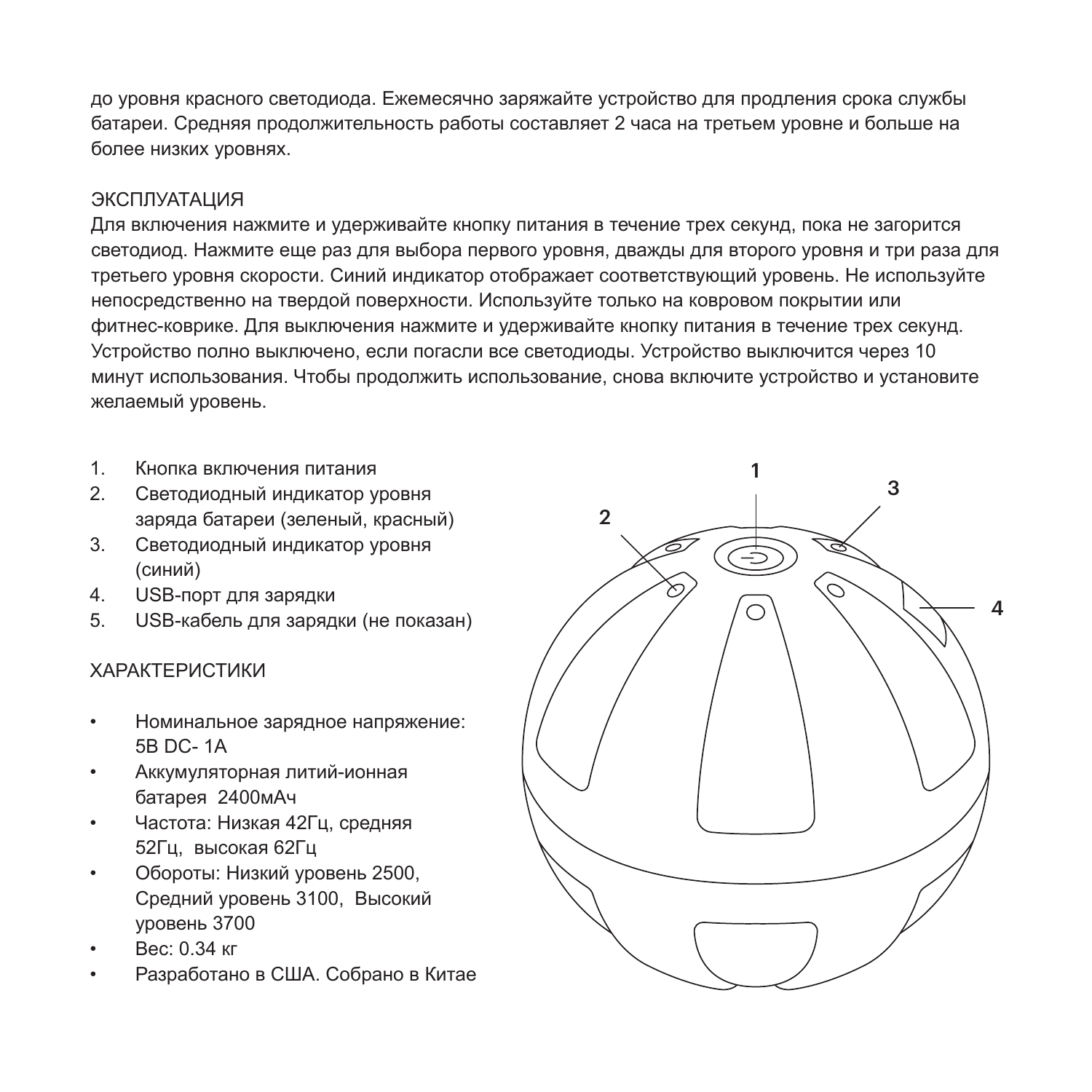### INSTRUCCIONES DE SEGURIDAD IMPORTANTES

LEA TODAS LAS INSTRUCCIONES ANTES DE UTILIZAR HYPERSPHERE MINI

### PELIGRO

### Para reducir el riesgo de descarga eléctrica:

No levante un dispositivo que se haya caído en el agua. Desenchúfelo inmediatamente. No lo utilice mientras se baña o en la ducha. No coloque ni almacene el dispositivo en un lugar en el que se puede caer o puede ser arrojado a una bañera o lavabo. No lo coloque ni arroje al agua ni a otros líquidos.

### ADVERTENCIA

Para reducir el riesgo de quemaduras, incendio, descarga eléctrica o lesiones a personas: No lo haga funcionar debajo de una manta o almohada. Puede tener lugar el calentamiento excesivo que puede causar incendio, descarga eléctrica o lesiones a personas. Es necesaria una supervisión estrecha cuando este dispositivo es utilizado por niños, personas inválidas o discapacitadas, o es utilizado en los mismos o cerca de los mismos. Utilice este dispositivo únicamente para su uso indicado, tal como se describe en este manual. No utilice accesorios no recomendados por el fabricante. Nunca haga funcionar este dispositivo si tiene el cable o el enchufe dañado, si no funciona de forma adecuada, si se cayó o dañó, o si se cayó al agua. Envíe el dispositivo a un centro de servicio técnico para que sea examinado y reparado.

No transporte este dispositivo por el cable de alimentación ni utilice al cable como manija. Mantenga alejado al cable de superficies calientes. No lo utilice en el exterior. No lo haga funcionar en lugares en los que se utilizan productos en aerosol (pulverización) o se administra oxígeno. No sumerja la unidad en el agua. Mantenga los puertos de ventilación, los botones y el puerto de carga alejados de los líquidos. No retire los tornillos ni intente desarmarlo. No lo utilice continuamente durante más de una hora. Después de una hora de uso, deje que la unidad descanse durante 30 minutos antes de volver a utilizarla. Desenchufe la unidad después de cargarla o antes del uso. No la utilice directamente en una superficie dura. Utilícela únicamente en un piso alfombrado o en un tapete para ejercicios. Las personas con pesos superiores a 250 libras/113 kg pueden dañar o romper la unidad durante el uso normal indicado. No es un juguete. Para uso exclusivamente de adultos. No lo utilice si está lesionado. Consulte con su médico antes de utilizar este producto. Utilice el producto únicamente según los materiales de instrucciones de uso disponibles en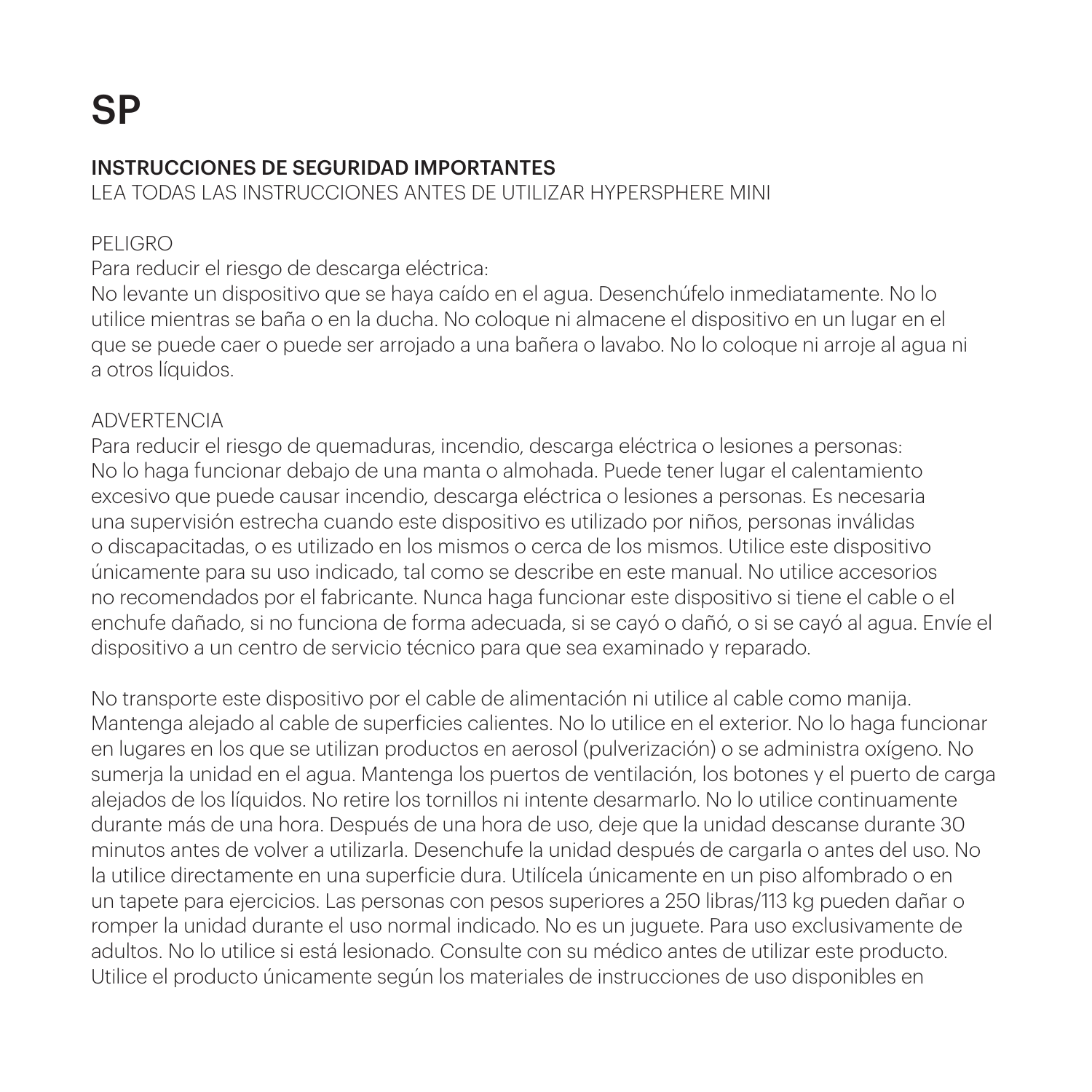### hyperice.com.

### PRECAUCIÓN

La batería que se utiliza en este dispositivo puede presentar un riesgo de incendio o quemadura química si es maltratada. No la desarme, caliente a temperaturas superiores al (límite de temperatura máximo del fabricante), ni la incinere. Reemplace la batería con (nombre del fabricante de la batería o nombre y número de parte del fabricante del producto final) únicamente. El uso de otra batería puede presentar un riesgo de incendio o explosión.

Deseche inmediatamente la batería usada. Manténgala fuera del alcance de los niños. No la desarme ni deseche en el fuego.

No utilice Hypersphere Mini, ni ningún otro dispositivo de ejercicio vibrador de alta intensidad, sin obtener primero la aprobación de su médico en cualquiera de los siguientes casos: Embarazo, diabetes con complicaciones tales como neuropatía o lesiones retinianas, uso de marcapasos, cirugía reciente, epilepsia o migraña, hernia de disco, espondilolistesis, espondilolisis o espondilosis, reemplazos de articulaciones recientes o dispositivos intrauterinos, implantes o placas metálicas, o toda otra inquietud sobre su salud física. Las personas delicadas de salud y los niños deben estar acompañados de un adulto cuando utilizan todo dispositivo de vibración. Estas contraindicaciones no significan que usted no puede utilizar un dispositivo de vibración o ejercicios sino que le aconsejamos que consulte a un médico antes de hacerlo. Se están llevando a cabo estudios sobre los efectos del ejercicio de vibración en trastornos médicos específicos. Es probable que los mismos den lugar a una reducción de la lista de contraindicaciones que se indica más arriba. La experiencia práctica ha demostrado que la integración del ejercicio de vibración en un plan de tratamiento es recomendable en varios casos. Debe tener lugar según los consejos y bajo la supervisión de un médico, especialista o fisioterapeuta.

### INSTRUCCIONES DE FUNCIONAMIENTO

LEA TODAS LAS INSTRUCCIONES ANTES DE UTILIZAR HYPERSPHERE MINI

### CARGA

Cárguelo por completo durante dos horas antes del primer uso. Para cargarlo, conecte el cable USB del puerto de carga a cualquier cargador USB estándar (no incluido). Las luces LED se iluminarán para mostrar el nivel de la batería e indicar que se está cargando activamente. Cuando esté cargado por completo, las luces LED permanecerán iluminadas mientras el adaptador esté enchufado. Puede recargar la unidad en cualquier momento y con cualquier nivel de la batería. No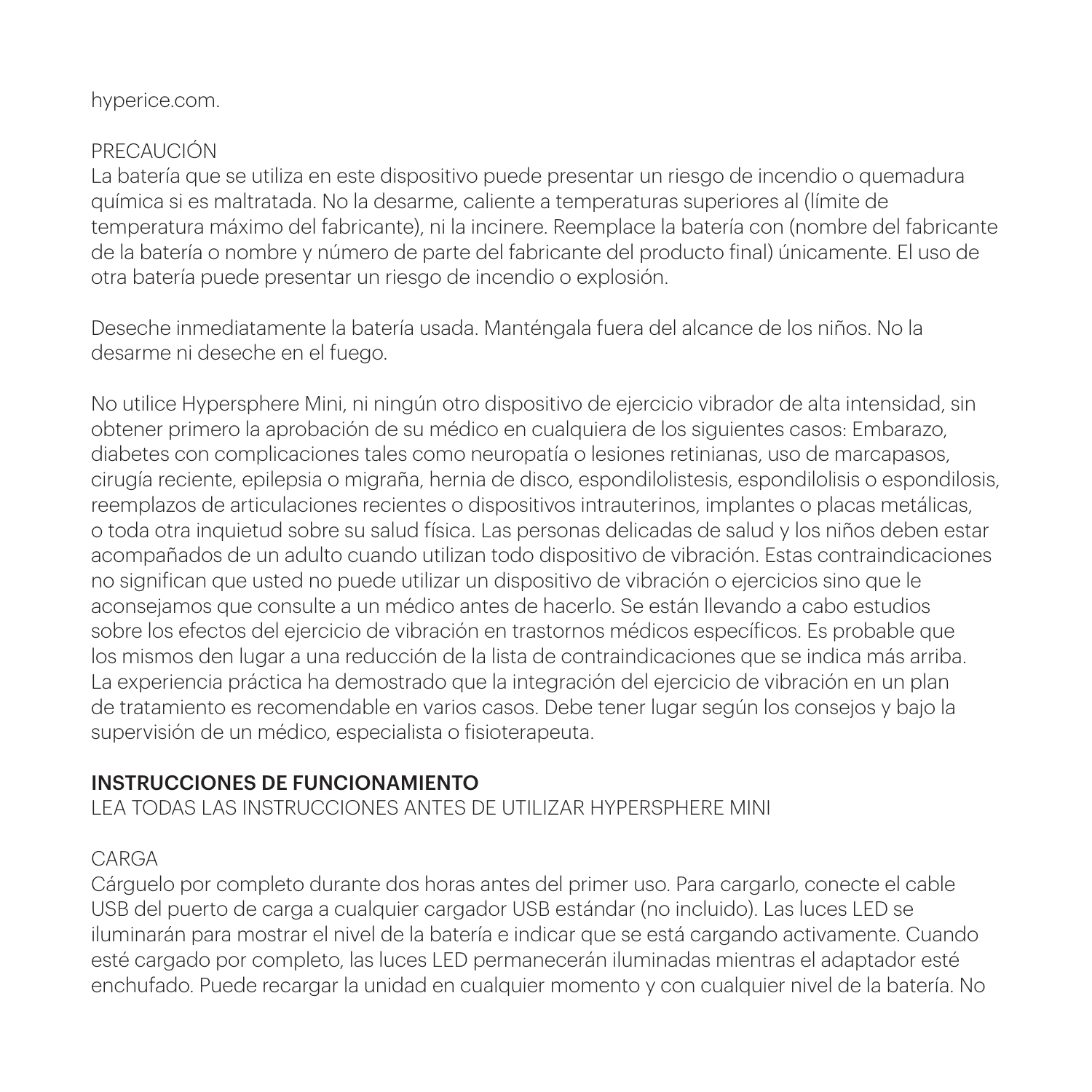se recomienda la descarga por completo de la batería al nivel de la luz LED roja. Recargue la unidad mensualmente para prolongar la vida útil de la batería. El tiempo de funcionamiento promedio es de 2 horas en el nivel tres, y mayor en niveles inferiores.

### FUNCIONAMIENTO

Para encenderlo, presione hacia abajo el botón de encendido durante tres segundos hasta que se iluminen las luces LED. Presione una vez más para el nivel uno, dos veces para el nivel dos, y tres veces para el nivel tres. Las luces LED azules indicarán el nivel de potencia correspondiente. No lo utilice directamente en una superficie dura. Utilícelo únicamente en un piso alfombrado o en un tapete para ejercicios. Para apagarlo, presione hacia abajo el botón de encendido durante tres segundos. La unidad está completamente apagada cuando todas las luces LED están apagadas. La unidad se apagará después de 10 minutos de uso. Para seguir utilizándola, vuelva a encender la unidad y ajústela al nivel deseado.

- 1. Botón de encendido
- 2. LED indicador de nivel de la batería (verde, rojo)
- 3. LED indicador de nivel de frecuencia (azul)
- 4. Puerto de carga USB
- 5. Cable de carga USB (no se muestra)

### ESPECIFICACIONES

- Voltaje de carga nominal: 5V DC- 1A
- Batería de ion de litio recargable de 2400mAh
- Frecuencia: Baja 42Hz, media 52Hz, alta 62Hz
- RPM del motor: Bajas 2500, medias 3100, altas 3700
- Peso: 0.75 libras / 0.34 kg
- Diseñado en los Estados Unidos. Armado en China.

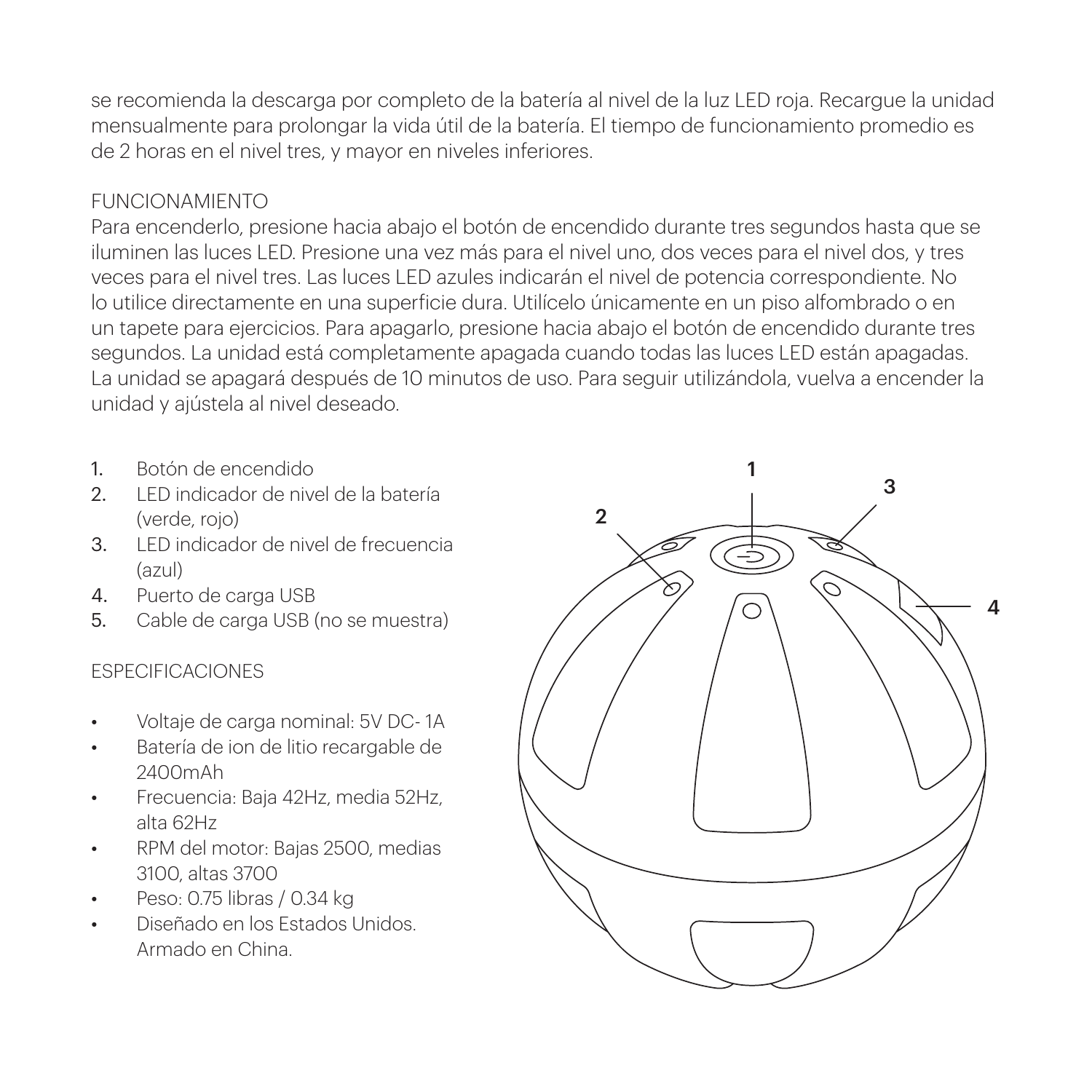# SV

# VIKTIGA SÄKERHETSANVISNINGAR

LÄS ALLA ANVISNINGAR INNAN DU ANVÄNDER HYPERSPHERE MINI

## FARA

Minska risken för elektriska stötar:

Försök inte plocka upp en apparat som har ramlat i vatten. Dra genast ur sladden. Använd inte i badet eller duschen. Placera eller förvara inte apparaten där den kan ramla eller dras ned i en balja eller ett handfat. Lägg eller släpp inte ned apparaten i vatten eller annan vätska.

### VARNING

Minska risken för brännskador, brand, elektriska stötar eller personskador: Använd inte under en filt eller kudde. Värmen kan bli för stark vilket kan orsaka brand, elektriska stötar eller personskador. Noggrann övervakning krävs om apparaten används av, på eller i närheten av barn eller personer med funktionsnedsättning. Använd endast apparaten för dess avsedda funktion i enlighet med beskrivningarna i denna bruksanvisning. Använd inga anslutna enheter som inte har rekommenderats av tillverkaren. Använd aldrig denna apparat om den har en skadad sladd eller kontakt, om den inte fungerar på rätt sätt, eller om den har tappats eller släppts ned i vatten. Returnera apparaten till ett servicecenter för inspektion och reparation.

Bär inte apparaten i sladden och använd inte sladden som handtag. Håll undan sladden från varma ytor. Använd inte utomhus. Använd inte där aerolsol-produkter (spray) används eller där syre administreras. Sänk inte ned enheten i vatten. Håll undan vätska från ventilationsportar, knappar och laddningsporten. Avlägsna inte skruvar eller försök ta isär apparaten. Använd inte kontinuerligt i mer än en timme. När apparaten har används i en timme, låt den vila i 30 minuter innan den används igen. Dra ur enheten efter laddning eller före användning. Använd inte direkt på en hård yta. Använd endast på en matta eller en gymmatta på golvet. Personer som väger mer än 113 kg kan skada eller bryta sönder enheten under normal avsedd användning. Det här är ingen leksak. Endast för vuxenbruk. Ska inte användas om du är skadad. Tala med din läkare innan du använder denna produkt. Använd endast produkten i enlighet med bruksanvisningarna som finns på hyperice.com.

# VIKTIGT

Batteriet som används i denna enhet kan medföra brandrisk eller kemiska brännskador om de misshandlas. Batteriet får inte tas isär, värmas upp över (tillverkarens högsta temperaturgräns)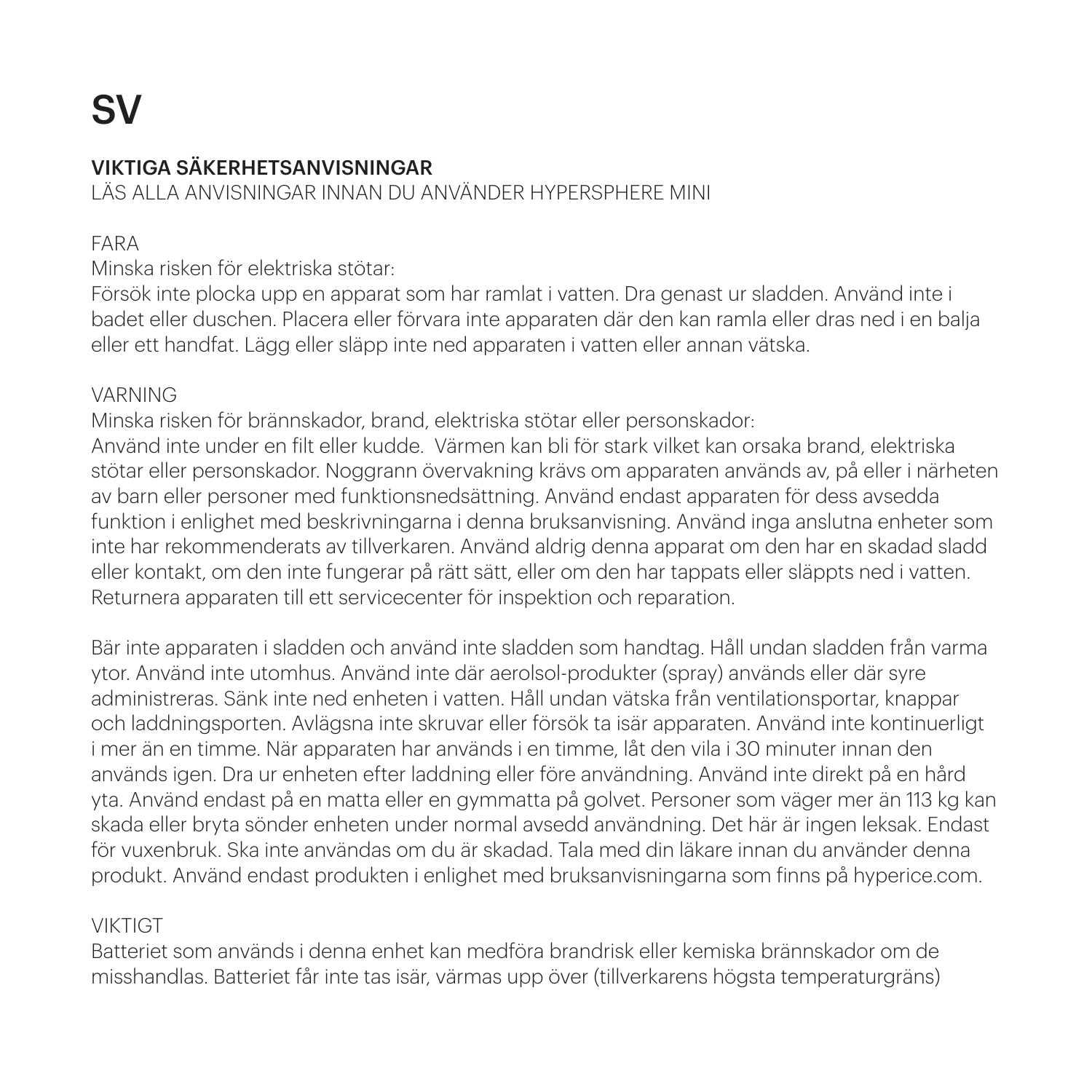eller förbrännas. Byt endast ut batteriet mot (batteritillverkarens namn eller namnet på tillverkaren av slutprodukten och artikelnumret). Användning av ett annat batteri kan medföra brand- eller explosionsrisk.

Kassera det utbytta batteriet så snart som möjligt. Förvaras oåtkomligt för barn. Ta inte isär batteriet och utsätt det inte för eld.

Använd inte Hypersphere Mini eller någon annan vibrerande träningsapparat med hög intensitet utan att först ha fått tillåtelse av din läkare om något av följande förekommer: Graviditet, diabetes med komplikationer som neuropati eller skador på näthinnan, användning av pace-maker, nyligen utförd operation, epilepsi eller migrän, diskbråck, kotförskjutning, spondylolys eller spondylos, nyligen utfört utbyte av leder eller spiraler, metallstift eller plattor eller något bekymmer med din hälsa. Klena personer och barn ska ha med sig en vuxen vid användning av vibrerande apparater. Dessa kontraindikationer innebär inte att du inte kan använda ett vibrations- eller träningsredskap men vi rekommenderar att du talar med en läkare först. Pågående forskningsstudier undersöker effekterna av vibrationsträning för särskilda åkommor. Detta kommer troligen leda till att listan med kontraindikationer ovan blir kortare. Praktiska erfarenheter har visat att integration av vibrationsträning i en behandlingsplan rekommenderas i ett flertal fall. Detta måste göras på rekommendation av och tillsammans med en läkare, specialist eller sjukgymnast.

### BRUKSANVISNING

LÄS ALLA ANVISNINGAR INNAN DU ANVÄNDER HYPERSPHERE MINI

### LADDNING

Ladda batteriet helt under två timmar innan apparaten används för första gången. Ladda genom att ansluta USB-sladden från laddningsporten till en vanlig USB-laddare (ingår inte). LED-lampor tänds för att visa batterinivån och ange att laddningen är aktiv. LED-lamporna fortsätter att vara tända när batteriet är fulladdat medan adaptern är ansluten. Enheten kan laddas när som helst oavsett batterinivån. Vi rekommenderar inte att batteriet laddas ur helt till den röda LED-nivån. Batteriet håller längst om det laddas varje månad. Den genomsnittliga användningstiden är 2 timmar på nivå tre och längre på lägre nivåer.

### ANVÄNDNING

Sätt på apparaten genom att trycka ned strömknappen i tre sekunder tills LED-lamporna tänds. Tryck igen för nivå ett, två gånger för nivå två och tre gånger för nivå tre. De blå LED-lamporna anger motsvarande strömnivå. Använd inte direkt på en hård yta. Använd endast på en matta eller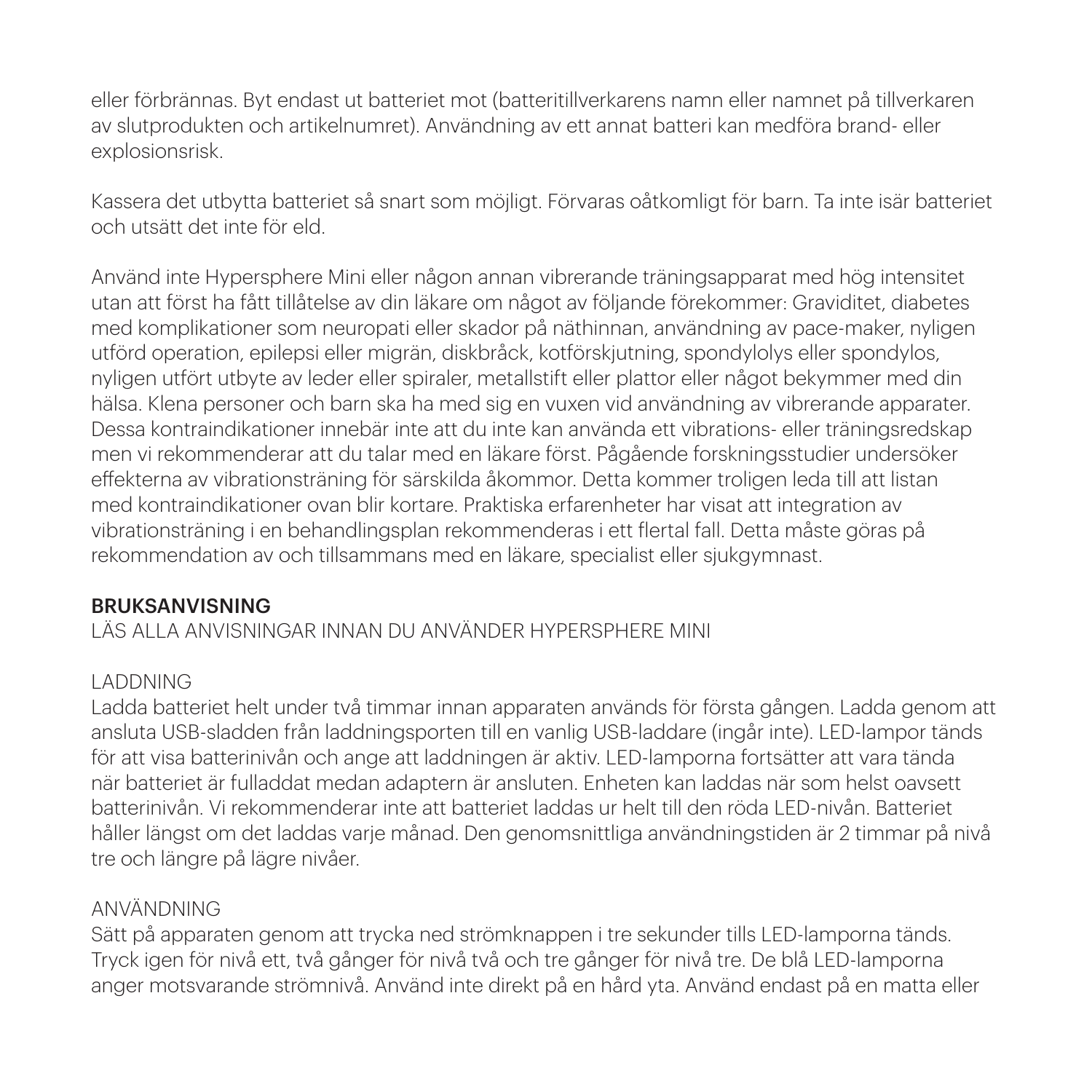en gymmatta på golvet. Stäng av apparaten genom att trycka ned strömknappen i tre sekunder. Enheten är helt avstängd när alla LED-lampor är släckta. Enheten stängs av när den har använts i 10 minuter. Om du vill fortsätta använda den, sätt på den igen och ställ in den på önskad nivå.

- 1. Strömknapp
- 2. LED-indikator för batterinivå (grön, röd)
- 3. LED-indikator för frekvensnivå (blå)
- 4. USB-laddningsport
- 5. 5USB-laddningskabel (visas ej)

### SPECIFIKATIONER

- Rekommenderad laddningsspänning: 5V DC- 1A
- Laddningsbart litiumjonbatteri 2400mAh
- Frekvens: Låg 42Hz, Medel 52Hz, Hög 62Hz
- Motorns RPM: Låg 2500, Medel 3100, Hög 3700
- Vikt: 0,34 kg
- Designad i USA. Monterad i Kina